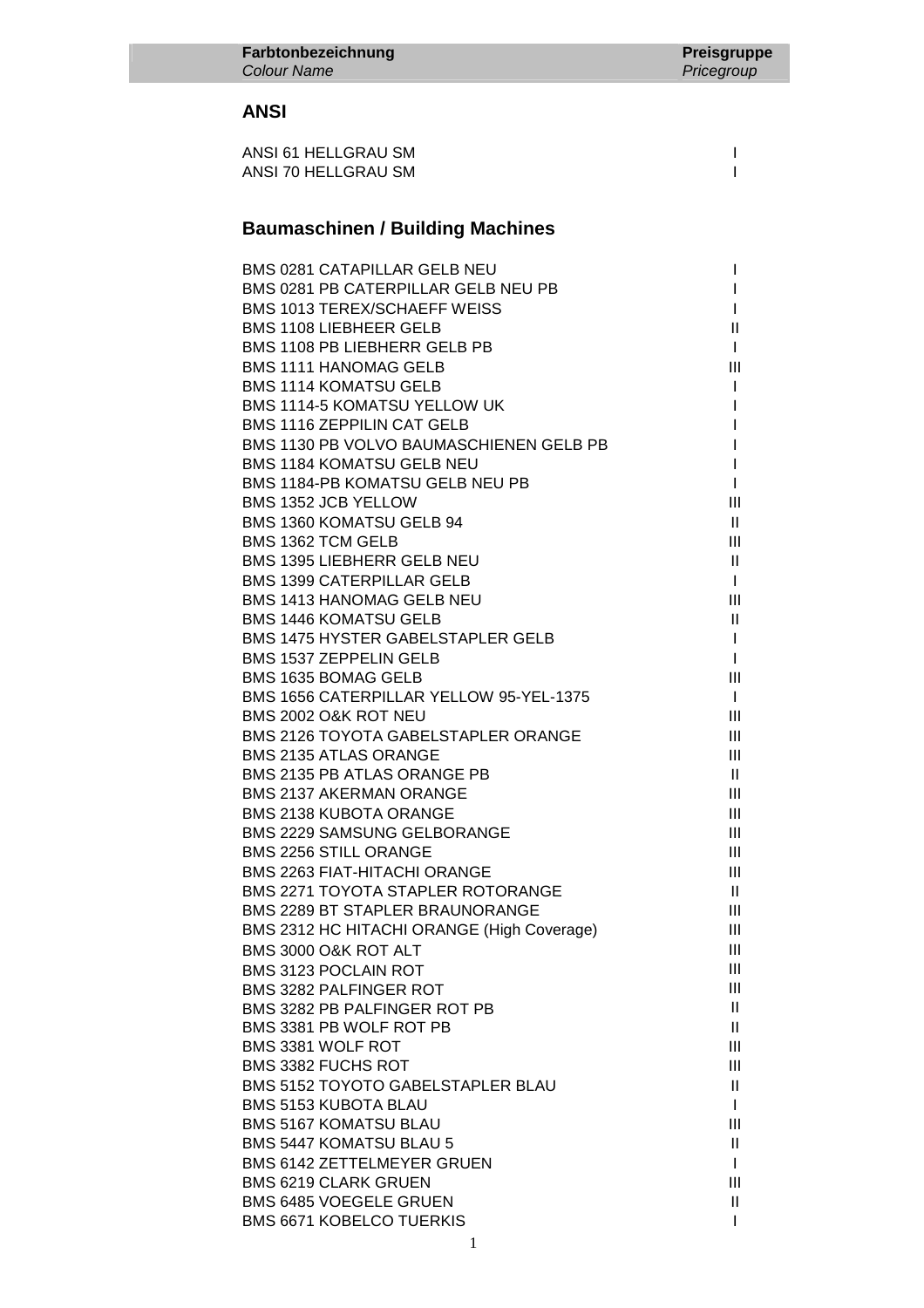## **Baumaschinen / Building Machines**

| <b>BMS 6677 FUCHS GRUEN</b>               | Ш |
|-------------------------------------------|---|
| <b>BMS 6866 MERLO STAPLER GRUEN</b>       | Ш |
| BMS 7032 O&K GRAU ALT                     |   |
| BMS 7035 O&K GRAU                         |   |
| <b>BMS 7122 POCLAIN GRAU</b>              |   |
| <b>BMS 7155 ATLAS ANTHRAZIT</b>           |   |
| <b>BMS 7172 ZETTELMEYER GRAU</b>          |   |
| <b>BMS 7299 KUBOTA GRAU</b>               |   |
| <b>BMS 7304 KOMATSU GRAU SHOVEL</b>       |   |
| BMS 7328 VOLVO GRAU                       | Ш |
| <b>BMS 7344 KOMATSU GRAU</b>              |   |
| <b>BMS 7377 TCM GRAU</b>                  |   |
| <b>BMS 7452 BOMAG ANTHRAZIT</b>           |   |
| <b>BMS 7461 TOYOTA STAPLER DUNKELGRAU</b> |   |
| BMS 7491 CNH GRAU                         |   |
| BMS 7532 AKERMAN GRAU                     |   |
| BMS 7688 KABELCO CABIN GREY               |   |
| <b>BMS 8140 POCLAIN HAVANE</b>            | Ш |
| <b>BMS 8141 POCLAIN BRAUN</b>             | Ш |
| <b>BMS 9122 KOMATSU WEISS</b>             |   |
| <b>BMS 9123 POCLAIN ANTHRAZIT</b>         |   |
| BMS 9286 KUBOTA WEISSGRAU                 |   |
| <b>BMS 9378 LIEBHERR WEISS</b>            |   |
|                                           |   |

### **Berkley Color**

| 1935 YELLOW       |  |
|-------------------|--|
| 856 VERMILRON RED |  |

### **British Standard**

| ED. 3 108 AIRCRAFT BLUE               |   |
|---------------------------------------|---|
| ED. 3 108 AIRCRAFT BLUE               |   |
| ED. 3 388 BEIGE                       |   |
| ED. 3 538 POST OFFICE RED/ CHERRY     | Ш |
| ED. 4 06E51 HC ORANGE (High Coverage) | Ш |
| ED. 4 08B29 ANTIQUE                   | Ш |
| ED. 4 10A07GRAU                       |   |
| ED. 4 10B17 HC BEIGE                  |   |
| ED. 4 12B29 DARKGREEN                 | ш |
| ED. 4 12B29 DUNKELGRUEN               | Ш |
| ED. 4 18E53 BLAU                      |   |

## **DAF**

| DAF 1023 ROBIJN ROOD       |   |
|----------------------------|---|
| DAF 1263804 WIT            |   |
| DAF 347 CORALDO RED        | Ш |
| DAF 3942 ROBIJN ROOD       | Ш |
| DAF 4427 DIAMANT WHITE     |   |
| DAF 5763 LIPARI BLUE       |   |
| DAF 6011 DARK CHASSIS GREY |   |
|                            |   |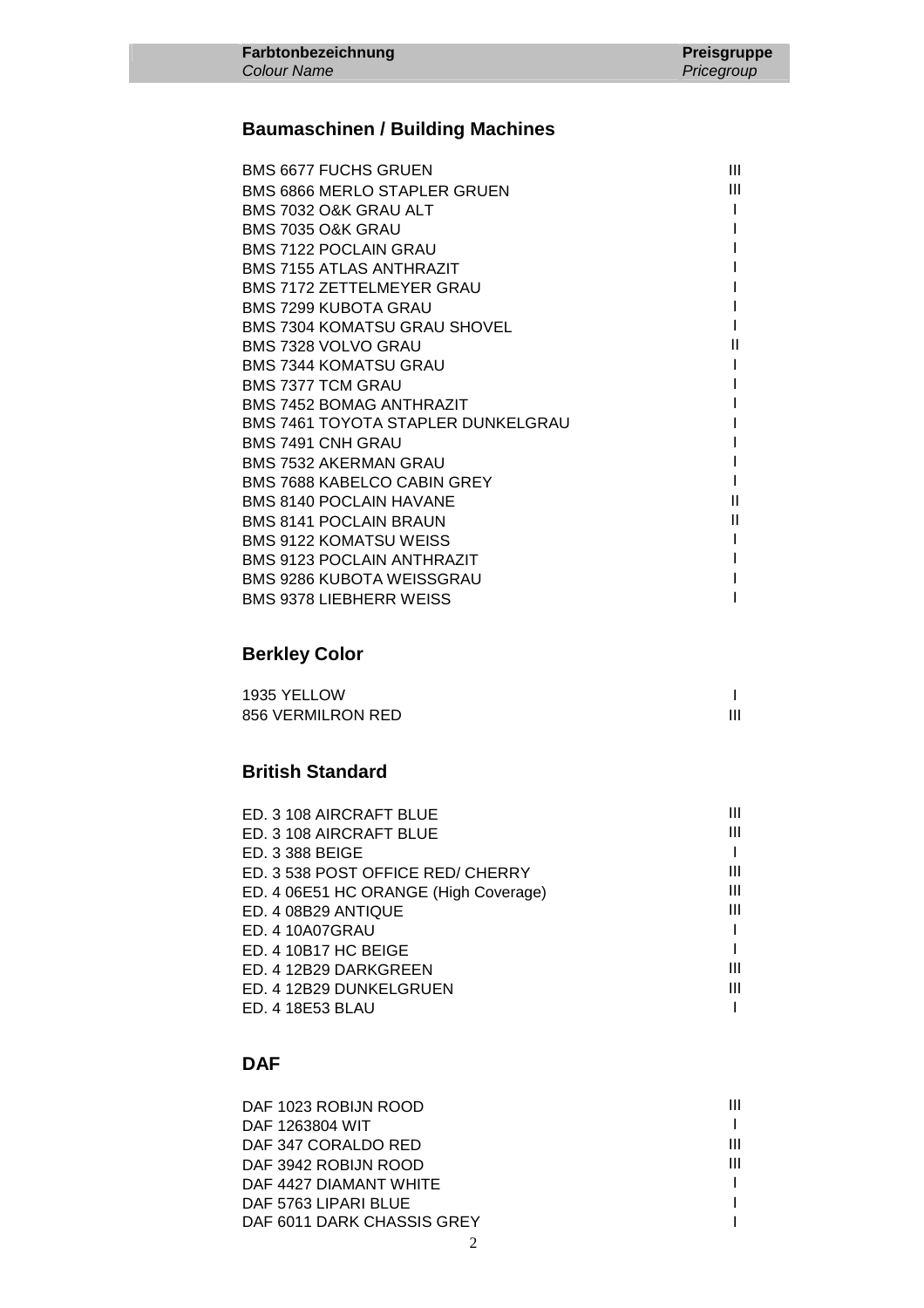### **DAF**

| Ш |
|---|
| Ш |
|   |
|   |
|   |

### **Mercedes Benz**

| DB 1212 GINSTERGELB                  | $\mathbf{II}$ |
|--------------------------------------|---------------|
| DB 1227 HC CHROMGELB (High Coverage) | III           |
| DB 1238 INKAGELB                     | $\mathbf{I}$  |
| DB 1239 VERKEHRSGELB                 | Ш             |
| DB 1243 CALCITGELB                   | Ш             |
| DB 1448 BRAUNBEIGE                   | $\mathbf{I}$  |
| DB 1600 CURRYGELB                    | $\mathbf{II}$ |
| DB 1623 HELLELFENBEIN                | $\mathbf{I}$  |
| <b>DB 1624 GELB</b>                  | III           |
| DB 1625 STRASSENGELB                 | Ш             |
| DB 1640 BEIGE                        | Ш             |
| DB 1641 HONIGGELB                    | Ш             |
| DB 1642 CHROMGELB                    | Ш             |
| DB 1643 KADMIUMGELB                  | $\mathbf{I}$  |
| DB 1647 PB MAISGELB PB               | $\mathbf{II}$ |
| DB 1656 ELFENBEIN                    | $\mathsf{I}$  |
| DB 1657 ZITRONENGELB                 | $\mathbf{I}$  |
| DB 1660 SANDGELB                     | T             |
| DB 1661 GOLDGELB                     | $\mathbf{I}$  |
| DB 1669 GRUENBEIGE                   | $\mathsf{I}$  |
| DB 1680 HELIOSGELB                   | III           |
| DB 2501 ROTORANGE                    | Ш             |
| DB 2504 REINORANGE                   | Ш             |
| DB 2504 PB REINORANGE PB             | $\mathbf{I}$  |
| DB 2550 GELBORANGE                   | Ш             |
| DB 2553 PB ROTORANGE PB              | $\mathbf{H}$  |
| DB 2561 BLUTORANGE                   | III           |
| DB 2603 ORANGE                       | Ш             |
| DB 3534 FEUERROT                     | Ш             |
| DB 3535 KARMINROT                    | Ш             |
| DB 3536 RUBINROT                     | Ш             |
| DB 3537 PURPURROT                    | III           |
| DB 3538 ROTBRAUN                     | Ш             |
| DB 3538 WEINROT                      | Ш             |
| DB 3565 BRAUNROT                     | Ш             |
| DB 3575 CHASSISROT                   | $\mathbf{I}$  |
| DB 3580 TOMATENROT                   | Ш             |
| DB 3586 MAGMAROT                     | Ш             |
| DB 3594 GLUTROT                      | Ш             |
| DB 3605 BEERENROT CA TON             | Ш             |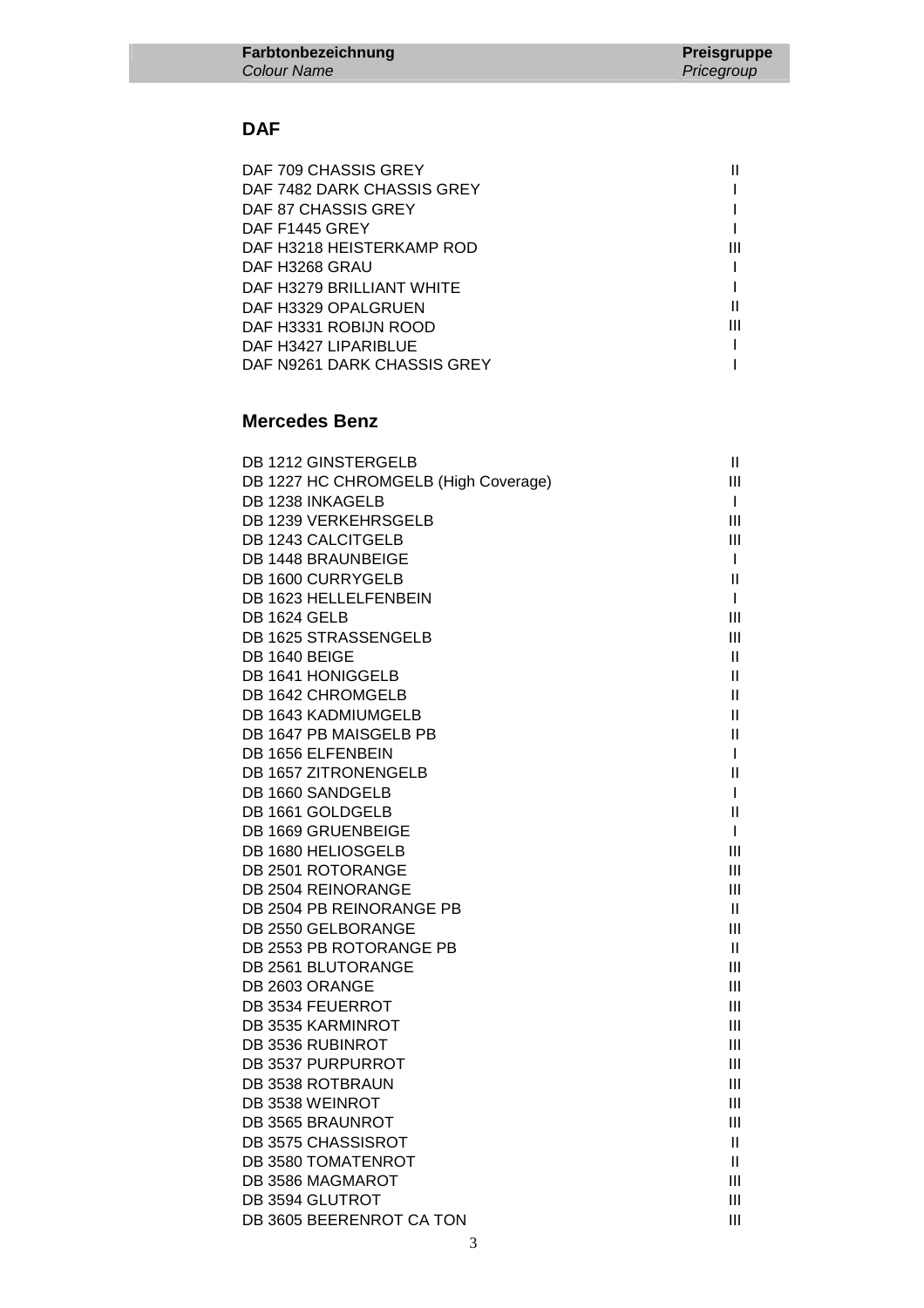### **Mercedes Benz**

| DB 3626 RUBINROT                             | Ш                          |
|----------------------------------------------|----------------------------|
| DB 3630 CHASSISROT                           | Ш.                         |
| <b>DB 3636 PIERMONTROT</b>                   | III                        |
| DB 3660 CHASSISROT                           | $\mathbf{H}$               |
| DB 5306 CAPRIBLAU                            | $\mathbf{II}$              |
| DB 5308 AZURBLAU                             | $\mathbf{I}$               |
| DB 5318 ULTRAMARINBLAU                       | Ш                          |
| DB 5323 GRUENBLAU                            | $\mathbf{I}$               |
| DB 5328 STANDARD BLAU                        | $\mathbf{II}$              |
| <b>DB 5329 BLAU</b>                          | $\mathbf{II}$              |
| <b>DB 5330 BLAU</b>                          | $\mathbf{II}$              |
| DB 5350 MITTELBLAU                           | $\mathbf{II}$              |
| DB 5358 HIMMELBLAU                           | $\mathbf{I}$               |
| DB 5360 SAPHIRBLAU                           | Ш                          |
| DB 5361 ENZIANBLAU                           | $\mathbf{I}$               |
| DB 5362 BRILLANTBLAU<br>DB 5376 HYAZINTHBLAU | $\mathbf{II}$<br>III       |
| DB 5389 STAHLBLAU                            | $\mathbf{I}$               |
| DB 5513 KOBALTBLAU                           | $\mathbf{II}$              |
| DB 5515 HIMMELBLAU                           | L                          |
| <b>DB 5517 VERKEHRSBLAU</b>                  | L                          |
| DB 5518 VIOLETTBLAU                          | Ш                          |
| DB 5524 SCHWARZBLAU                          | I                          |
| DB 5530 MOSOLFBLAU                           | L                          |
| DB 5544 TULPENBLAU                           | $\mathbf{II}$              |
| DB 5856 TUERKISBLAU                          | I                          |
| DB 5907 AFRI COLA HELLBLAU                   |                            |
| DB 6204 PATINAGRUEN                          |                            |
| DB 6233 RESEDAGRUEN                          | I                          |
| DB 6235 HEATHERGRUEN                         | I                          |
| DB 6237 SCHWARZGRUEN                         | I                          |
| DB 6242 GELBOLIV                             | Ш                          |
| DB 6248 BLAUGRUEN                            | Ш                          |
| DB 6262 DUNKELGRUEN                          | I.                         |
| DB 6277 STANDARDGRUEN                        | I                          |
| DB 6281 LAUBGRUEN                            | Ш                          |
| DB 6285 FICHTENGRUEN                         | Ш                          |
| DB 6286 UNIMOGGRUEN                          | $\mathbf{I}$               |
| DB 6291 DUNKELGRUEN<br>DB 6293 SMARAGDGRUEN  | $\mathbf{H}$<br>I          |
| DB 6294 MOOSGRUEN                            |                            |
| DB 6295 TANNAGRUEN                           |                            |
| DB 6413 ENGLISCHGRUEN                        |                            |
| DB 6416 TUERKISGRUEN                         |                            |
| DB 6417 MAIGRUEN                             | Ш                          |
| DB 6418 GELBGRUEN                            | Ш                          |
| DB 6419 WEISSGRUEN                           | I                          |
| DB 6421 BLASSGRUEN                           |                            |
| DB 6440 BLAUALGENGRUEN                       | I                          |
| DB 6464 ORCHIDGRUEN                          | Ш                          |
| DB 6804 PB MINZGRUEN PB                      | $\ensuremath{\mathsf{II}}$ |
| DB 6818 GRASGRUEN                            | $\mathbf{H}$               |
| DB 6821 SAFTGRUEN                            | $\mathbf{II}$              |
| DB 6840 HELLGELBGRUEN                        | $\mathbf{II}$              |
| DB 6841 HELLGELBGREUN                        | Ш                          |
| DB 6850 BENZOLGRUEN                          | $\mathbf{I}$               |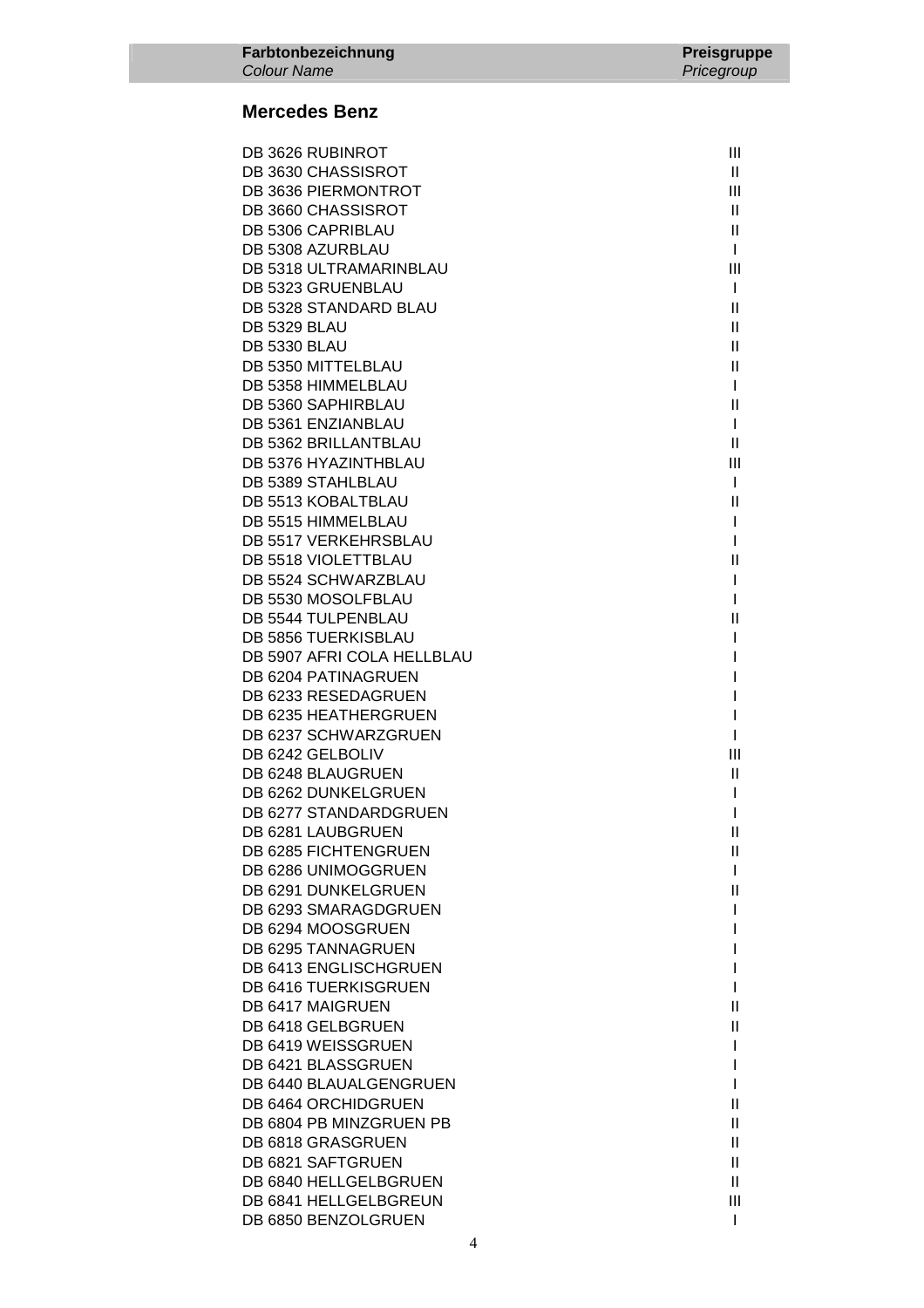#### **Mercedes Benz**

DB 6868 OPALGRUEN IN A SERIES OF A SERIES OF A SERIES OF A SERIES OF A SERIES OF A SERIES OF A SERIES OF A SERIES OF A SERIES OF A SERIES OF A SERIES OF A SERIES OF A SERIES OF A SERIES OF A SERIES OF A SERIES OF A SERIES DB 703 OXFORDGRAU AND THE SERVICE OF THE SERVICE OF THE SERVICE OF THE SERVICE OF THE SERVICE OF THE SERVICE O DB 7103 SCHWARZGRAU NEWSTER STATES OF THE RESERVE OF THE RESERVE OF THE RESERVE OF THE RESERVE OF THE RESERVE O DB 7133 SANDGRAU **International Contract Contract Contract Contract Contract Contract Contract Contract Contract Contract Contract Contract Contract Contract Contract Contract Contract Contract Contract Contract Contract C** DB 7160 STEINGRAU AND THE STEEL OF THE STEEL OF THE STEEL OF THE STEEL OF THE STEEL OF THE STEEL OF THE STEEL OF THE STEEL OF THE STEEL OF THE STEEL OF THE STEEL OF THE STEEL OF THE STEEL OF THE STEEL OF THE STEEL OF THE S DB 7168 FEHGRAU AND THE STATE OF THE STATE OF THE STATE OF THE STATE OF THE STATE OF THE STATE OF THE STATE OF THE STATE OF THE STATE OF THE STATE OF THE STATE OF THE STATE OF THE STATE OF THE STATE OF THE STATE OF THE STA DB 7187 STANDARDGRAU **III**III DB 7193 MOOSGRAU ISLAMING TO A LITTLE AND THE USE OF THE USE OF THE USE OF THE USE OF THE USE OF THE USE OF THE USE OF THE USE OF THE USE OF THE USE OF THE USE OF THE USE OF THE USE OF THE USE OF THE USE OF THE USE OF THE DB 7194 MAUSGRAU AND THE STATE OF THE STATE OF THE STATE OF THE STATE OF THE STATE OF THE STATE OF THE STATE O DB 7303 ZEMENTGRAU AND THE STATE OF THE STATE OF THE STATE OF THE STATE OF THE STATE OF THE STATE OF THE STATE OF THE STATE OF THE STATE OF THE STATE OF THE STATE OF THE STATE OF THE STATE OF THE STATE OF THE STATE OF THE DB 7305 LICHTGRAU AND THE STATE OF THE STATE OF THE STATE OF THE STATE OF THE STATE OF THE STATE OF THE STATE O DB 7315 SCHIEFERGRAU AND THE SCHIEFERGRAU DB 7318 ACHATGRAU **International Studies and Activity** and Activity and Activity and Activity and Activity and A DB 7329 DUNKELGALINITGRAU INTERNATIONALISMENT INTERNATIONALISMENT INTERNATIONALISMENT INTERNATIONALISMENT INTERNATIONALISMENT INTERNATIONALISMENT INTERNATIONALISMENT INTERNATIONALISMENT INTERNATIONALISMENT INTERNATIONALISM DB 7350 NOVAGRAU INTERNATIONAL ENTREMINATION IN A CHARGE IN A CHARGE INTERNATIONAL INTERNATIONAL INTERNATIONAL DB 7701 KIESELGRAU I DB 7704 BETONGRAU AND THE SERVICE OF THE SERVICE OF THE SERVICE OF THE SERVICE OF THE SERVICE OF THE SERVICE O DB 7708 SILBERGRAU I DB 7709 BLAUGRAU AND THE STATE OF THE STATE OF THE STATE OF THE STATE OF THE STATE OF THE STATE OF THE STATE O DB 7715 ZELTGRAU AND THE STATE OF THE STATE OF THE STATE OF THE STATE OF THE STATE OF THE STATE OF THE STATE O DB 7727 ALABASTERGRAU I DB 8400 REHBRAUN I DB 8410 UPS BRAUN IN A SERIES OF THE SERIES OF THE SERIES OF THE SERIES OF THE SERIES OF THE SERIES OF THE SERIES OF THE SERIES OF THE SERIES OF THE SERIES OF THE SERIES OF THE SERIES OF THE SERIES OF THE SERIES OF THE SER DB 8456 MAHAGOBRAUN I DB 8515 ROTBRAUN I DB 9040 TIEFSCHWARZ I DB 9136 GRAUWEISS AND THE SERVICE OF THE SERVICE OF THE SERVICE OF THE SERVICE OF THE SERVICE OF THE SERVICE OF THE SERVICE OF THE SERVICE OF THE SERVICE OF THE SERVICE OF THE SERVICE OF THE SERVICE OF THE SERVICE OF THE S DB 9147 ARKTISWEISS **In the US of the US of the US of the US of the US of the US of the US of the US of the US** DB 9201 CREMEWEISS **I** DB 9216 VERKEHRSWEISS AND INVESTIGATION OF THE UPS IN THE UPS IN THE UPS IN THE UPS IN THE UPS IN THE UPS IN THE UPS IN THE UPS IN THE UPS IN THE UPS IN THE UPS IN THE UPS IN THE UPS IN THE UPS IN THE UPS IN THE UPS IN THE DB 9611 PERLWEISS AND INVESTIGATION OF THE RESERVE OF THE RESERVE OF THE RESERVE OF THE RESERVE OF THE RESERVE OF THE RESERVE OF THE RESERVE OF THE RESERVE OF THE RESERVE OF THE RESERVE OF THE RESERVE OF THE RESERVE OF THE DB 9678 REINWEISS **In the US of the US of the US of the US of the US of the US of the US of the US of the US of the US of the US of the US of the US of the US of the US of the US of the US of the US of the US of the US of** DB 9717 PAPYRUSWEISS And the state of the state of the state of the state of the state of the state of the state of the state of the state of the state of the state of the state of the state of the state of the state of th

#### **Esbjerg Paints**

| 10209 MORK GRON       |   |
|-----------------------|---|
| 10217 HVID WHITE      |   |
| 10218 SORT BLACK      |   |
| 10261 CLAAS FAHR      | Ш |
| 10262 MASKINROD       | Ш |
| 10267 MA FERG STO     |   |
| 67023 CLAAS GREEN     | Ш |
| 68036 ENTREPRENOR     | Ш |
| 68037 HANNOVERGR      | Ш |
| 70048 FORD BLUE       | Ш |
| 71013 JOHN DEERE      | Ш |
| 72024 DRONNINGBOR     | Ш |
| 72057 DEUTZ GREEN     | Ш |
| 72058 DEUTZ GREY      |   |
| 73050 CLAYSON YELLOW  | Ш |
| 73076 FORD LIGHT      |   |
| 74042 LEYLAND BLUE    | Ш |
| 74057 RATIONEL GR     |   |
| 74064 URSUS ORANGE    | Ш |
| 75004 MASSEY FERGUSON | Ш |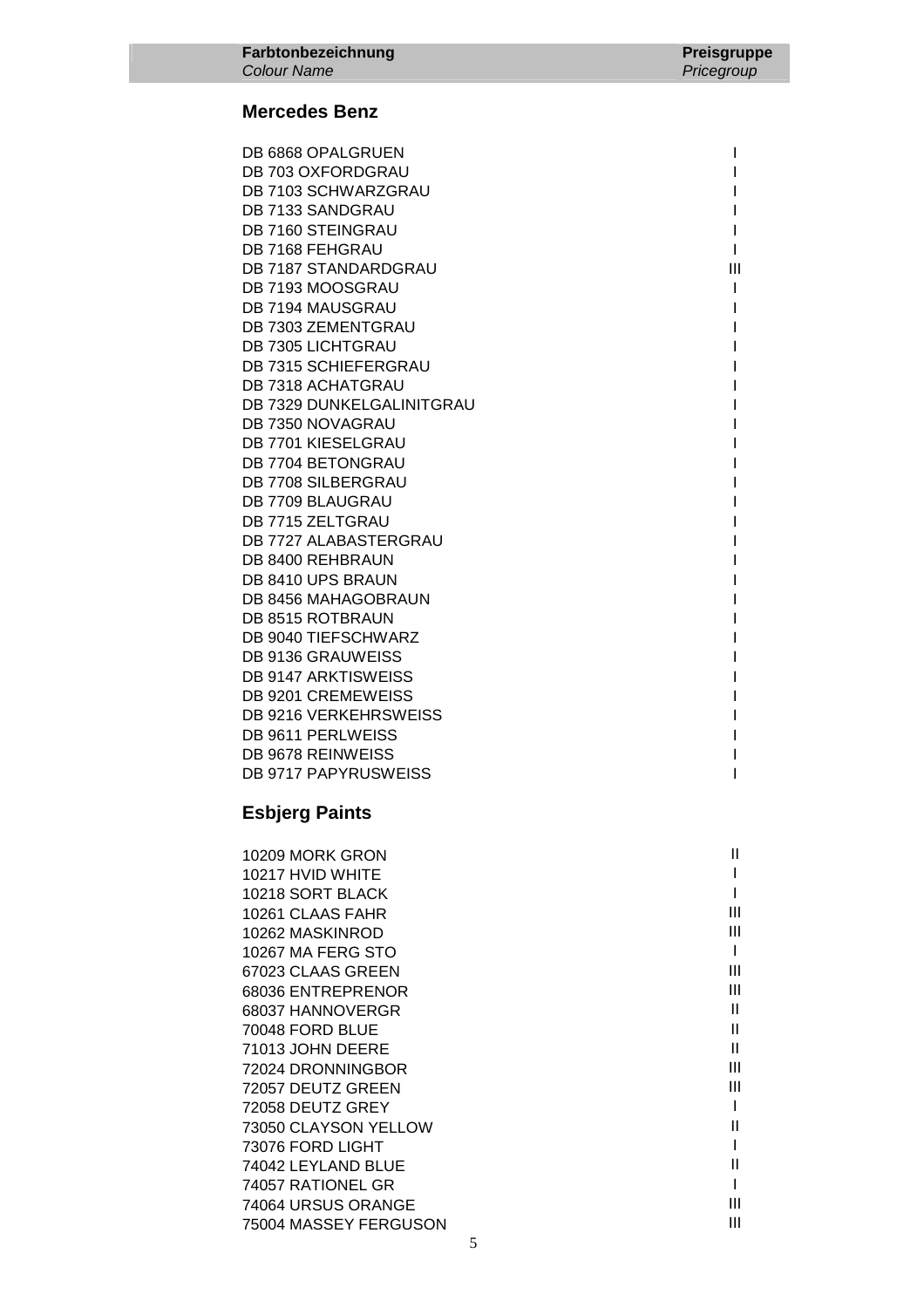## **Esbjerg Paints**

| 75068 OVERUM BLUE        | I            |
|--------------------------|--------------|
| 75079 VOLVO TRAKT        | Ш            |
| 76006 DEUTZ LIGHT        | $\mathbf{H}$ |
| 76008 PB DEUTZ ORANGE PB | Ш            |
| 76052 VOLVO BM YELLOW    | Ш            |
| 76053 CATERPILLAR        | Ш            |
| 77004 VOLVO MEJET        | H.           |
| 77031 KVERNELAND         | Ш            |
| 77050 NORDSTEN BLUE      | T            |
| 77096 IH CREME           | I            |
| 78002 IH NEW HOLLAND     | Ш            |
| 78020 NORDSTEN DA        | $\mathbf{H}$ |
| 78049 FENDT GREY         | Ш            |
| 78050 FENDT GREEN        | T            |
| 79040 JOHN DEERE         | Ш            |
| 79106 CLAAS LIGHT        | $\mathbf{I}$ |
| 79108 FORD MF IND        | Ш            |
| 79126 SORT MAT BL        | I            |
| 80111 ORANGE             | Ш            |
| 81050 FIAT REDBROWN      | I            |
| 81065 CATERPILLAR        | I            |
| 82003 FENDT RED          | Ш            |
| 82039 TIM RED            | Ш            |
| 82082 MAS FERG CH        | $\mathbf{I}$ |
| 83018 J F VOLVO L        | Ш            |
| 83072 VOLVO VALMET       | $\mathbf{I}$ |
| 83073 VOLVO VALMET       | Ш            |
| 84028 TAARUP RED         | Ш            |
| 84057 FORD RENDEG        | I            |
| 84060 FIAT WHITE         | I            |
| 84144 CLAYSON NY         | I            |
| 85143 DRONNINGBOR        | I            |
| 86128 NORDSTEN OR        | Ш            |
| 7007 IH CASE RED         | Ш            |
| 87031 THYREGOD LK        | $\mathbf{H}$ |
| 92008 IH MAXXUM R        | Ш            |
| 92168 CASE ORCID         | ı            |
| 93153 MAS FERG LI        |              |
| 93264 MA FER NEW         |              |
| 95169 FORD NEW LI        | Ш            |
| 95174 FORD NEW WHITE     | I            |
| 95176 WELGER LKW         | Ш            |
| 95177 HARDI RED          | Ш            |
| 96138 FORD NEW LI        | Ш            |

### **Fiat**

| FIAT 017 GIALLO         |  |
|-------------------------|--|
| FIAT 045 BLUE           |  |
| FIAT 046 BEIGE          |  |
| FIAT 055 GIALLO MIELE   |  |
| FIAT 057 BIANCO CARAVAN |  |
| FIAT 058 BIANCO CIGNO   |  |
| FIAT 059 AVORIO IVECO   |  |
| FIAT 062 VERDE          |  |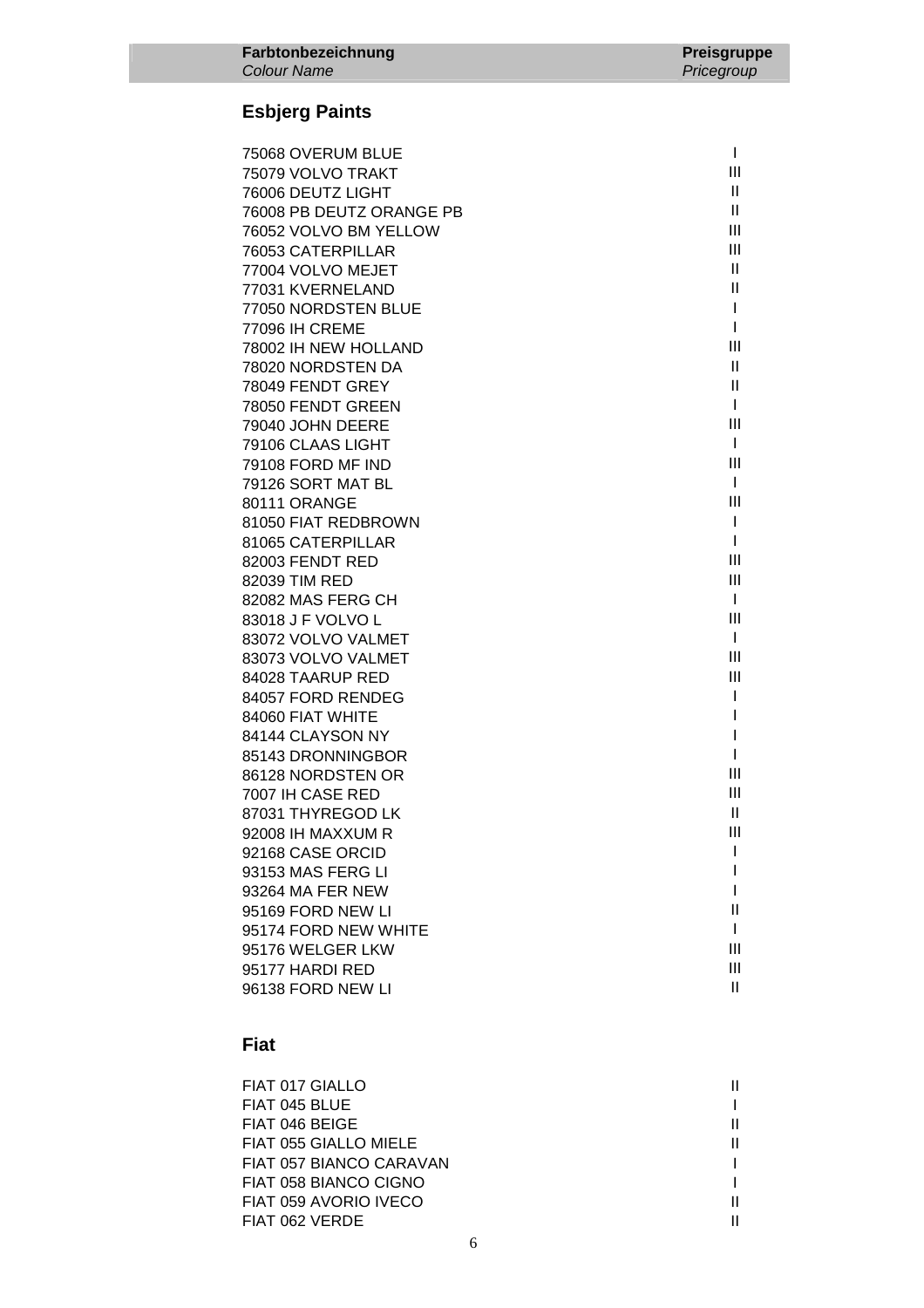#### **Fiat**

| FIAT 066 BLUE SAPHIR     |  |
|--------------------------|--|
| FIAT 216 GIALLO          |  |
| FIAT 242 GRIGIO          |  |
| FIAT 249 BIANCO BANCHISA |  |
| FIAT 843 GIALLO LIBIA    |  |

## **Flint**

| 2700 TNT ORANGE          |  |
|--------------------------|--|
| 5001 PEPSI COLA DARKBLUE |  |
| 5002 PEPSI COLA BLUE     |  |

# **Ford Europa / Ford Europe**

| FORD EUROPA 631 DIAMANTWEISS |  |
|------------------------------|--|
| FORD EUROPA B DIAMANTWEISS   |  |
| FORD EUROPA FB DIAMANTWEISS  |  |
| FORD EUROPA FBP DIAMANTWEISS |  |
| FORD EUROPA ZA DIAMANTWEISS  |  |

### **HKS**

| <b>HKS 1 GELB</b>       | $\mathbf{II}$  |
|-------------------------|----------------|
| <b>HKS 11HELLROT</b>    | $\mathbf{II}$  |
| HKS 13 ROT              | Ш              |
| <b>HKS 14 ORANGE</b>    | Ш              |
| <b>HKS 14 ROTORANGE</b> | Ш              |
| HKS 16 ROT              | $\mathbf{III}$ |
| HKS 17 ROT              | III            |
| <b>HKS 2 GELB</b>       | Ш              |
| <b>HKS 21 ROTORANGE</b> | Ш              |
| HKS 26 PINK             | Ш              |
| <b>HKS 3 GELB</b>       | Ш              |
| <b>HKS 34 VIOLETT</b>   | Ш              |
| HKS 38 DUNKELBLAU       | L              |
| HKS 39 BLAU             | $\mathbf{II}$  |
| <b>HKS 4 GELB</b>       | III            |
| HKS 40 BLAU             | L              |
| HKS 41 BLAU             | III            |
| HKS 42 BLAU             | $\mathbf{H}$   |
| HKS 43 BLAU             | Ш              |
| HKS 45 LILA             | $\mathbf{I}$   |
| HKS 46 BLAU             |                |
| HKS 47 BLAU             |                |
| <b>HKS 5 GELB</b>       | III            |
| HKS 50 BLAU             |                |
| HKS 52 GRUEN            |                |
| <b>HKS 54 GRUEN</b>     | Ш              |
| <b>HKS 6 ORANGE</b>     | Ш              |
| HKS 74 OCKER            | $\mathbf{  }$  |
| <b>HKS 76 BRAUN</b>     |                |
| HKS 81 ORANGE           | Ш              |
| HKS 88 SIGNALSCHWARZ    | $\mathbf{I}$   |
| <b>HKS 91 HELLGRAU</b>  |                |
| <b>HKS 92 HELLGRAU</b>  |                |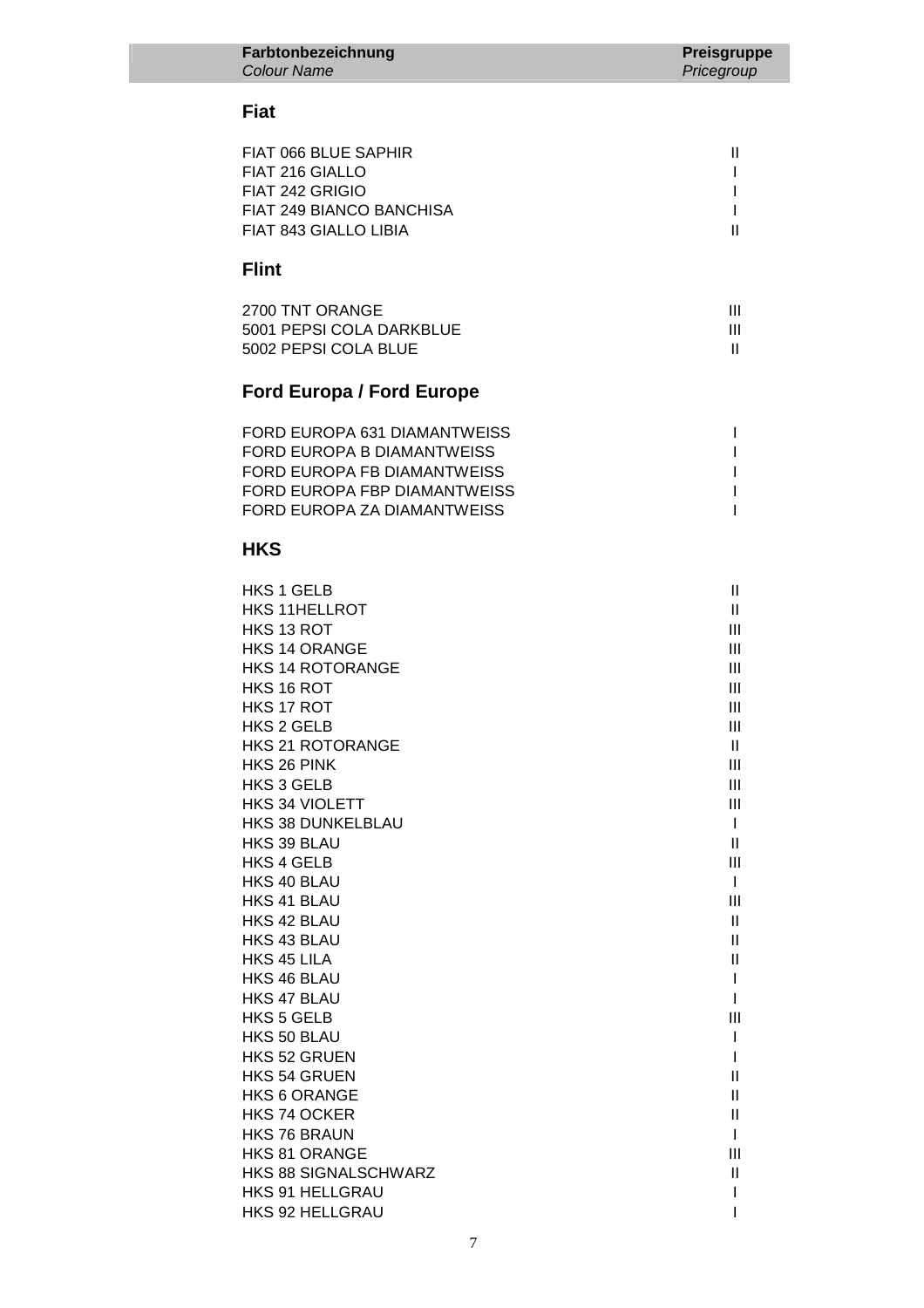### **Haustöne / Fleet Colours**

| HTB 2308 PB SNORKELIFT ORANGE PB    | $\mathbf{I}$               |
|-------------------------------------|----------------------------|
| HTB 5841 DE DECKER VAN RIET BLUE    | $\mathbf{II}$              |
| HTDK 1707 PB HORSENS GUL PB         | $\mathbf{II}$              |
| <b>HTDK 1730</b>                    | III                        |
| HTDK 3361 POST ROT                  | III                        |
| HTDK 3458 AMC SKOU BORDEAUX         | III                        |
| HTD 1500 SIEMENS LIGHT BASIC        | $\mathbf{I}$               |
| HTD 1657 LUFTHANSA MELONENGELB      | $\mathbf{II}$              |
| HTD 2129 STIHL ORANGE               | III                        |
| HTD 2157 HUSQUARNA ORANGE           | Ш                          |
| HTD 2194 JAEGERMEISTER ORANGE       | $\mathbf{II}$              |
| HTD 3293 COCA COLA ROT 2000         | Ш                          |
| HTD 5501 ARAL BLAU 73 (HELL)        | $\mathbf{I}$               |
| HTD 5809 PEPSI COLA DUNKELBLAU      | $\mathbf{II}$              |
| HTD 6501 BP GRUEN                   | $\mathbf{H}$               |
| HTD 6847 GELSENWASSER GRUEN         | $\mathbf{II}$              |
| HTD 6903 BITBURGER GRÜN CA AB 2003  | $\mathbf{II}$              |
| <b>HTD 7591 RITTER DENTAL HELLB</b> | $\ensuremath{\mathsf{II}}$ |
| HTD 7615 UPS GRAU                   |                            |
| HTD 9010 COCA COLA STANDARD WEISS   |                            |
| HTD 9010 POLIZEI WEISS (VW, FORD)   |                            |
| HTD 9010 TELEKOM WEISS              |                            |
| HTD 9458 RITTER DENTAL MARMO        |                            |
| <b>HTSF 1653</b>                    | L                          |
| HTSF 6678 HKL RAITIOVAUNU VIH       | $\mathbf{II}$              |
| HTNL 2207 OPHOF ORANJE              | III                        |
| HTNL 2228 VEEUHUIS GEEL UIEUW       | III                        |
| HTNK 5614 H & S LINES LICHT         | $\mathbf{I}$               |
| HTNL 7605 HITACHI DONKERGRIJS 7858  | $\mathbf{I}$               |
| HTA 5712 GELSENWASSER BLAU          | $\mathbf{II}$              |
| HTA 5808 AIRLIQUID LUFTFAHRT BLAU   | L                          |
| HTCH 6005 HOLLENSTEIN MULDSER.GRUEN | L                          |
| HTCH 6871 HARZENMOSER GRUEN         | Ш                          |
| HTUK 1724 JLG WHITE                 | $\mathbf{I}$               |
| HTUK 3451 JLG ORANGE                | III                        |
| HTUK 6883 PHILLP MORRIS LIGHT       | $\mathbf{I}$               |

#### **Iveco**

| <b>IVECO 008 NERO</b>            |   |
|----------------------------------|---|
| <b>IVECO 037 GIALLO</b>          |   |
| IVECO 041 ROSSO                  | Ш |
| IVECO 050 ORCA                   |   |
| <b>IVECO 051 BLEU</b>            |   |
| <b>IVECO 052 VERDE</b>           | Ш |
| <b>IVECO 055 ARANCIO</b>         | Ш |
| IVECO 065 GRIGIO                 |   |
| IVECO 071 BLU                    |   |
| IVECO 074 AB BJ 88 AVORIO CHIARO |   |
| <b>IVECO 076 GIALLO</b>          |   |
| <b>IVECO 082 BIANCO</b>          |   |
| <b>IVECO 083 VERDE</b>           |   |
| <b>IVECO 084 GIALLO</b>          |   |
| <b>IVECO 085 MARRONE</b>         |   |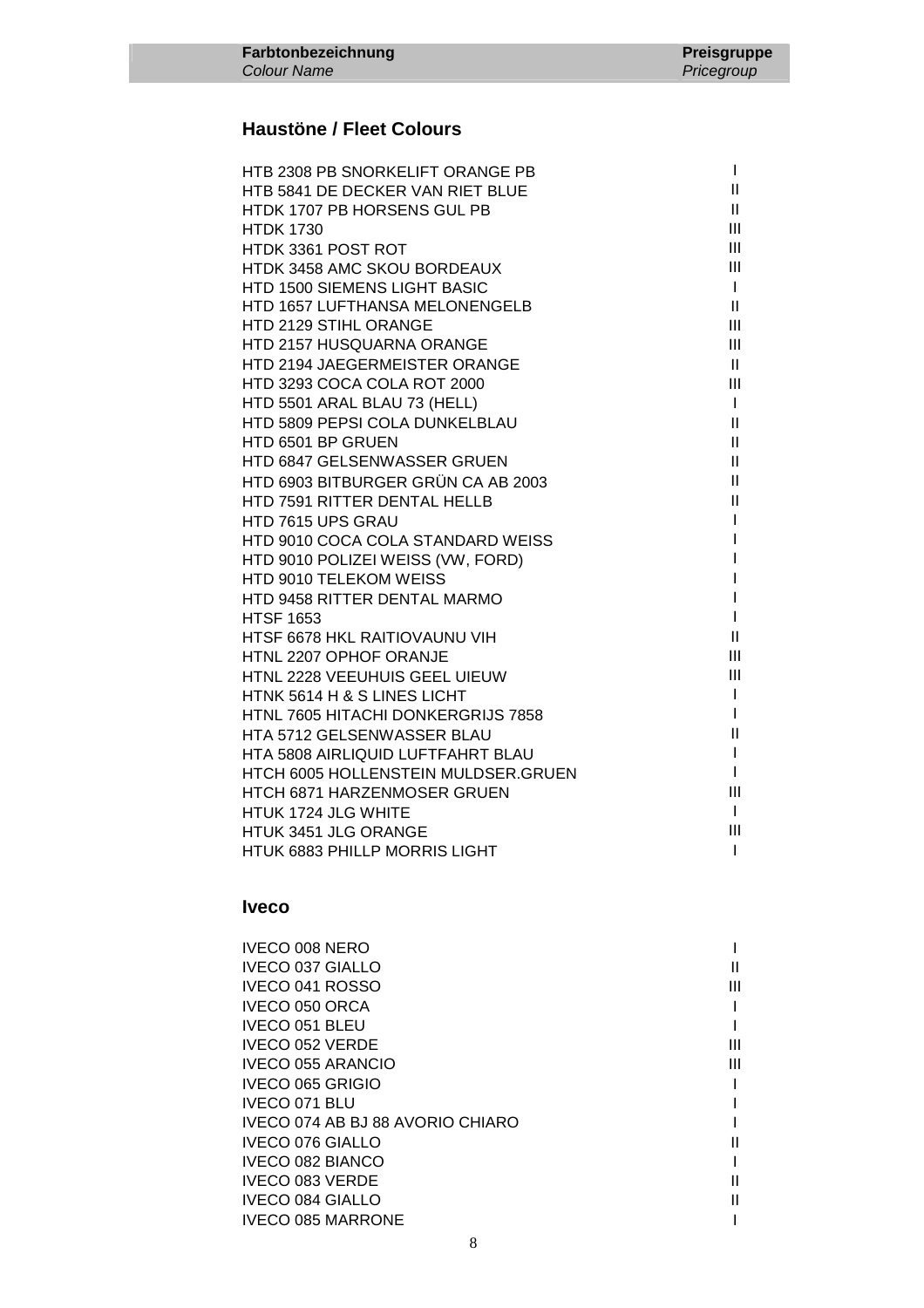#### **Iveco**

| IVECO 087 ROSSO                         | Ш                 |
|-----------------------------------------|-------------------|
| IVECO 091 GRIGIO                        | $\mathbf{I}$      |
| <b>IVECO 092 GIALLO</b>                 | Ш.                |
| <b>IVECO 093 GIALLO</b>                 | $\mathbf{H}$      |
| <b>IVECO 094 AVORIO</b>                 | $\mathbf{I}$      |
| <b>IVECO 095 ARANCIO</b>                | Ш                 |
| IVECO 096 ROSSO                         | III               |
| IVECO 097 BLEU                          | $\mathbf{H}$      |
| IVECO 098 BLU                           | $\mathbf{H}$      |
| <b>IVECO 099 VERDE</b>                  | $\mathbf{I}$      |
| <b>IVECO 104 PB VERDE PB</b>            | L                 |
| <b>IVECO 105 ROSSO BRUNO CHASSIS</b>    | $\mathbf{I}$      |
| <b>IVECO 118 GRIGIO RUOTOM</b>          | $\mathbf{H}$      |
| <b>IVECO 131 GRIGIO AGENTA MATT</b>     | $\mathbf{I}$      |
| <b>IVECO 148 GIALLO</b>                 | $\mathbf{I}$      |
| <b>IVECO 177 ARANCIO</b>                | Ш                 |
| <b>IVECO 186 KARMINROT</b>              | III               |
| <b>IVECO 187 VERDE</b>                  | $\mathbf{I}$      |
| <b>IVECO 194 BIANCO</b>                 | $\mathbf{I}$      |
| IVECO 195 ROSSO                         | Ш                 |
| <b>IVECO 248 NERO</b>                   | $\mathbf{I}$      |
| <b>IVECO 258 VERDE</b>                  | $\mathbf{H}$      |
| IVECO 288 D.R. GRIS SCURO PARAUR        | $\mathbf{I}$      |
| <b>IVECO 313 ROSSO EUROSTAR</b>         | Ш                 |
| <b>IVECO 334 BIANCO</b>                 | $\mathbf{I}$      |
| <b>IVECC 376 GIALLO PANAMA</b>          | Ш                 |
| IVECO 50027 BIANCO                      | $\mathbf{I}$      |
| IVECO 50040 BEIGE SAHARA                | I.                |
| IVECO 50051 BLEU                        | $\mathbf{I}$      |
| IVECO 50052 VERDE<br>IVECO 50068 GIALLO | Ш<br>$\mathbf{H}$ |
| IVECO 50081 GRIGIO                      | $\mathbf{I}$      |
| IVECO 50092 GIALLO                      | Ш                 |
| <b>IVECO 50094 GIALLO MAIS</b>          | $\mathbf{H}$      |
| IVECO 50121 VERDE                       | $\mathbf{H}$      |
| IVECO 50171 BIANCO                      | $\mathbf{I}$      |
| IVECO 52002 CAMOSCIO                    | I.                |
| IVECO 52003 GIALLO                      | Ш                 |
| IVECO 52005 AVORIO                      | L                 |
| <b>IVECO 52008 BLEU</b>                 | Ш                 |
| <b>IVECO 52011 TURCHESE</b>             | L                 |
| IVECO 52013 VERDE                       | I.                |
| IVECO 52014 VERDE                       | Ш                 |
| IVECO 52017 VERDE                       | Ш                 |
| <b>IVECO 52033 ROSSO</b>                | Ш                 |
| IVECO 52035 GIALLO CHROMO               | Ш                 |
| IVECO 52038 AZZORO                      | $\mathbf{I}$      |
| IVECO 52048 ROSSO                       | Ш                 |
| IVECO 52054 BEIGE                       | Ш.                |
| IVECO 52056 GIALLO                      | Ш                 |
| <b>IVECO 52057 VERDE AMBRA</b>          | H.                |
| IVECO 52064 BIANCO                      | I.                |
| <b>IVECO 52082 GIALLO MIELE</b>         | $\mathbf{H}$      |
| IVECO 52088 VERDE                       | I                 |
| IVECO 52129 BEIGE CHIARO                |                   |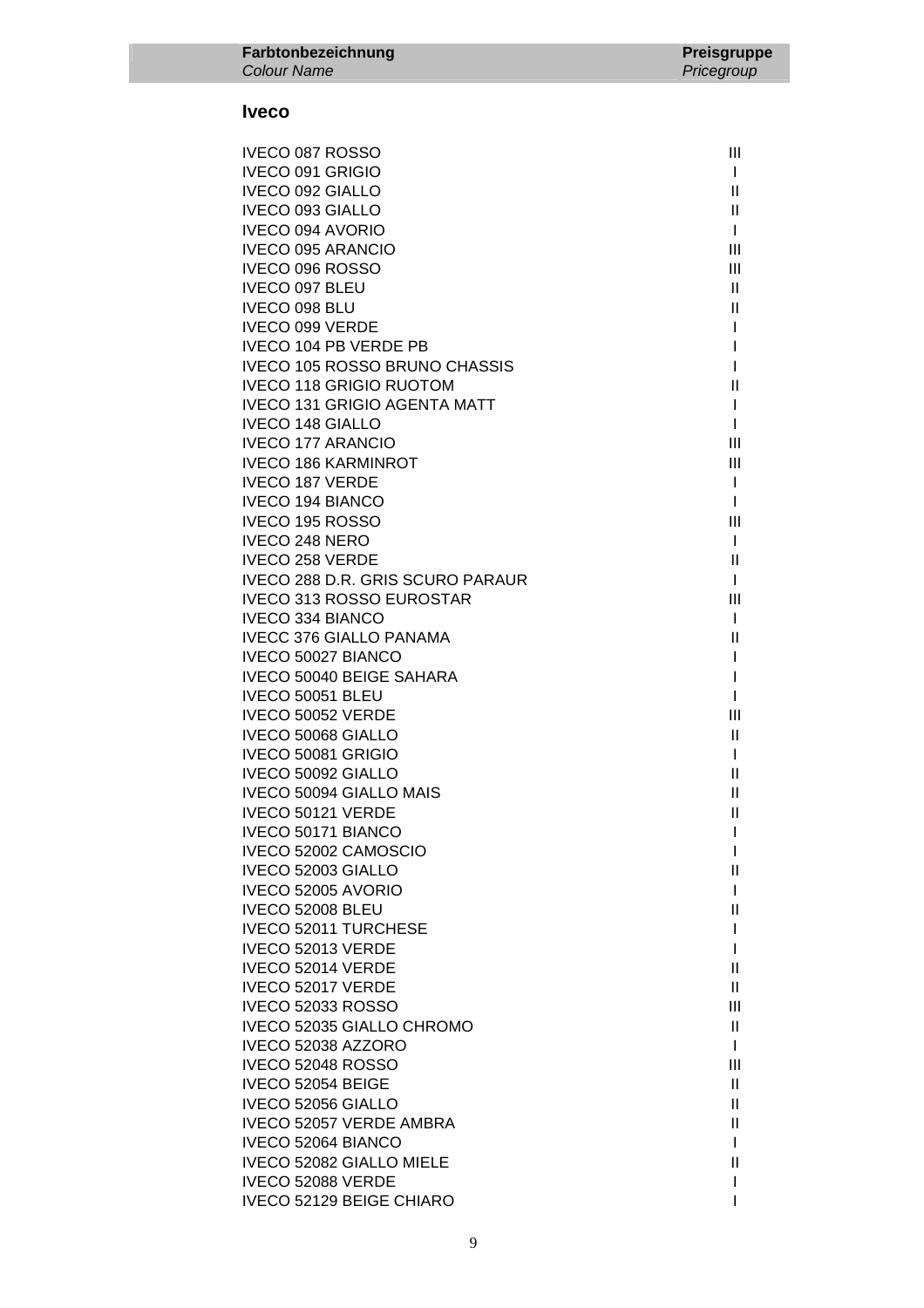# **Landmaschinen / Agricultural Machines**

| LM 0201 REISCH GRUEN               | $\mathbf{I}$  |
|------------------------------------|---------------|
| LM 0202 STOLL GRUEN                | III           |
| LM 0203 DEUTZ GRUEN HELL 74        | Ш             |
| LM 0205 CLAAS SAATENGRUEN          | Ш             |
| LM 0205-L CLAAS SAATENGRUEN HELLER | Ш             |
| LM 0206-D HOLDERGRUEN DUNKLER      | Ш             |
| LM 0207 MAN GRUEN                  | $\mathbf{I}$  |
| LM 0208 FENDT GRUEN                | $\mathbf{I}$  |
| LM 0215 CLAYSON GELB               | Ш             |
| LM 0217 JOHN DEERE GELB            | Ш             |
| LM 0217 PB JOHN DEERE GELB PB      | $\mathbf{I}$  |
| LM 0219 IHC ROT MC COMIK ROT 15    | Ш             |
| LM 0221 ZETOR ROT                  | Ш             |
| LM 0223 FIAT AGRI BRAUN            | L             |
| LM 0227-L EICHER ALPENBLAU HELLER  | L             |
| LM 0229 EICHER ANTHRAZITGRAU       | I             |
| LM 0231 SAME BLAU                  | $\mathbf{  }$ |
| LM 0232 MENGELE BLAU               | $\mathbf{I}$  |
| LM 0235 MENGELE ROT                | Ш             |
| LM 0240 FERGUSON GRAU              | $\mathbf{I}$  |
| LM 0241 KUHN ROT                   | Ш             |
| LM 0242 RENAULT ANTHRAZIT          | I             |
| LM 0243 CLAAS HELLGRAU             | I             |
| LM 0245 FENDT GRAU                 | I             |
| LM 0246 FIAT AGRI DIAMANTWEISS     |               |
| LM 0259 FORD BLAU                  | Ш             |
| LM 0266 FENDT GRUEN                | T             |
| LM 0268 JOHN DEER GRUEN            | Ш             |
| LM 0270 AMAZONE GRUEN              | Ш             |
| LM 0273 ROHR GRUEN 85              | $\mathbf{I}$  |
| LM 0275 UNSINN GRUEN 85            | Ш             |
| LM 0277 SCHLUETER ROT              | Ш             |
| LM 0278 CASE INTERNATIONAL ROT     | Ш             |
| LM 0282 HAGEDORN ORANGE            | Ш             |
| LM 0288 CLAYSON GELB               | $\mathbf{I}$  |
| LM 0289 STOLL ROT                  | III           |
| LM 0293 SCHUETER BEIGE             | I             |
| LM 0296 ZETOR WEISS                | L             |
| LM 1222 CRAMER GELB                | Ш             |
| LM 1342 JCB GELB                   | Ш             |
| LM 1389 BOMAG GELB PAN 108         | Ш             |
| LM 2251 CLAAS ORANGE               | Ш             |
| LM 3165 ROHR ROT                   | Ш             |
| LM 3241 MANITOU ROT                | Ш             |
| LM 3266 KVERNELAND ROT             | Ш             |
| LM 3325 MASSEY FERGUSON SUP        | Ш             |
| LM 3380 GEHL ROT                   | Ш             |
| LM 3395 MC CORMICK ROT NEU 2000    | Ш             |
| LM 5195 LANZ BLAU                  | L             |
| LM 5195-D LANZ BLAU DUNKLER        |               |
| LM 5197 LEMKEN BLAU NEU 93         | I             |
| LM 5200 HANOMAG BLAUGRUEN          |               |
| LM 5338 DEUTZ BLAU 84              | Ш             |
| LM 6107 KVERNELAND GRUEN           | Ш             |
| LM 6211 GUELDNER GRUEN             | I             |
|                                    |               |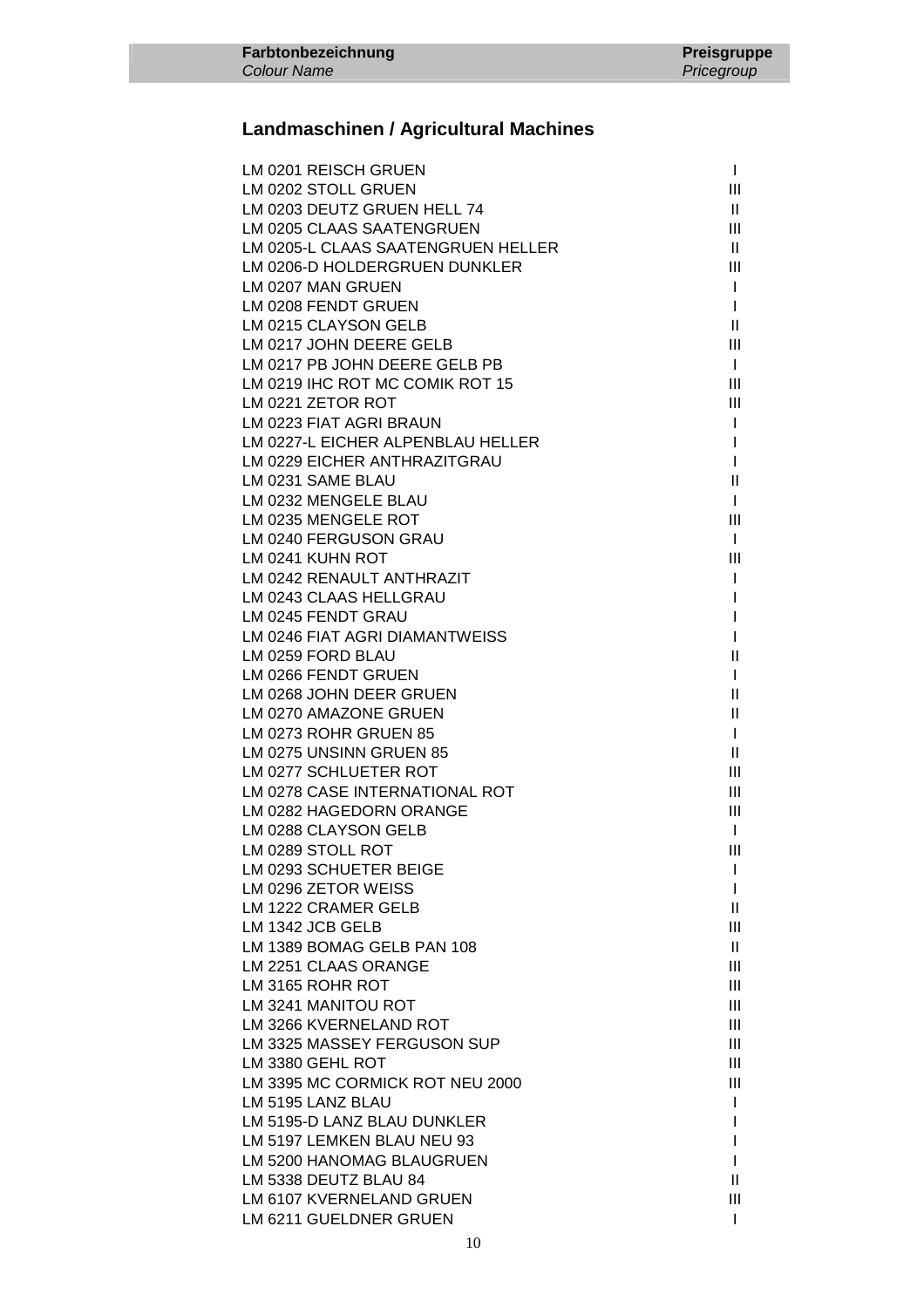## **Landmaschinen / Agricultural Machines**

**Farbtonbezeichnung** 

Colour Name

|                                  | LM 6220 HC VALMET MOTOR GRUEN (High Coverage) | Ш              |
|----------------------------------|-----------------------------------------------|----------------|
| LM 6221 CELLI GRUEN              |                                               | Ш              |
| LM 6223 STOLL GRUEN NEU          |                                               | Ш              |
| LM 6237 STOLL GRUEN DUNKEL       |                                               | $\mathbf{H}$   |
| LM 6243 AGRIA GRUEN              |                                               | Ш              |
| LM 6269 BAUTZ GRUEN              |                                               | III            |
| LM 6484 DEUTZ GRUEN              |                                               | Ш              |
| LM 6640 BERGMANNGRUEN NEU        |                                               | $\mathbf{III}$ |
| LM 6647 CLAAS ERBSENGRUEN        |                                               | $\mathbf{III}$ |
| LM 6648 REISCH GRUEN NEU         |                                               | $\mathbf{H}$   |
| LM 6649 SCHLUETER GRUEN          |                                               |                |
| LM 6671 TIMBERJACK GRUEN         |                                               | Ш              |
| LM 6687 FENDT GRUEN BLAUER       |                                               | $\mathbf{II}$  |
| LM 6841 MB-TRUCK HELLGELBGRUEN   |                                               | Ш              |
| LM 6875 CLARK HOT YELLOW GR      |                                               | Ш              |
| LM 7180 FERGUSON GRUEN           |                                               |                |
| LM 7260 EICHER GRAUBLAU UM BJ 54 |                                               |                |
| LM 7328 VOLVO GRAU               |                                               |                |
| LM 7349 CLAAS CC GRAU            |                                               |                |
| LM 7412 GEHL GRAU                |                                               | Ш              |
| LM 7413 GEHL GRAU                |                                               |                |
| LM 7423 NEW HOLLAND CHASSIS      |                                               |                |
| LM 7449 FERGUSON HOLZKOHLEGRAU   |                                               |                |
| LM 8147 VALMET BRAUNGRAU         |                                               | Ш              |
|                                  | LM 8208 CASE HELLBRAUN HAVANEMS 42            |                |
| LM 9388 LANDINI SCHWARZGRAU      |                                               |                |

#### **MAN**

| MAN 1103 WEISS                    |  |
|-----------------------------------|--|
| <b>MAN 179 PEARLWEISS</b>         |  |
| <b>MAN 197 ELFENBEIN</b>          |  |
| MAN 198 PEARLWEISS                |  |
| MAN 3010 KARMINROT                |  |
| <b>MAN 3503 ORIENTROT CHASSIS</b> |  |
| MAN 5072 LICHTBLAU                |  |
| MAN 7024 HELLGRAU                 |  |
| MAN 7032 KIESELGRAU               |  |
| MAN 9011 GRAPHITSCHWARZ           |  |
| MAN VW 345 LICHTGRAU              |  |

### **Munsell**

| MUNSELL 10GY84 HELLGRUEN |  |
|--------------------------|--|
| MUNSELL 2.5PB 5/6 BLAU   |  |
| MUNSELL 2.5PB 4/10 BLAU  |  |
| MUNSELL 2.5Y 8/2 BEIGE   |  |
| MUNSELL 25G72 HELLGRUEN  |  |
| MUNSELL 5Y71 BEIGE SM    |  |
| MUNSELL 5Y 8/4BEIGE      |  |
| MUNSELL N65 HELLGRAU SM  |  |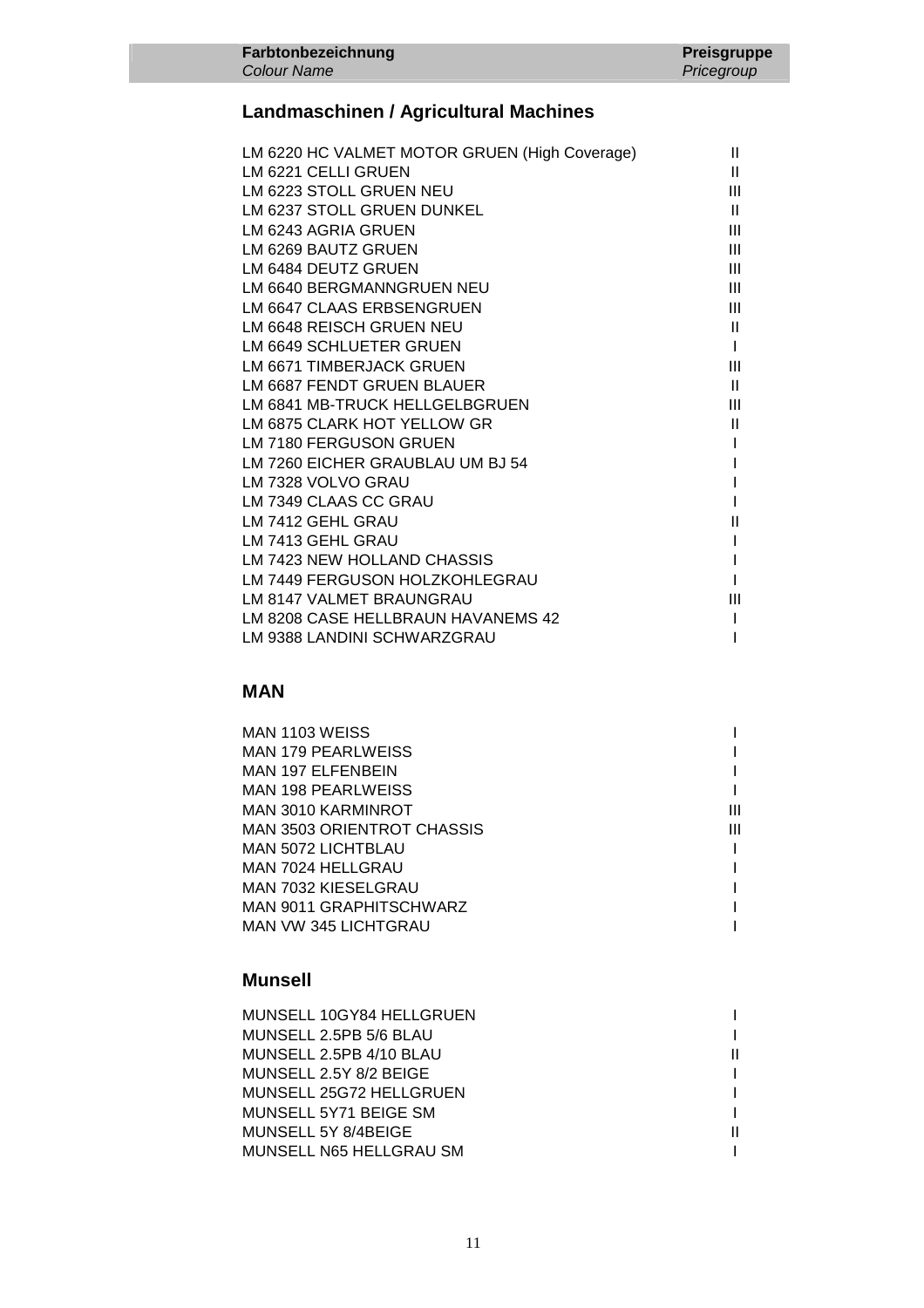NCS2 0150Y10R PASTELLGELB I NCS2 0500N WEISS **International Contract Contract Contract Contract Contract Contract Contract Contract Contract Contract Contract Contract Contract Contract Contract Contract Contract Contract Contract Contract Contract C**  NCS2 0502B PASTELLBLAU I NCS2 0502B50G WEISS I **NCS2 0502G WEISS** NCS2 0502G50Y WEISS INCS2 0502G50Y WEISS NCS2 0502R CREMEWEISS **NCS2 0502R50B WEISS** NCS2 0502Y CREME NCS2 0502Y PASTELLGELB **NCS2 0502Y50R CREME** NCS2 0505B HELLBLAU NCS2 0505B20G PASTELLBLAU NCS2 0505B50G PASTELLTUERKIS NCS2 0505B80G PASTELLGRUEN NCS2 0505G PASTELLGRUEN NCS2 0505G10Y PASTELLGELB NCS2 0505G30Y PASTELLGRUEN NCS2 0505G50Y PASTELLGRUEN I NCS2 0505G70Y PASTELLGELB **NCS2 0505G80Y CREME** NCS2 0505G90Y PASTELLGELB NCS2 0505R CREMEWEISS NCS2 0505R10B PASTELLROT NCS2 0505R30B PASTELLROSE NCS2 0505R50B WEISS NCS2 0505R70B HELLGRAU NCS2 0505R80B PASTELLBLAU NCS2 0505R90B PASTELLBLAU NCS2 0505Y PASTELLGELB NCS2 0505Y10R PASTELLGELB NCS2 0505Y20R WEISS NCS2 0505Y30R CREME NCS2 0505Y40R PASTELLORANGE **NCS2 0505Y50R CREME NCS2 0505Y60R CREME** NCS2 0505Y70R CREME **NCS2 0505Y80R CREME** NCS2 0505Y90R PASTELLROSE NCS2 0507B PASTELLBLAU NCS2 0510B HELLBLAU NCS2 0510B10G PASTELLGRUEN NCS2 0510B50G PASTELLTUERKIS NCS2 0510B70G PASTELLGRUEN NCS2 0510B90G PASTELLGRUEN NCS2 0510G10Y PASTELLGRUEN NCS2 0510G30Y PASTELLGRUEN NCS2 0510G50Y PASTELLGELB NCS2 0510G60Y PASTELLGELB NCS2 0510G60Y PASTELLGELB NCS2 0510G70Y PASTELLGELB NCS2 0510G90Y PASTELLGELB NCS2 0510R PASTELLROSE NCS2 0510R10B ROSE International and the set of the set of the set of the set of the set of the set of the set of the set of the set of the set of the set of the set of the set of the set of the set of the set of the set o NCS2 0510R30B PASTELVIOLETT AND INTERNATIONAL INTERNATIONAL INTERNATIONAL INTERNATIONAL INTERNATIONAL INTERNATIONAL NCS2 0510R50B PASTELLVIOLETT ISSUED: INCS2 0510R50B PASTELLVIOLETT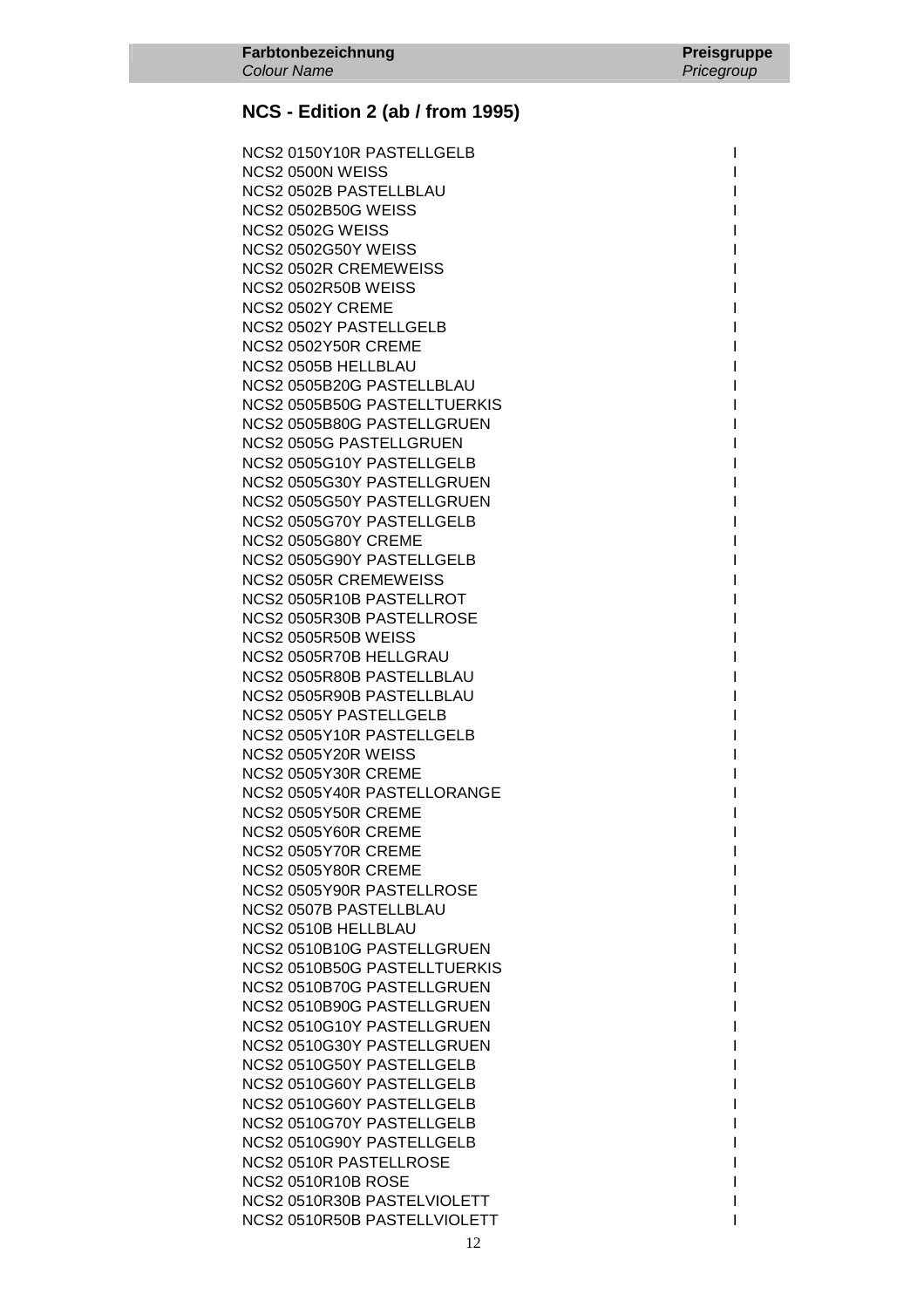NCS2 0510R70B PASTELLBLAU I NCS2 0510R80B PASTELLBLAU I NCS2 0510R90B PASTELLBLAU I NCS2 0510Y PASTELLGELB I NCS2 0510Y10R PASTELLGELB NCS2 0510Y20R PASTELLORANGE I NCS2 0510Y30R PASTELLORANGE NCS2 0510Y40R PASTELLORANGE NCS2 0510Y50R PASTELLORANGE NCS2 0510Y60R PASTELLROSE I **NCS2 0510Y70R ROSE** NCS2 0510Y80R APRICOT NCS2 0510Y90R PASTELLROSE NCS2 0515R ROSA NCS2 0520B HELLBLAU NCS2 0520B10G HELLBLAU NCS2 0520B50G HELLTUERKIS NCS2 0520B70G HELLTUERKIS NCS2 0520B90G HELLGRUEN I NCS2 0520G10Y PASTELLGRUEN NCS2 0520G30Y HELLGRUEN NCS2 0520G50Y HELLGELB NCS2 0520G70Y GELB I NCS2 0520G90Y HELLGELB NCS2 0520R PASTELLORANGE NCS2 0520R10B HELLROSE **NCS2 0520R30B ROSE** NCS2 0520R50B HELLLILA NCS2 0520R70B PASTELLBLAU NCS2 0520R80B HELLBLAU NCS2 0520R90B HELLBLAU NCS2 0520Y HELLGELB NCS2 0520Y10R HELLGELB NCS2 0520Y20R HELLGELBORANGE NCS2 0520Y30R PASTELLORANGE NCS2 0520Y40R PASTELLORANGE NCS2 0520Y50R PASTELLORANGE NCS2 0520Y60R PASTELLORANGE **NCS2 0520Y70R ROSE NCS2 0520Y80R ROSE** NCS2 0520Y90R ROSE NCS2 0525R70B PASTELLBLAU NCS2 0530B HELLBLAU NCS2 0530B10G HELLBLAU NCS2 0530B50G HELLTUERKIS NCS2 0530B70G HELLTUERKIS NCS2 0530B90G HELLGRUEN NCS2 0530G10Y HELLGRUEN NCS2 0530G20Y HELLGRUEN NCS2 0530G30Y HELLGRUEN I NCS2 0530G50Y HELLGRUEN NCS2 0530G60Y HELLGRUEN NCS2 0530G70Y HELLGELB I NCS2 0530G90Y GELB International and the state of the state of the state of the state of the state of the state of the state of the state of the state of the state of the state of the state of the state of the state of the NCS2 0530R ROSA International and the contract of the contract of the contract of the contract of the contract of the contract of the contract of the contract of the contract of the contract of the contract of the contract NCS2 0530R10B ROSE Interval and the set of the set of the set of the set of the set of the set of the set of the set of the set of the set of the set of the set of the set of the set of the set of the set of the set of the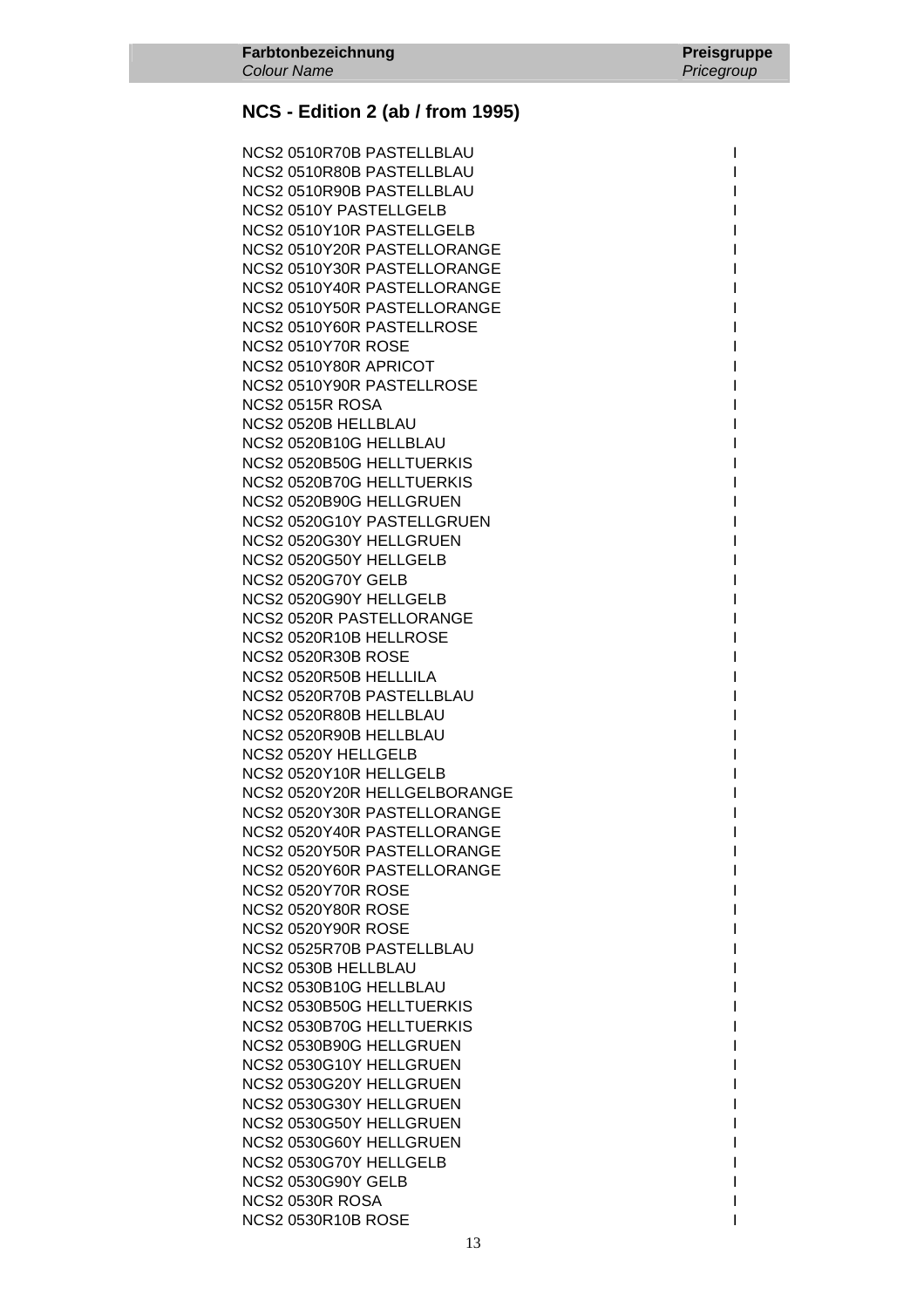| NCS2 0530R30B ROSA              |                                           |
|---------------------------------|-------------------------------------------|
| NCS2 0530R50B HELLLILA          |                                           |
| NCS2 0530R80B HELLBLAU          |                                           |
| NCS2 0530R90B HELLBLAU          |                                           |
| <b>NCS2 0530Y GELB</b>          |                                           |
| NCS2 0530Y10R HELLGELB          |                                           |
| <b>NCS2 0530Y20R GELB</b>       |                                           |
| <b>NCS2 0530Y30R GELB</b>       |                                           |
| NCS2 0530Y50R HELLORANGE        |                                           |
| NCS2 0530Y60R PASTELLORANGE     |                                           |
| <b>NCS2 0530Y80R ROSE</b>       |                                           |
| NCS2 0530Y90R PASTELLROSE       |                                           |
| NCS2 0540B HELLBLAU             |                                           |
| NCS2 0540B10G HELLBLAU          |                                           |
| NCS2 0540G10Y HELLGRUEN         |                                           |
| NCS2 0540G30Y HELLGRUEN         |                                           |
| NCS2 0540G50Y HELLGRUEN         | I.                                        |
| <b>NCS2 0540G60Y GELB</b>       | $\mathbf{II}$                             |
| <b>NCS2 0540G70Y GELB</b>       | $\mathbf{II}$                             |
| <b>NCS2 0540G90Y GELB</b>       | $\label{eq:1} \prod_{i=1}^n \mathbb{I}^i$ |
| <b>NCS2 0540R ROSE</b>          | L                                         |
| NCS2 0540R90B HELLBLAU          | I                                         |
| NCS2 0540Y HELLGELB             |                                           |
| <b>NCS2 0540Y10R GELB</b>       |                                           |
| NCS2 0540Y20R HELLORANGE        |                                           |
| NCS2 0540Y30R HELLORANGE        | I                                         |
| NCS2 0540Y40R HELLORANGE        | L                                         |
| NCS2 0540Y60R HELLORANGE        | $\mathbf{II}$                             |
| <b>NCS2 0540Y80R ROSE</b>       | $\mathbf{II}$                             |
| NCS2 0550G60Y GRUENGELB         | $\mathbf{III}$                            |
| <b>NCS2 0550G90Y GELB</b>       | Ш                                         |
| <b>NCS2 0550R10B ROSA</b>       |                                           |
| <b>NCS2 0550Y GELB</b>          |                                           |
| <b>NCS2 0550Y10R GELB</b>       |                                           |
| <b>NCS2 0550Y20R GELB</b>       |                                           |
| NCS2 0550Y40R HELLORANGE        | Ш                                         |
| NCS2 0550Y50R APRICOT           | $\mathbf{H}$                              |
| NCS2 0550Y60R HELLORANGE        | $\mathbf{H}$                              |
| NCS2 0550Y80R HELLROT           | $\mathbf{I}$                              |
| NCS2 0560G20Y CA FARBTON GRUEN  | $\mathbf{H}$                              |
| NCS2 0560G60Y GELBGRUEN         | III                                       |
| <b>NCS2 0560G70 GELB</b>        | III                                       |
| <b>NCS2 0560G90Y GELB</b>       | III                                       |
| <b>NCS2 0560Y GELB</b>          | $\mathbf{H}$                              |
| NCS2 0560Y40R ORANGE            | $\mathbf{H}$                              |
| NCS2 0560Y60R ORANGE            | Ш                                         |
| NCS2 0560Y80R HELLORANGE        | $\mathbf{H}$                              |
| <b>NCS2 0565R ROT</b>           | $\mathbf{H}$                              |
| NCS2 0570G20Y GRUEN             | Ш                                         |
| NCS2 0570G30Y GRUEN             | Ш                                         |
| NCS2 0570G60Y GRUEN             | Ш                                         |
| <b>NCS2 0570Y GELB</b>          | Ш                                         |
| <b>NCS2 0570Y10R GELB</b>       | $\mathbf{H}$                              |
| NCS2 0570Y30R ORANGE CA FARBTON | Ш                                         |
| NCS2 0570Y40R ORANGE            | $\mathbf{H}$                              |
| NCS2 0570Y80R ORANGE            | III                                       |
|                                 |                                           |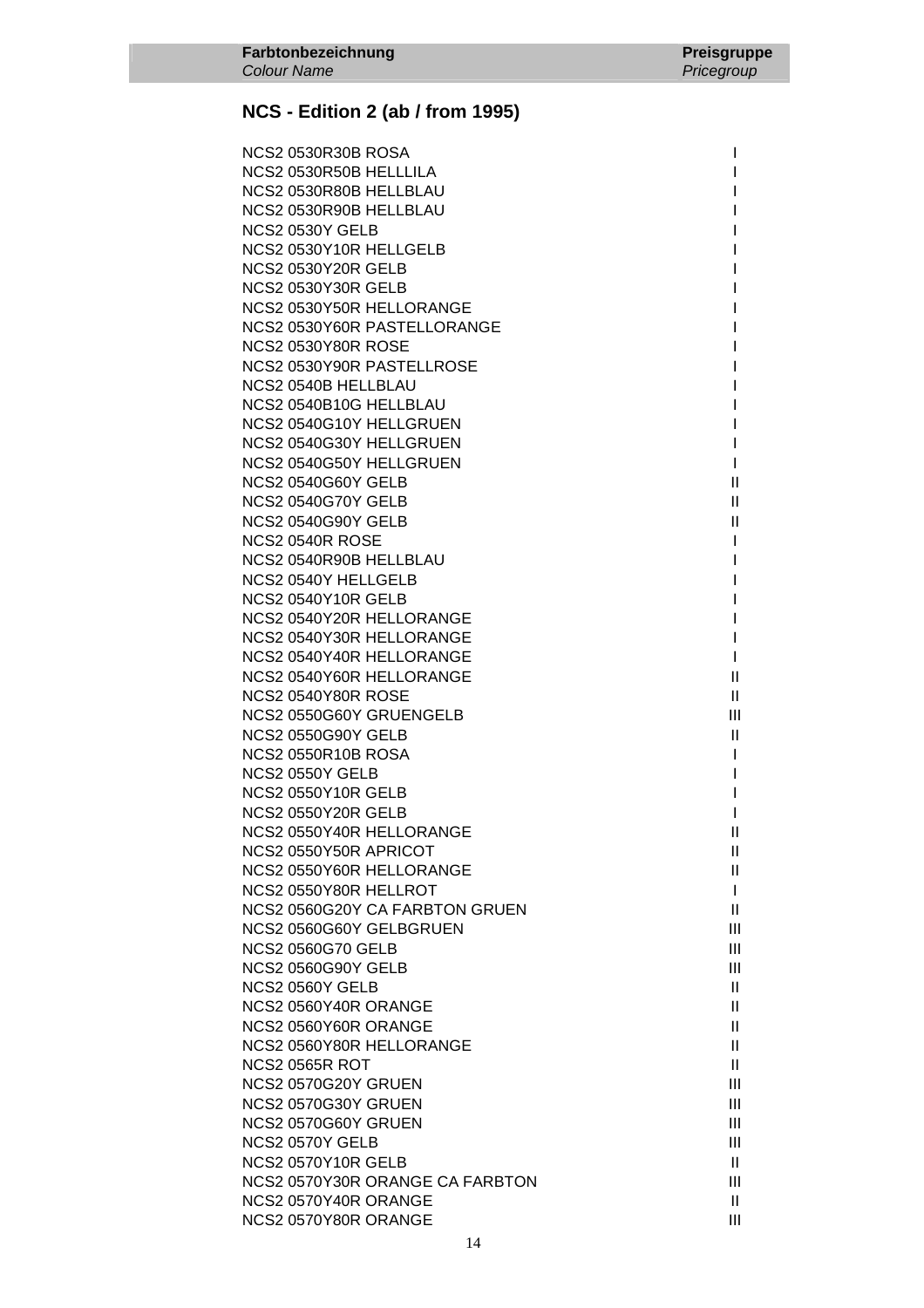| <b>NCS2 0570Y90R ROT</b>                         | $\mathbf{H}$ |
|--------------------------------------------------|--------------|
| NCS2 0575G60Y GILFTGRUEN                         | Ш            |
| NCS2 0580G30Y HELLGRUEN                          | Ш            |
| <b>NCS2 0580Y GELB</b>                           | Ш            |
| <b>NCS2 0580Y10R GELB</b>                        | $\mathbf{H}$ |
| NCS2 0580Y30R GELBORANGE                         | III          |
| NCS2 0580Y40R GELBORANGE                         | $\mathbf{H}$ |
| NCS2 0907B80G PASTELLGRUEN                       | $\mathbf{I}$ |
| NCS2 1000N WEISS                                 | $\mathbf{I}$ |
| NCS2 1002B HELLGRAU                              | $\mathbf{I}$ |
| NCS2 1002B50G HELLGRAU                           | T            |
| NCS2 1002G HELLGRAU                              | L            |
| NCS2 1002G50Y HELLGRAU                           | $\mathbf{I}$ |
| NCS2 1002R WEISS                                 | L            |
| NCS2 1002R50B GRAUWEISS                          | L            |
| NCS2 1002Y HELLGRAU                              | L            |
| NCS2 1002Y50R BEIGE                              | L            |
| <b>NCS2 1005B PASTELLBLAU</b>                    | $\mathbf{I}$ |
| NCS2 1005B20G PASTELLBLAU                        | $\mathbf{I}$ |
| NCS2 1005B50G PASTELLBLAU                        | I            |
| NCS2 1005B80G PASTELLGRUEN                       | L            |
| <b>NCS2 1005G HELLGRAU</b>                       | L            |
| NCS2 1005G10Y PASTELLGRUEN                       | L            |
| NCS2 1005G30Y HELLGRUEN                          | L            |
| NCS2 1005G50Y HELLGRAU                           | L            |
| NCS2 1005G70Y PASTELLGELB                        | L            |
| NCS2 1005G90Y HELLGELB                           | L            |
| <b>NCS2 1005R HELLROSE</b>                       | I            |
| NCS2 1005R10B GRAUROSE                           | I            |
| NCS2 1005R30B PASTELLVIOLETT                     | I            |
| NCS2 1005R40B PASTELLVIOLETT                     | I            |
| NCS2 1005R50B PASTELLVIOLETT                     | I            |
| NCS2 1005R70B HELLGRAU<br>NCS2 1005R80B HELLGRAU | I<br>I       |
| NCS2 1005R90B HELLGRAU                           |              |
| <b>NCS2 1005Y PASTELLGELB</b>                    | L            |
| NCS2 1005Y10R CREME                              |              |
| NCS2 1005Y20R BEIGE                              |              |
| NCS2 1005Y30R BEIGE                              |              |
| NCS2 1005Y40R CREME                              |              |
| NCS2 1005Y50R HELLBEIGE                          |              |
| NCS2 1005Y60R BEIGE                              |              |
| NCS2 1005Y70R BEIGE                              |              |
| <b>NCS2 1005Y80R ROSE</b>                        |              |
| NCS2 1005Y90R HELLROSE                           |              |
| NCS2 1010B PASTELLBLAU                           |              |
| NCS2 1010B10G PASTELLBLAU                        |              |
| NCS2 1010B50G HELLTUERKIS                        |              |
| NCS2 1010B70G PASTELLGRUEN                       |              |
| NCS2 1010B90G PASTELLGRUEN                       |              |
| NCS2 1010G GRUEN                                 |              |
| NCS2 1010G10Y HELLGRUEN                          |              |
| NCS2 1010G30Y PASTELLGRUEN                       |              |
| NCS2 1010G50Y PASTELLGRUEN                       |              |
| NCS2 1010G70Y PASTELLGELB                        |              |
| NCS2 1010G90Y HELLGELB                           | I            |
|                                                  |              |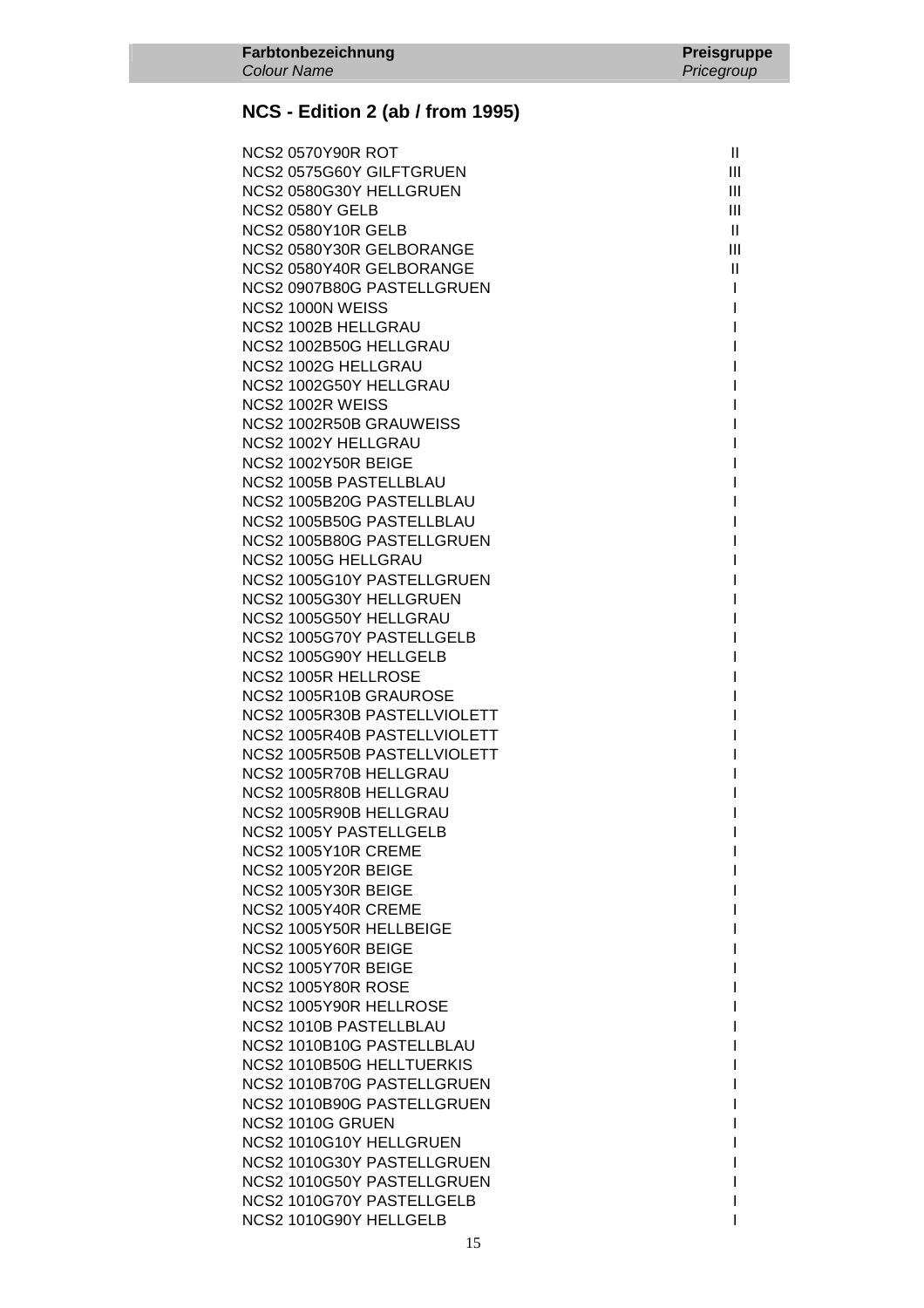NCS2 1010R PASTELLROSE I NCS2 1010R10B HELLROSE **International CONTRACT CONTRACT INCORPORATION** NCS2 1010R30B ROSE International and the set of the set of the set of the set of the set of the set of the set of the set of the set of the set of the set of the set of the set of the set of the set of the set of the set o NCS2 1010R50B PASTELLVIOLETT I NCS2 1010R70B HELLGRAUBLAU **International International International International International International I** NCS2 1010R80B HELLBLAU **INCS2** 1010R80B HELLBLAU NCS2 1010R90B HELLBLAU NCS2 1010Y CREME **NCS2 1010Y10R CREME NCS2 1010Y20R BEIGE NCS2 1010Y30R CREME** NCS2 1010Y40R BEIGE NCS2 1010Y50R PASTELLORANGE NCS2 1010Y60R PASTELLORANGE NCS2 1010Y70R PASTELLORANGE **NCS2 1010Y80R ROSE** NCS2 1010Y90R HELLROSE NCS2 1015R80B HELLBLAU NCS2 1020B PASTELLBLAU I NCS2 1020B10G HELLBLAU **NCS2 1020B30G BLAU** NCS2 1020B50G HELLTUERKIS NCS2 1020B70G HELLTUERKIS NCS2 1020B90G PASTELLTUERKIS NCS2 1020G10Y HELLGRUEN NCS2 1020G30Y HELLGRUEN NCS2 1020G50Y HELLGRUEN NCS2 1020G60Y HELLGRUEN NCS2 1020G70Y GELB I NCS2 1020G90Y GELB I NCS2 1020R HELLROT **NCS2 1020R10B ROSE NCS2 1020R30B ROSE** NCS2 1020R50B HELLVIOLETT NCS2 1020R70B HELLBLAU NCS2 1020R80B HELLBLAU NCS2 1020R90B HELLBLAU NCS2 1020Y GELB I **NCS2 1020Y10R BEIGE** NCS2 1020Y20R HELLGELB NCS2 1020Y30R PASTELLORANGE **NCS2 1020Y40R BEIGE** NCS2 1020Y50R PASTELLORANGE NCS2 1020Y60R PASTELLORANGE NCS2 1020Y70R HELLORANGE **NCS2 1020Y80R ROSE NCS2 1020Y90R ROSE** NCS2 1030B HELLBLAU NCS2 1030B10G HELLBLAU NCS2 1030B50G HELLTUERKIS NCS2 1030B70G HELLTUERKIS NCS2 1030B90G HELLGRUEN NCS2 1030G10Y HELLGRUEN NCS2 1030G30Y GRUEN INTERNATIONAL CONTROL INTERNATIONAL INTERNATIONAL INTERNATIONAL INTERNATIONAL INTERNATIONAL NCS2 1040G40Y HELLGRUEN I NCS2 1030G50Y GELBGRUEN I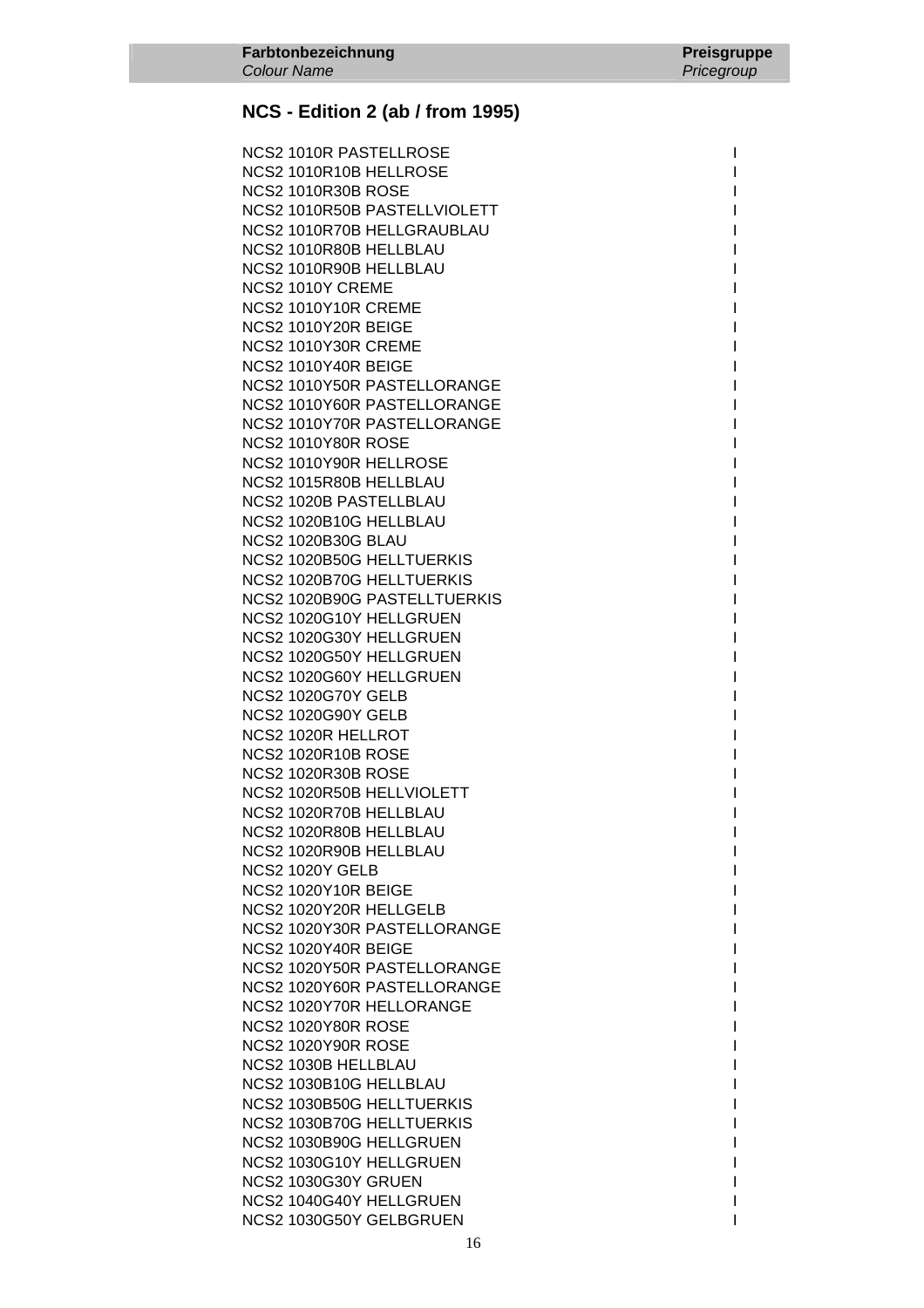NCS2 1030G70Y HELLGELBGRUEN I NCS2 1030G90Y GELB International and the state of the state of the state of the state of the state of the state of the state of the state of the state of the state of the state of the state of the state of the state of the NCS2 1030R ROSE International and the set of the set of the set of the set of the set of the set of the set of the set of the set of the set of the set of the set of the set of the set of the set of the set of the set of t NCS2 1030R10B ROSE International and the set of the set of the set of the set of the set of the set of the set of the set of the set of the set of the set of the set of the set of the set of the set of the set of the set o **NCS2 1030R30B ROSE** NCS2 1030R50B VIOLETT NEWSFILM AND THE RESERVE OF THE RESERVE OF THE RESERVE OF THE RESERVE OF THE RESERVE OF THE RESERVE OF THE RESERVE OF THE RESERVE OF THE RESERVE OF THE RESERVE OF THE RESERVE OF THE RESERVE OF THE RES NCS2 1030R70B HELLVIOLETT NCS2 1030R80B HELLBLAU NCS2 1030R90B HELLBLAU NCS2 1030Y GELB International and the set of the set of the set of the set of the set of the set of the set of the set of the set of the set of the set of the set of the set of the set of the set of the set of the set of t NCS2 1030Y10R HELLGELB NCS2 1030Y20R HELLGELB I NCS2 1030Y30R PASTELLORANGE I NCS2 1030Y40R APRICOT And the state of the state of the state of the state of the state of the state of the state of the state of the state of the state of the state of the state of the state of the state of the state of t NCS2 1030Y50R APRICOT **III** NCS2 1030Y60R APRICOT NOTE: 1 NCS2 1030Y70R APRICOT **International Studies** NCS2 1030Y80R ROSE Interval and the set of the set of the set of the set of the set of the set of the set of the set of the set of the set of the set of the set of the set of the set of the set of the set of the set of the NCS2 1030Y90R ROSE Interval and the set of the set of the set of the set of the set of the set of the set of the set of the set of the set of the set of the set of the set of the set of the set of the set of the set of the **NCS2 1040B BLAU** NCS2 1040B HELLBLAU **NCS2 1040B10G BLAU** NCS2 1040B50G HELLTUERKIS NCS2 1040B70G HELLTUERKIS I NCS2 1040B90G GRUEN NCS2 1040G GRUEN I NCS2 1040G10Y HELLGRUEN **INCS2** NCS2 1040G20Y HELLGRUEN I NCS2 1040G30YHELLGRUEN II NCS2 1040G50Y HELLGRUEN **III** NCS2 1040G70Y GELB II NCS2 1040G90Y GELB III and the state of the state of the state of the state of the state of the state of the state of the state of the state of the state of the state of the state of the state of the state of the state of NCS2 1040R HELLROT **International CONTRACT CONTRACT IN A STATE OF A STATE OF A STATE OF A STATE OF A STATE OF A ST** NCS2 1040R10B HELLROT **International CONTRACT CONTRACT I** NCS2 1040R30B ROSE I NCS2 1040R50B HELLVIOLETT NCS2 1040R70B HELLVIOLETT NEWSFILM OF THE STATE OF THE STATE OF THE STATE OF THE STATE OF THE STATE OF THE STA **NCS2 1040R80B BLAU** NCS2 1040R90B HELLBLAU NCS2 1040Y GELB I NCS2 1040Y10R GELB I NCS2 1040Y20R GELB International and the state of the state of the state of the state of the state of the state of the state of the state of the state of the state of the state of the state of the state of the state of the NCS2 1040Y30R PASTELLORANGE NCS2 1040Y40R HELLORANGE I NCS2 1040Y50R HELLORANGE II NCS2 1040Y60R APRICOT III NCS2 1040Y70R HELLORANGE II NCS2 1040Y80R HELLORANGE II NCS2 1040Y90R HELLROT **III**  NCS2 1050B BLAU I NCS2 1050B10G BLAU International and the set of the set of the set of the set of the set of the set of the set of the set of the set of the set of the set of the set of the set of the set of the set of the set of the set o NCS2 1050B40G TUERKIS I NCS2 1050B50G HELLTUERKIS **International State International International International International International International International International International International International International Interna** NCS2 1050B70G TUERKIS I NCS2 1050B90G TUERKIS I NCS2 1050G10Y GRUEN INCS2 1050G10Y GRUEN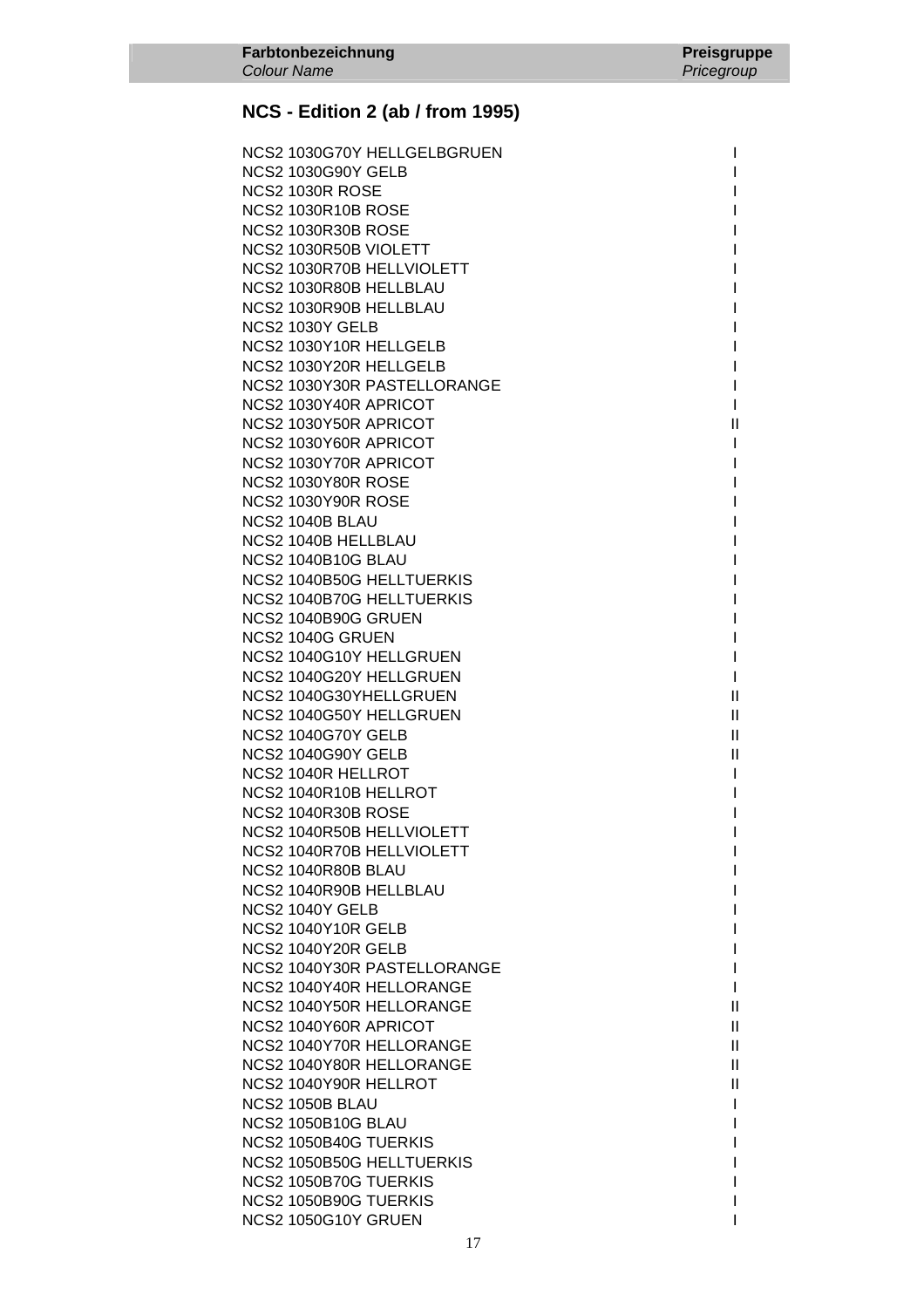| <b>NCS2 1050G30Y GRUEN</b>  | $\mathbf{II}$ |
|-----------------------------|---------------|
| NCS2 1050G50Y GELBGRUEN     | Ш             |
| NCS2 1050G70Y GELBGRUEN     | $\mathbf{H}$  |
| <b>NCS2 1050G90Y GELB</b>   | $\mathbf{H}$  |
| <b>NCS2 1050R ROTORANGE</b> | $\mathbf{H}$  |
| <b>NCS2 1050R10B ROT</b>    | $\mathbf{I}$  |
| <b>NCS2 1050R20B ROSE</b>   | Ш             |
| <b>NCS2 1050R30B PINK</b>   | I             |
| NCS2 1050R90B BLAU          | $\mathbf{I}$  |
| <b>NCS2 1050Y GELB</b>      | Ш             |
| <b>NCS2 1050Y10R GELB</b>   | $\mathbf{I}$  |
| NCS2 1050Y20R HELLGELB      | $\mathbf{II}$ |
| NCS2 1050Y30R HELLORANGE    | $\mathbf{H}$  |
| NCS2 1050Y40R HELLORANGE    | Ш             |
| NCS2 1050Y50R HELLORANGE    | Ш             |
| NCS2 1050Y60R HELLORANGE    | $\mathbf{H}$  |
| NCS2 1050Y70R ORANGE        | $\mathbf{H}$  |
| NCS2 1050Y80R ORANGE        | $\mathbf{H}$  |
| NCS2 1050Y90R HELLROT       | $\mathbf{H}$  |
| NCS2 1055B90G HELLGRUEN     | $\mathbf{I}$  |
| NCS2 1060B BLAU             | $\mathbf{I}$  |
| NCS2 1060G10Y GRUEN         | Ш             |
| NCS2 1060G30Y HELLGRUEN     | Ш             |
| NCS2 1060G40Y HELLGRUEN     | III           |
| NCS2 1060G50Y GRUENGELB     | III           |
| NCS2 1060G70Y GELBGRUEN     | Ш             |
| <b>NCS2 1060G90Y GELB</b>   | $\mathbf{H}$  |
| NCS2 1060R ROT              | $\mathbf{H}$  |
| NCS2 1060R10B PINK          | $\mathbf{I}$  |
| NCS2 1060Y GELB             | Ш             |
| NCS2 1060Y10R GELB          | $\mathbf{H}$  |
| NCS2 1060Y20R HELLORANGE    | $\mathbf{H}$  |
| NCS2 1060Y30R ORANGE        | $\mathbf{H}$  |
| NCS2 1060Y60R ORANGE        | $\mathbf{H}$  |
| NCS2 1060Y70R ORANGE        | $\mathbf{II}$ |
| NCS2 1070G10Y GRUEN         | Ш             |
| NCS2 1070G30Y GIFTGRUEN     | Ш             |
| NCS2 1070G50Y GRUEN         | Ш             |
| NCS2 1070G60Y HELLGRUEN     | $\mathbf{H}$  |
| NCS2 1070G70Y GRUENGELB     | H.            |
| <b>NCS2 1070G90Y GELB</b>   | $\mathbf{H}$  |
| NCS2 1070R ROT              | Ш             |
| NCS2 1070Y GELB             | Ш             |
| <b>NCS2 1070Y10R GELB</b>   | $\mathbf{H}$  |
| NCS2 1070Y20R GELBORANGE    | H.            |
| NCS2 1070Y30R ORANGE        | H.            |
| NCS2 1070Y40R ORANGE        | $\mathbf{H}$  |
| NCS2 1070Y50R ORANGE        | Ш             |
| NCS2 1070Y60R ORANGE        | Ш             |
| NCS2 1070Y70R ORANGE        | $\mathbf{II}$ |
| <b>NCS2 1070Y80R ROT</b>    | Ш             |
| <b>NCS2 1070Y90R ROT</b>    | Ш             |
| NCS2 1075G20Y GRUEN         | Ш             |
| NCS2 1075G50Y HELLGRUEN     | Ш             |
| NCS2 1080Y GELB             | $\mathbf{H}$  |
| NCS2 1080Y10R GELB          | Ш             |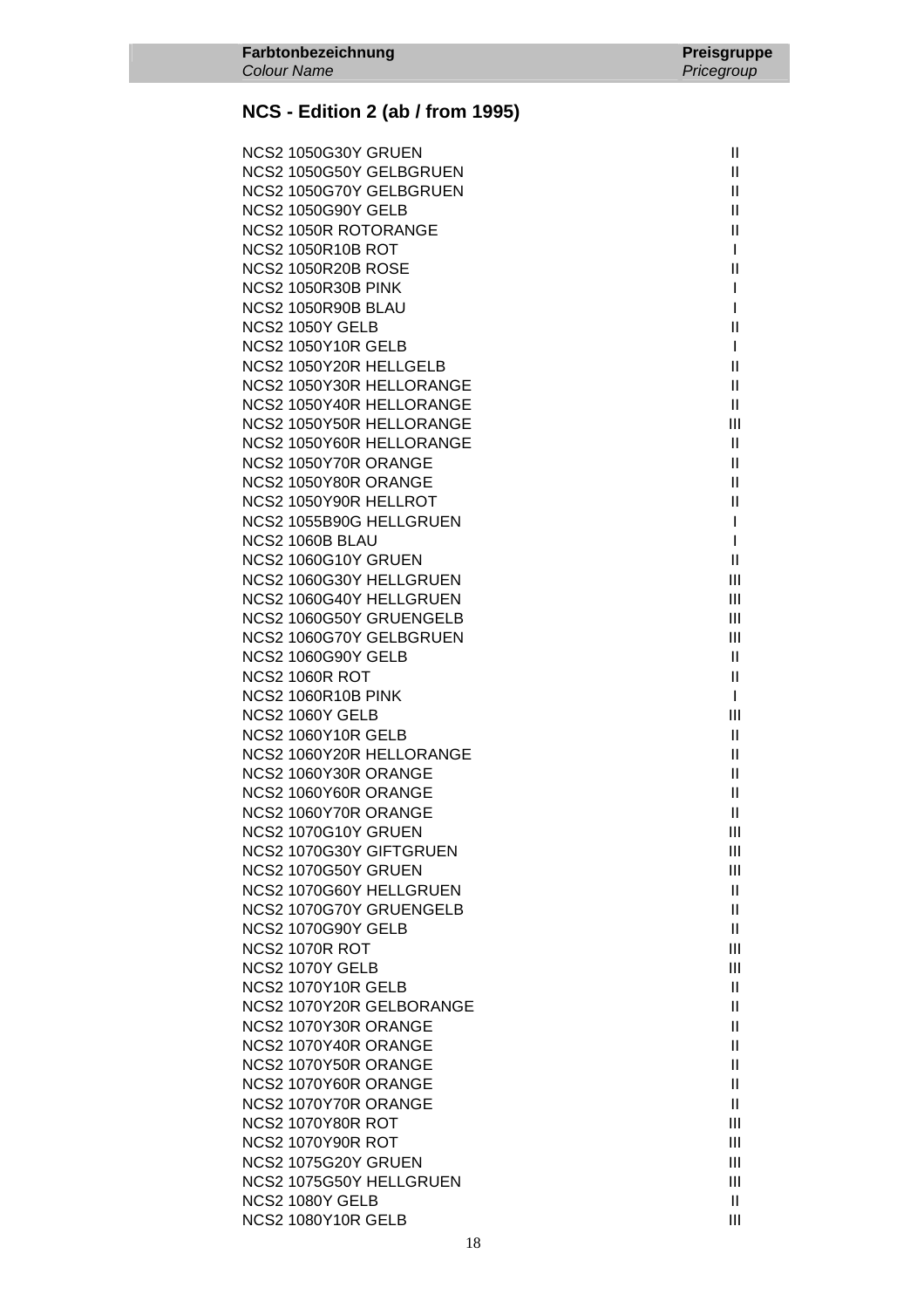Colour Name

| NCS2 1080Y20R GELBORANGE      | Ш              |
|-------------------------------|----------------|
| NCS2 1080Y30R ORANGE          | III            |
| NCS2 1080Y50R ORANGE          | Ш              |
| NCS2 1080Y70R ORANGE          | Ш              |
| <b>NCS2 1080Y90R ROT</b>      | III            |
| <b>NCS2 1085Y80R ROT</b>      | III            |
| <b>NCS2 1085Y90R ROT</b>      | Ш              |
| NCS2 1500N HELLGRAU           | $\mathbf{I}$   |
| <b>NCS2 1502B HELLGRAU</b>    | I              |
| NCS2 1502B50G HELLGRAU        | I              |
| NCS2 1502G HELLGRAU           |                |
| NCS2 1502G50Y HELLGRAU        |                |
| <b>NCS2 1502Y HELLGRAU</b>    |                |
| NCS2 1502Y50R HELLGRAU        |                |
| NCS2 1550R70B HELLBLAU        |                |
| NCS2 1550R80B BLAU            |                |
| <b>NCS2 1555B10G BLAU</b>     |                |
| NCS2 1555R70B HELLBLAU        |                |
| <b>NCS2 1555R80B BLAU</b>     |                |
| NCS2 1560R90B BLAU            | I              |
| <b>NCS2 1565B HELLBLAU</b>    | L              |
| NCS2 1580Y80R ROTORANGE       | $\mathbf{III}$ |
| <b>NCS2 1580Y90R ROT</b>      | $\mathbf{III}$ |
| NCS2 2000N GRAU               |                |
| NCS2 2005B GRAU               |                |
| <b>NCS2 2005B HELLGRAU</b>    |                |
| <b>NCS2 2005B20G GRAU</b>     |                |
| NCS2 2005B50G HELLGRAU        |                |
| NCS2 2005B80G HELLGRUEN       |                |
| <b>NCS2 2005G HELLGRUEN</b>   |                |
| NCS2 2005G10Y GRAUGRUEN       |                |
| <b>NCS2 2005G20Y GRAU</b>     |                |
| <b>NCS2 2005G30Y GRAU</b>     |                |
| <b>NCS2 2005G50Y GRAU</b>     |                |
| NCS2 2005G70Y GRAUGRUEN       |                |
| NCS2 2005G80Y BEIGE           |                |
| <b>NCS2 2005G90Y GRAU</b>     |                |
|                               |                |
| NCS2 2005R GRAUROSE           |                |
| NCS2 2005R10B GRAUROSA        |                |
| NCS2 2005R30B HELLVIOLETTGRAU |                |
| NCS2 2005R50B VIOLETTGRAU     |                |
| NCS2 2005R70B HELLGRAU        |                |
| NCS2 2005R80B HELLGRAU        |                |
| <b>NCS2 2005R90B GRAU</b>     |                |
| NCS2 2005Y GRAU               |                |
| <b>NCS2 2005Y10R GRAU</b>     |                |
| <b>NCS2 2005Y20R GRAU</b>     |                |
| NCS2 2005Y30R BEIGE           |                |
| NCS2 2005Y40R HELLGRAU        |                |
| NCS2 2005Y50R HELLGRAU        |                |
| NCS2 2005Y60R BEIGE           |                |
| NCS2 2005Y70R BEIGE           |                |
| <b>NCS2 2005Y80R BEIGE</b>    |                |
| <b>NCS2 2005Y90R BEIGE</b>    |                |
| NCS2 2010B HELLBLAU           |                |
| NCS2 2010B10G HELLBLAU        |                |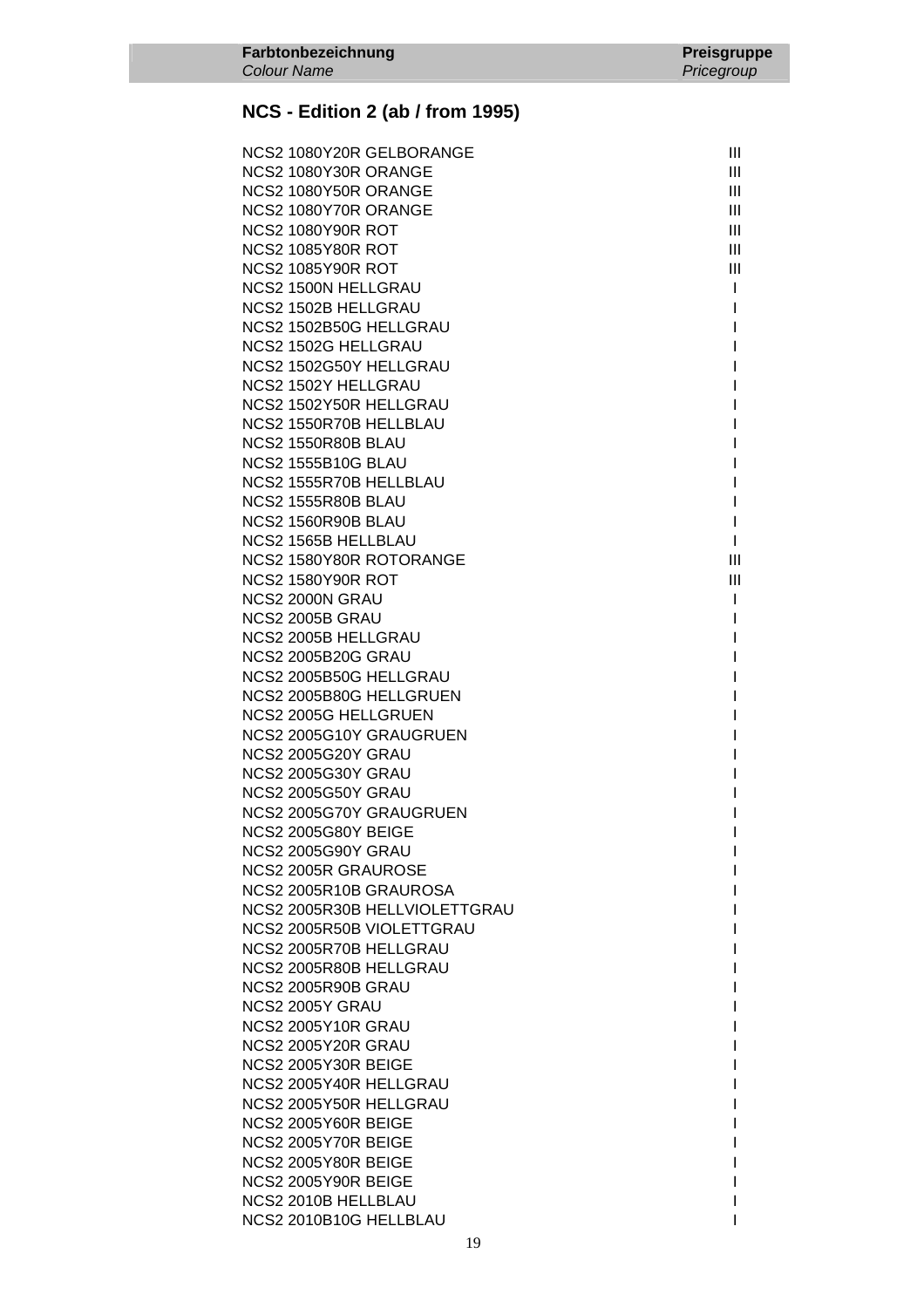NCS2 2010B30G HELLBLAU **International International International International International International International International International International International International International International In**  NCS2 2010B50G GRAUBLAU I NCS2 2010B70G HELLGRUEN I NCS2 2010B90G HELLGRUEN I NCS2 2010G10Y HELLGRUEN I NCS2 2010G30Y HELLGRUEN I NCS2 2010G50Y HELLGRUEN **NCS2 2010G60Y GRAU NCS2 2010G90Y BEIGE** NCS2 2010R ROSA **International Contract Contract Contract Contract Contract Contract Contract Contract Contract Contract Contract Contract Contract Contract Contract Contract Contract Contract Contract Contract Contract Co NCS2 2010R10B ROSE** NCS2 2010R30B ALTROSE NCS2 2010R50B HELLVIOLETT NCS2 2010R70B GRAUVIOLETT NCS2 2010R80B HELLGRAUBLAU **International International International International International International I** NCS2 2010R90B HELLGRAU **NCS2 2010Y 10R BEIGE** NCS2 2010Y GRAU NCS2 2010Y20R BEIGE IN A SERVICE IN A SERVICE IN A SERVICE IN A SERVICE IN A SERVICE IN A SERVICE IN A SERVICE **NCS2 2010Y30R BEIGE NCS2 2010Y40R BEIGE NCS2 2010Y50R BEIGE NCS2 2010Y60R BEIGE** NCS2 2010Y70R BEIGE **NCS2 2010Y80R BEIGE NCS2 2010Y90R BEIGE** NCS2 2020B HELLBLAU NCS2 2020B10G HELLBLAU International and the contract of the contract of the contract of the contract of the c NCS2 2020B50G TUERKIS NCS2 2020B70G HELLTUERKIS **NCS2 2020B90G GRUEN NCS2 2020G10Y GRUEN** NCS2 2020G30Y HELLGRUEN NCS2 2020G50Y HELLGRUEN NCS2 2020G70Y GELBGRUEN **NCS2 2020G90Y BEIGE** NCS2 2020R HELLOXIDROT NCS2 2020R10B HELLOXIDROT NCS2 2020R30B PASTELLVIOLETT NCS2 2020R50B HELLLILA NCS2 2020R70B HELLBLAU NCS2 2020R80B HELLBLAU NCS2 2020R90B HELLBLAU NCS2 2020Y BEIGE **NCS2 2020Y10R OCKER NCS2 2020Y20R BEIGE NCS2 2020Y30R BEIGE NCS2 2020Y40R BEIGE NCS2 2020Y50R BEIGE NCS2 2020Y60R BEIGE NCS2 2020Y70R ROSE** NCS2 2020Y80R HELLROT NCS2 2020Y90R HELLOXIDROT NOTED THAT IS A RESERVE TO A RESERVE THE RESERVE TO A RESERVE THE RESERVE TO A RESERVE THE RESERVE TO A RESERVE THAT IS A RESERVE TO A RESERVE THAT A RESERVE THAT A RESERVE THAT A RESERVE THAT A R NCS2 2030B HELLBLAU **International International International International International International International International International International International International International International Inter** NCS2 2030B10G BLAU **International International International International International International International International International International International International International International Intern** NCS2 2030B50G TUERKIS I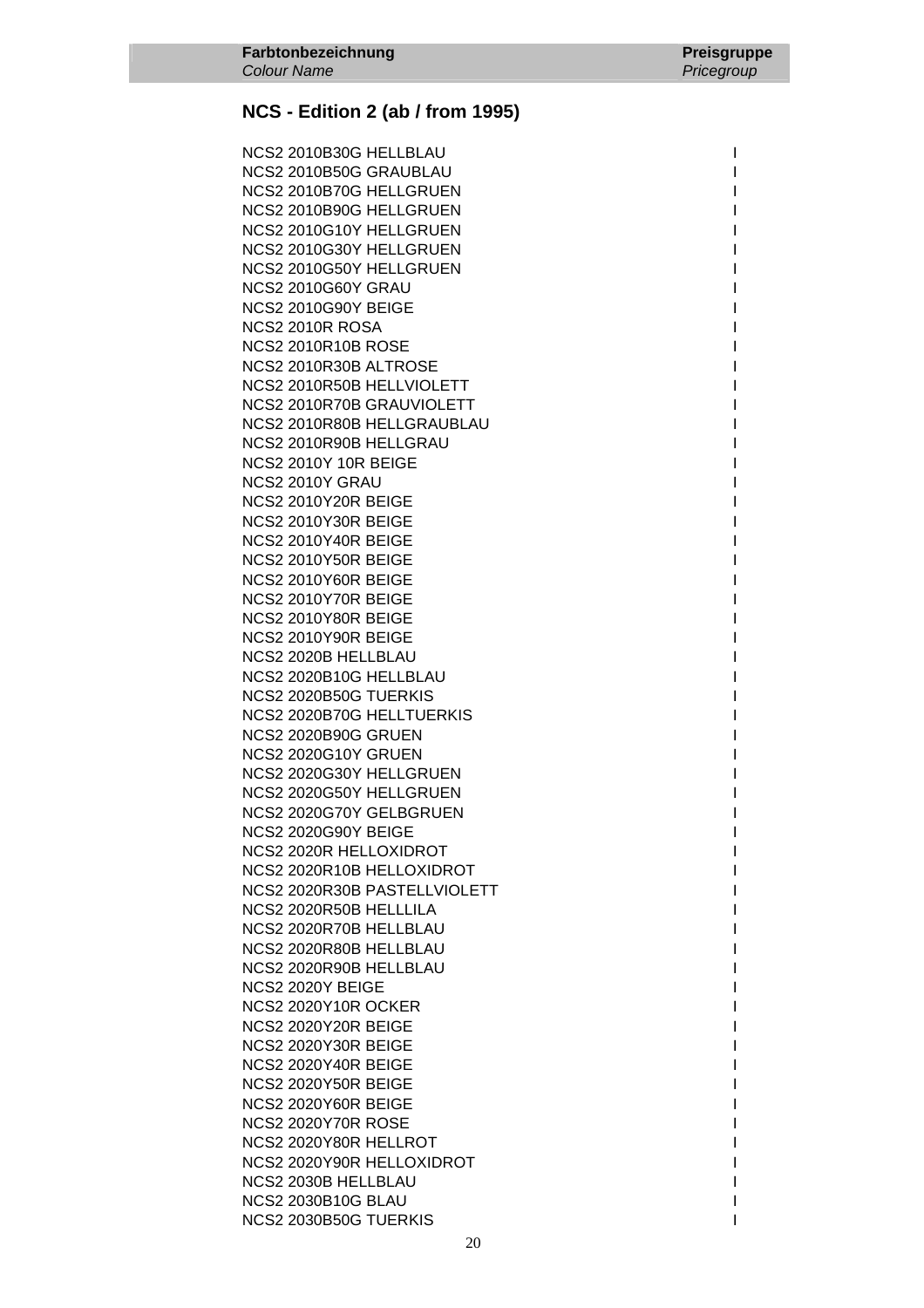| NCS2 2030B70G GRUEN        |                |
|----------------------------|----------------|
| NCS2 2030B90G GRUEN        |                |
| NCS2 2030G10Y HELLGRUEN    | L              |
| NCS2 2030G30Y GRUEN        | $\mathbf{II}$  |
|                            |                |
| NCS2 2030G50Y HELLGRUEN    | Ш              |
| NCS2 2030G70Y GELBGRUEN    | Ш              |
| <b>NCS2 2030G90Y GELB</b>  | $\mathbf{II}$  |
| NCS2 2030R HELLROT         | $\mathbf{II}$  |
| <b>NCS2 2030R10B ROSE</b>  | I              |
| <b>NCS2 2030R30B ROSA</b>  | I              |
| <b>NCS2 2030R50B LILA</b>  |                |
| NCS2 2030R70B BLAUVIOLETT  |                |
| NCS2 2030R80B HELLBLAU     |                |
| NCS2 2030R90B HELLBLAU     |                |
| NCS2 2030Y OCKER           |                |
| <b>NCS2 2030Y10R OCKER</b> |                |
|                            |                |
| NCS2 2030Y20R BEIGE        |                |
| <b>NCS2 2030Y30R BEIGE</b> |                |
| NCS2 2030Y40R BEIGE        |                |
| <b>NCS2 2030Y50R BEIGE</b> | I.             |
| NCS2 2030Y60R HELLORANGE   | $\mathbf{II}$  |
| NCS2 2030Y70R APRICOT      | $\mathbf{II}$  |
| NCS2 2030Y80R LACHS        | Ш              |
| NCS2 2030Y90R OXIDROT      | L              |
| NCS2 2040B BLAU            |                |
| NCS2 2040B10G TUERKIS      |                |
| NCS2 2040B50G TUERKIS      |                |
| NCS2 2040B60G TUERKIS      |                |
| NCS2 2040B70G TUERKIS      | I              |
| NCS2 2040B90G TUERKIS      | I              |
| NCS2 2040G10Y GRUEN        | Ш              |
| <b>NCS2 2040G30Y GRUEN</b> | $\mathbf{II}$  |
| NCS2 2040G50Y HELLGRUEN    | III            |
| NCS2 2040G70Y OLIVGRUEN    | $\mathbf{II}$  |
|                            |                |
| NCS2 2040G80Y GRUEN        | $\mathbf{III}$ |
| NCS2 2040G90Y GELBGRUEN    | $\mathbf{H}$   |
| NCS2 2040R OXIDROT         | $\mathbf{H}$   |
| <b>NCS2 2040R10B ROT</b>   |                |
| NCS2 2040R30B HELLWEINROT  |                |
| NCS2 2040R50B LILA         |                |
| NCS2 2040R70B BLAU         |                |
| NCS2 2040R80B HELLBLAU     |                |
| NCS2 2040R90B BLAU         |                |
| <b>NCS2 2040Y GELB</b>     | $\mathsf{I}$   |
| <b>NCS2 2040Y10R OCKER</b> |                |
| NCS2 2040Y20R OCKERGELB    |                |
| NCS2 2040Y30R BEIGE        |                |
| NCS2 2040Y40R BEIGE        | L              |
| NCS2 2040Y50R OCKERORANGE  | Ш              |
| NCS2 2040Y60R OCKERORANGE  | Ш              |
| NCS2 2040Y70R HELLORANGE   | Ш              |
|                            |                |
| NCS2 2040Y80R ORANGEROT    | $\mathbf{H}$   |
| NCS2 2040Y90R ALTROSE      | Ш              |
| <b>NCS2 2050B BLAU</b>     | I              |
| <b>NCS2 2050B10G BLAU</b>  |                |
| NCS2 2050B50G TUERKIS      |                |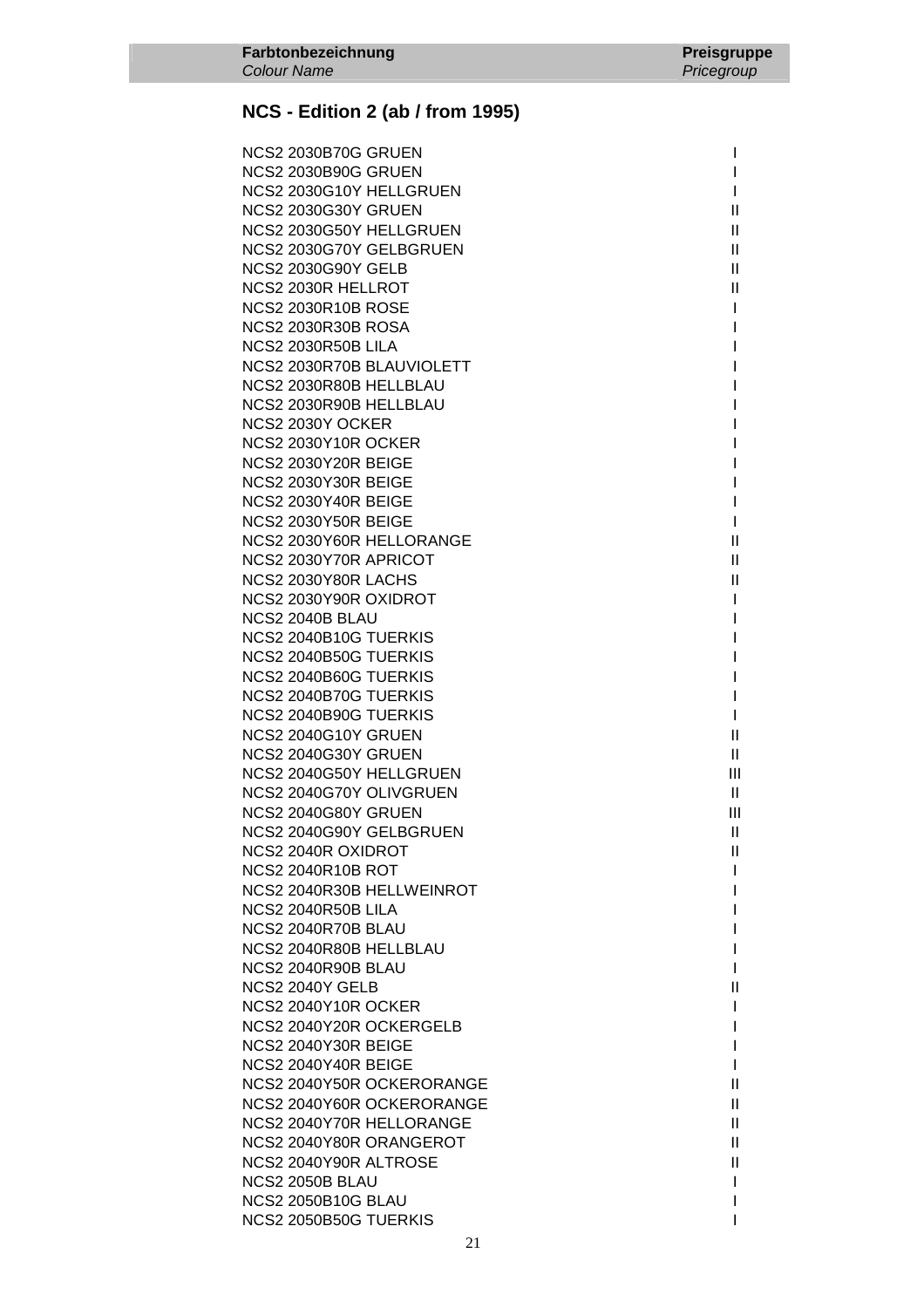| NCS2 2050B60G TUERKIS      | I.           |
|----------------------------|--------------|
| <b>NCS2 2050B90G GRUEN</b> | I.           |
| <b>NCS2 2050G10Y GRUEN</b> | Ш            |
| NCS2 2050G20Y HELLGRUEN    | Ш            |
| NCS2 2050G30Y GRUEN        | Ш            |
| NCS2 2050G50Y GRUEN        | $\mathbf{H}$ |
| NCS2 2050G70Y GELBGRUEN    | $\mathbf{H}$ |
| NCS2 2050G90Y GELBGRUEN    | $\mathbf{H}$ |
| <b>NCS2 2050R10B ROT</b>   | Ш            |
| <b>NCS2 2050R30B PINK</b>  | $\mathbf{H}$ |
| NCS2 2050R50B LILA         | Ш            |
| NCS2 2050R60B VIOLETT      | Ш            |
| NCS2 2050R70B BLAU         | L            |
| <b>NCS2 2050R80B</b>       | I            |
| NCS2 2050R90B BLAU         | I            |
| NCS2 2050Y20R ORANGE       | I            |
| NCS2 2050Y30R OCKER        | I.           |
| NCS2 2050Y50R ORANGE       | Ш            |
| NCS2 2050Y70R ORANGE       | $\mathbf{H}$ |
| <b>NCS2 2050Y90R ROT</b>   | III          |
| <b>NCS2 2055B10G BLAU</b>  | T            |
| NCS2 2060B BLAU            | I            |
| NCS2 2060B50G TUERKIS      | I            |
| NCS2 2060B70G TUERKIS      | I            |
| <b>NCS2 2060B90G GRUEN</b> | I.           |
| NCS2 2060G10Y GRUEN        | Ш            |
| NCS2 2060G50Y GRUEN        | Ш            |
| NCS2 2060G60Y GELBGRUEN    | Ш            |
| NCS2 2060G70Y GRUENGELB    | Ш            |
| NCS2 2060G90Y GELBGRUEN    | Ш            |
| <b>NCS2 2060R ROT</b>      | Ш            |
| <b>NCS2 2060R10B ROT</b>   | Ш            |
| NCS2 2060R70B VIOLETT      | Ш            |
| NCS2 2060R80B BLAU         | T            |
| NCS2 2060R90B BLAU         | I            |
| NCS2 2060Y50R OCKERORANGE  | Ш            |
| NCS2 2060Y60R ORANGE       | Ш            |
| NCS2 2060Y70R LACHSORANGE  | Ш            |
| <b>NCS2 2060Y80R ROT</b>   | Ш            |
| <b>NCS2 2065B</b>          | $\mathbf{I}$ |
| NCS2 2065R90B BLAU         | I.           |
| NCS2 2070G30Y GRUEN        | Ш            |
| <b>NCS2 2070R ROT</b>      | Ш            |
| <b>NCS2 2070R10B ROT</b>   | Ш            |
| NCS2 2070R90B BLAU         | $\mathbf{I}$ |
| NCS2 2070Y20R OCKERGELB    | $\mathbf{I}$ |
| NCS2 2070Y30R OCKERGELB    | Ш            |
| NCS2 2070Y40R ORANGE       | Ш            |
| NCS2 2070Y50R ORANGE       | Ш            |
| NCS2 2070Y60R ORANGE       | Ш            |
| NCS2 2070Y70R ROTORANGE    | Ш            |
| <b>NCS2 2070Y80R ROT</b>   | Ш            |
| <b>NCS2 2070Y90R ROT</b>   | $\mathbf{H}$ |
| NCS2 2075G20Y GRUEN        | Ш            |
| NCS2 2500N GRAU            | I            |
| NCS2 2502B HELLGRAU        | ı            |
|                            |              |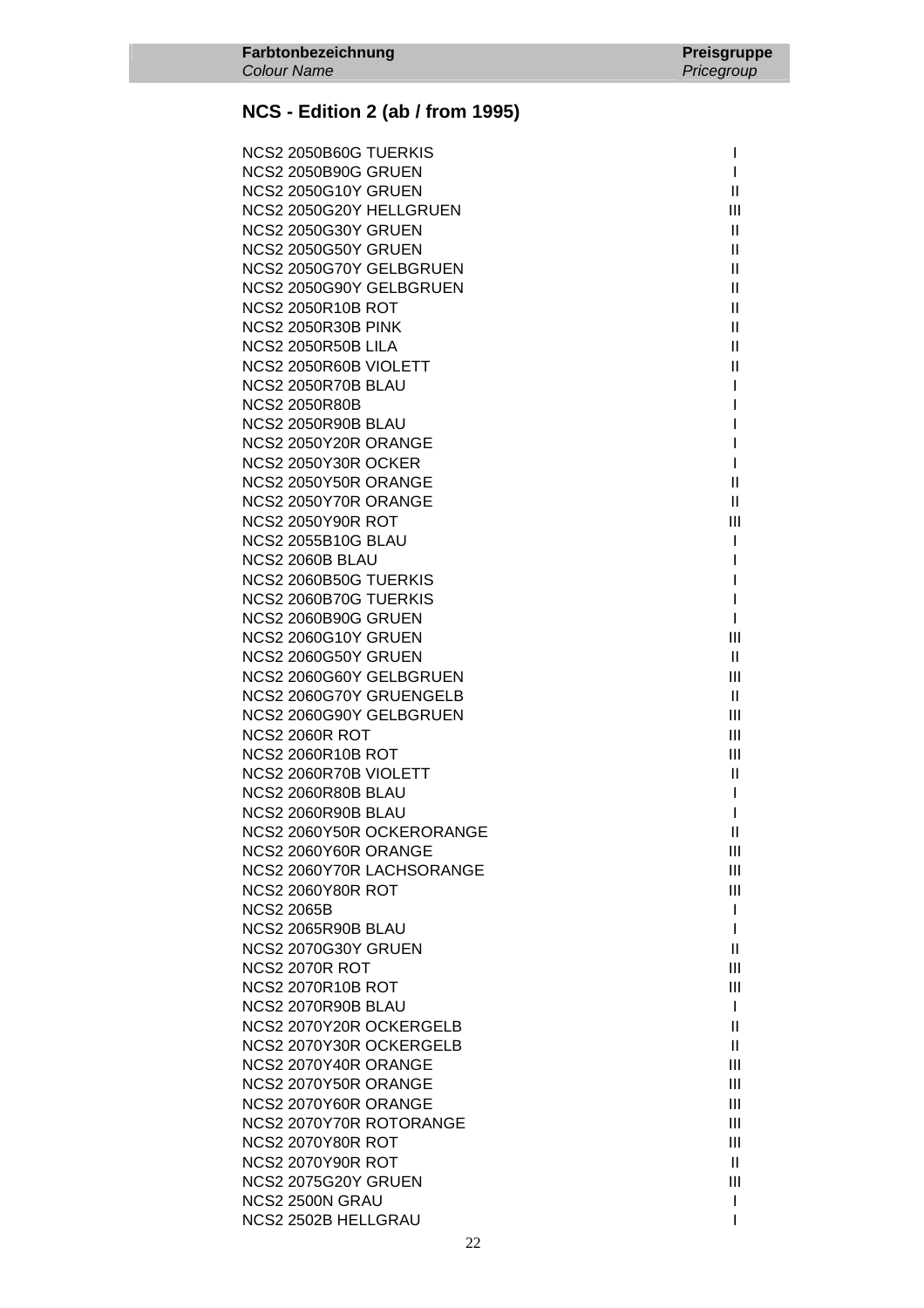| NCS2 2502R HELLGRAU                                      |                |
|----------------------------------------------------------|----------------|
| NCS2 2502Y GRAU                                          | L              |
| NCS2 2565G GRUEN                                         | $\mathbf{H}$   |
| <b>NCS2 2565R80B BLAU</b>                                | $\mathbf{H}$   |
| NCS2 2570Y50R ORANGE                                     | III            |
| NCS2 2570Y60R ORANGE                                     | III            |
| <b>NCS2 2570Y90R ROT</b>                                 | $\mathbf{III}$ |
| NCS2 3000N GRAU                                          | $\mathbf{I}$   |
| <b>NCS2 3005G80Y BEIGE</b>                               |                |
| NCS2 3005R80B GRAU                                       |                |
| NCS2 3005Y20R HELLGRAU                                   |                |
| NCS2 3005Y60R BEIGE                                      |                |
| NCS2 3005Y80R ALTROSE                                    |                |
| NCS2 3010B BLAUGRAU                                      |                |
| NCS2 3010B10G BLAUGRAU                                   |                |
| <b>NCS2 3010B50G GRAU</b>                                |                |
| <b>NCS2 3010B70G BLAU</b>                                |                |
| NCS2 3010B90G GRUEN                                      |                |
| NCS2 3010G10Y GRUEN                                      |                |
| <b>NCS2 3010G30Y OLIVE</b>                               |                |
| <b>NCS2 3010G50Y OLIVE</b>                               |                |
| NCS2 3010G60Y GRAUGRUN                                   |                |
| NCS2 3010G70Y GRAU                                       |                |
| <b>NCS2 3010G90Y OLIV</b>                                |                |
| NCS2 3010R ALTROSE                                       |                |
| NCS2 3010R10B ALTROSA                                    |                |
| NCS2 3010R30B GRAUVIOLETT                                |                |
| NCS2 3010R50B HELLVIOLETT                                |                |
| NCS2 3010R70B BLAUGRAU                                   |                |
| NCS2 3010R80B BLAUGRAU                                   |                |
| NCS2 3010R90B BLAUGRAU                                   |                |
| NCS2 3010Y BEIGE                                         |                |
| NCS2 3010Y10R BEIGE                                      |                |
| NCS2 3010Y20R BEIGE                                      |                |
| NCS2 3010Y30R BEIGE                                      |                |
| NCS2 3010Y40R BEIGE                                      |                |
| NCS2 3010Y50R BEIGE                                      |                |
| NCS2 3010Y60R BEIGE                                      |                |
| NCS2 3010Y70R BEIGE<br>NCS2 3010Y80R HELLOXIDROT         |                |
| NCS2 3010Y90R HELLOXIDROT                                |                |
| NCS2 3020B BLAU                                          |                |
|                                                          |                |
| <b>NCS2 3020B10G BLAU</b><br><b>NCS2 3020B50G GRUEN</b>  |                |
| <b>NCS2 3020B70G GRUEN</b>                               |                |
| NCS2 3020B90G HELLGRUEN                                  |                |
| NCS2 3020G HELLGRUN                                      |                |
|                                                          |                |
| <b>NCS2 3020G10Y GRUEN</b><br><b>NCS2 3020G30Y GRUEN</b> |                |
| <b>NCS2 3020G50Y GRUEN</b>                               | Ш              |
| NCS2 3020G70Y GRUEN                                      |                |
| NCS2 3020G90Y GELBOLIVE                                  |                |
| NCS2 3020R OXIDROT                                       |                |
| <b>NCS2 3020R10B ROSE</b>                                |                |
| NCS2 3020R30B VIOLETT                                    |                |
| NCS2 3020R50B VIOLETT                                    |                |
|                                                          |                |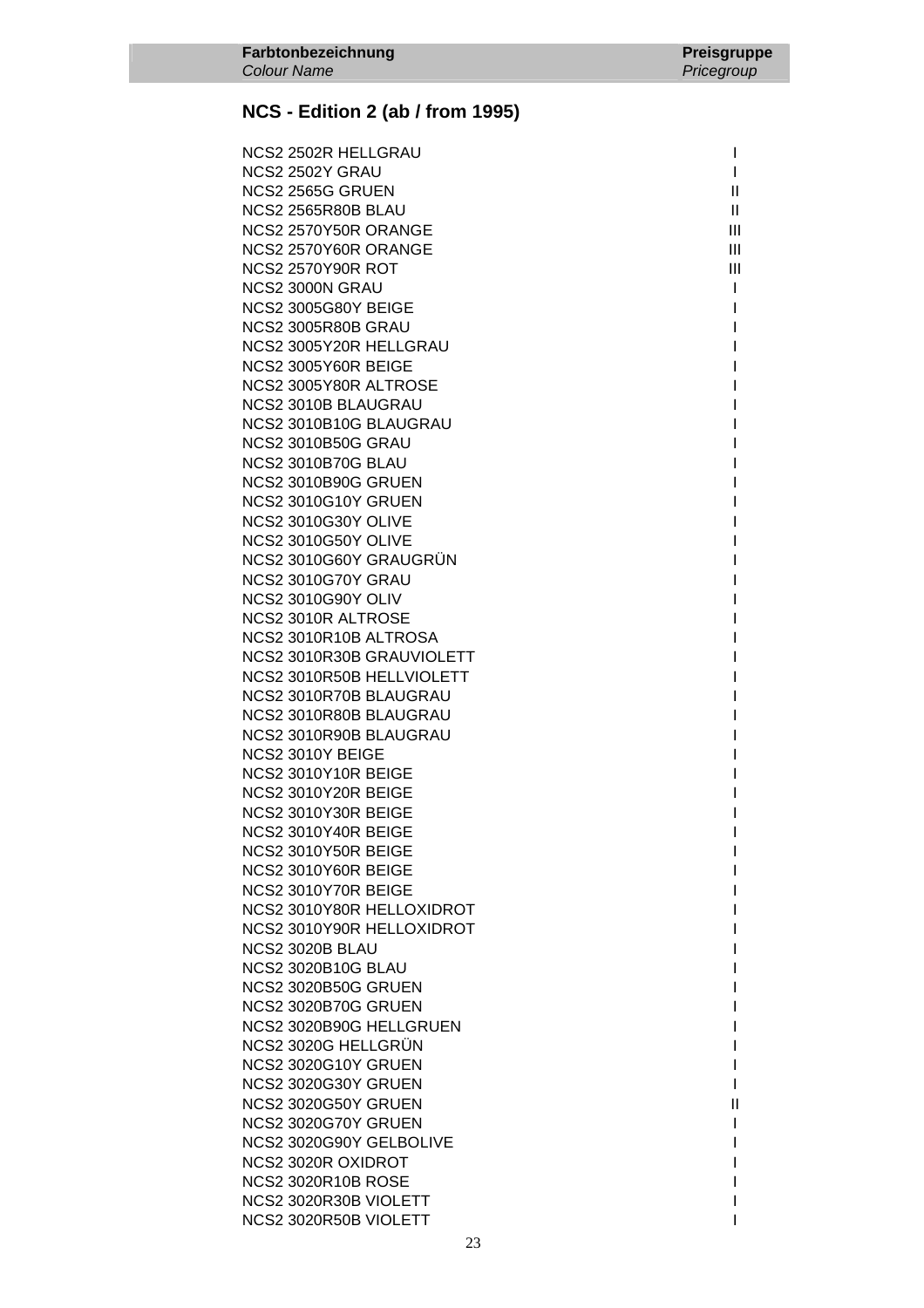| NCS2 3020R70B VIOLETTBLAU  |              |
|----------------------------|--------------|
| NCS2 3020R80B BLAUGRAU     |              |
| NCS2 3020R90B BLAUGRAU     |              |
| NCS2 3020Y OCKER           |              |
| NCS2 3020Y10R OCKER        |              |
| NCS2 3020Y20R OCKER        |              |
| NCS2 3020Y30R OCKER        |              |
| NCS2 3020Y40R BEIGE        |              |
|                            |              |
| NCS2 3020Y50R OCKER        |              |
| NCS2 3020Y60R BEIGE        |              |
| NCS2 3020Y70R HELLOXIDROT  | Ш            |
| NCS2 3020Y80R OXIDROT      | L            |
| NCS2 3020Y90R HELLROT      |              |
| NCS2 3030B BLAU            |              |
| <b>NCS2 3030B10G BLAU</b>  |              |
| NCS2 3030B50G HELLGRUEN    |              |
| <b>NCS2 3030B70G GRUEN</b> |              |
| <b>NCS2 3030B90G GRUEN</b> |              |
| <b>NCS2 3030G10Y GRUEN</b> |              |
| <b>NCS2 3030G30Y GRUEN</b> | $\mathbf{I}$ |
| NCS2 3030G50Y GRUEN        | L            |
| NCS2 3030G70Y GELBGRUEN    | III          |
| NCS2 3030G90Y OLIVGELB     | L            |
| NCS2 3030R HELLOXIDROT     |              |
| <b>NCS2 3030R10B ROSE</b>  |              |
| NCS2 3030R30B VIOLETT      |              |
| NCS2 3030R50B VIOLETT      |              |
| NCS2 3030R70B VIOLETT      |              |
| NCS2 3030R80B BLAU         |              |
| NCS2 3030R90B BLAU         |              |
| NCS2 3030Y OCKER           | Ш            |
| NCS2 3030Y10R OCKER        |              |
| NCS2 3030Y20R OCKER        | I            |
| NCS2 3030Y30R OCKER        |              |
| NCS2 3030Y40R OCKER        | $\mathbf{I}$ |
| NCS2 3030Y50R OCKER        | $\mathbf{H}$ |
| NCS2 3030Y60R ORANGE       | Ш            |
| NCS2 3030Y70R HELLBRAUN    | L            |
| NCS2 3030Y80R OXIDROT      | I            |
| NCS2 3030Y90R OXIDROT      | $\mathbf{I}$ |
| NCS2 3040B BLAU            |              |
| <b>NCS2 3040B10G BLAU</b>  |              |
| NCS2 3040B50G TUERKIS      |              |
| NCS2 3040B70G TUERKIS      |              |
| NCS2 3040B90G GRUEN        |              |
| NCS2 3040G10Y GRUEN        | I            |
| <b>NCS2 3040G30Y GRUEN</b> | Ш            |
| NCS2 3040G70Y GELBGRUEN    | Ш            |
|                            |              |
| NCS2 3040G90Y GELBGRUEN    | Ш            |
| <b>NCS2 3040R ROT</b>      | Ш            |
| NCS2 3040R10B HELLMARRON   | $\mathbf{H}$ |
| <b>NCS2 3040R30B PINK</b>  | $\mathbf{H}$ |
| NCS2 3040R50B LILA         | Ш            |
| NCS2 3040R70B BLAUVIOLETT  | I            |
| NCS2 3040R80B BLAU         |              |
| NCS2 3040R90B BLAU         |              |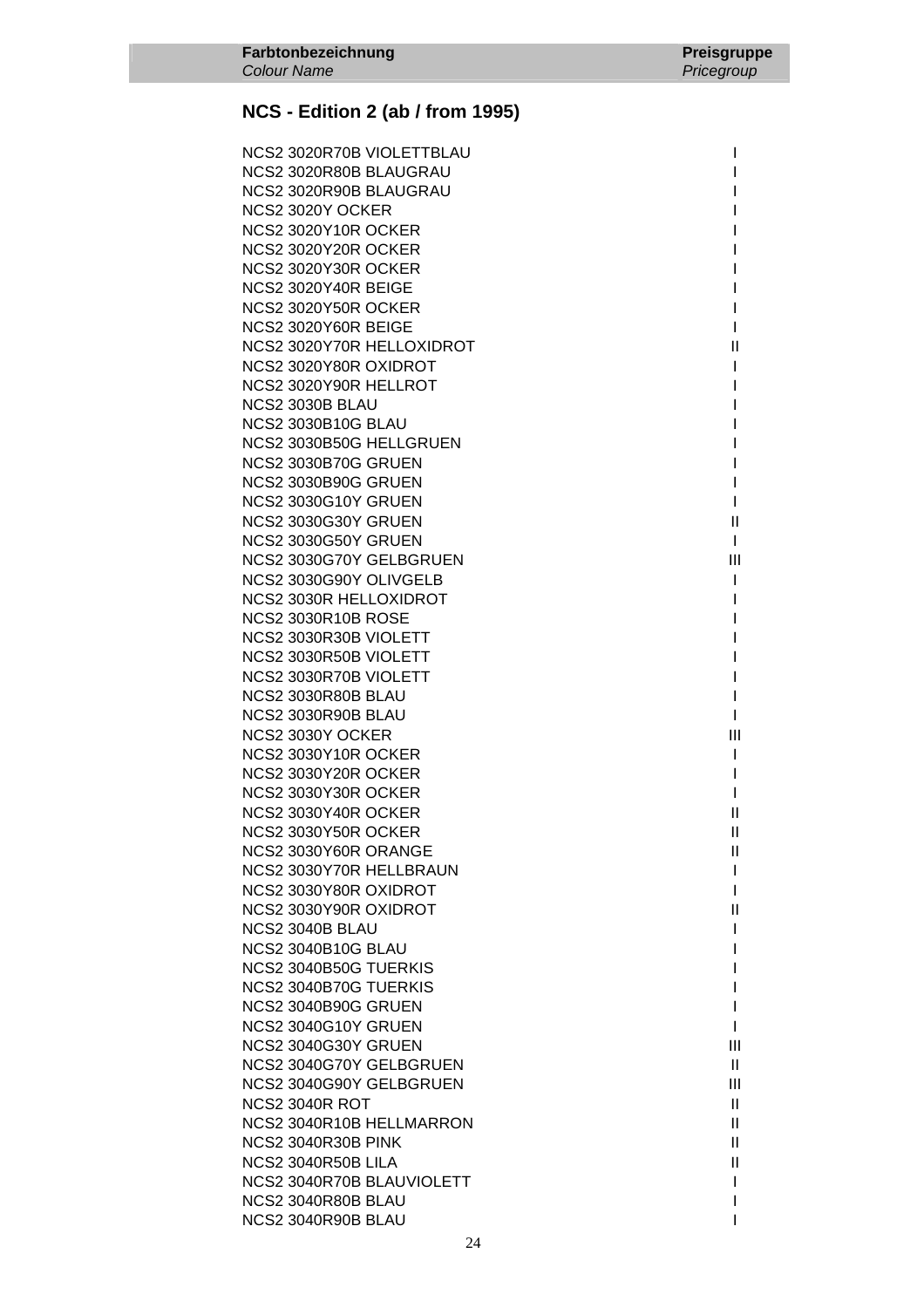| NCS2 3040Y OLIVGELB        | Ш              |
|----------------------------|----------------|
| NCS2 3040Y10R OCKER        | L              |
| NCS2 3040Y20R OCKER        |                |
| NCS2 3040Y30R OCKER        | L              |
| NCS2 3040Y40R OCKER        | Ш              |
| NCS2 3040Y50R HELLBRAUN    | Ш              |
| NCS2 3040Y60R OCKER        | $\mathbf{II}$  |
| NCS2 3040Y70R BEIGEROT     | $\mathbf{II}$  |
| <b>NCS2 3040Y80R ROT</b>   | $\mathbf{II}$  |
| <b>NCS2 3040Y90R ROT</b>   | Ш              |
| NCS2 3050B BLAU            | L              |
| NCS2 3050B10G TUERKISBLAU  | L              |
| NCS2 3050B50G TUERKIS      | L              |
| NCS2 3050B70G GRUEN        | L              |
| NCS2 3050B90G GRUEN        | $\mathbf{II}$  |
| NCS2 3050G10Y GRUEN        | Ш              |
| NCS2 3050G30Y GRUEN        | Ш              |
| NCS2 3050G50Y GRUEN        | $\mathbf{H}$   |
| NCS2 3050G70Y GELBGRUEN    | Ш              |
| NCS2 3050G90Y GELBGRUEN    | Ш              |
| <b>NCS2 3050R10B ROT</b>   | $\mathbf{H}$   |
| <b>NCS2 3050R30B PINK</b>  | $\mathbf{II}$  |
| NCS2 3050R40B VIOLETT      | Ш              |
| NCS2 3050R50B VIOLETT      | $\mathbf{II}$  |
| NCS2 3050R70B VIOLETT      | $\mathbf{H}$   |
| NCS2 3050R80B BLAU         | Ш              |
| NCS2 3050R90B BLAU         | L              |
| NCS2 3050Y20R OCKER        | L              |
| NCS2 3050Y30R OCKER        | L              |
| NCS2 3050Y40R OCKER        | Ш              |
| NCS2 3050Y50R HELLBRAUN    | $\mathbf{II}$  |
| <b>NCS2 3050Y70R ROT</b>   | Ш              |
| <b>NCS2 3050Y80R ROT</b>   | Ш              |
| <b>NCS2 3050Y90R ROT</b>   | $\mathbf{II}$  |
| NCS2 3055B50G TUERKIS      | I              |
| NCS2 3055R50B VIOLETT      | $\mathbf{  }$  |
| NCS2 3060B BLAU            |                |
| <b>NCS2 3060B10G BLAU</b>  |                |
| NCS2 3060B20G TUERKIS      | I              |
| NCS2 3060G GRUEN           | Ш              |
| <b>NCS2 3060R ROT</b>      | Ш              |
| <b>NCS2 3060R10B ROT</b>   | Ш              |
| NCS2 3060R80B BLAU         | $\mathbf{II}$  |
| NCS2 3060R90B BLAU         | L              |
| NCS2 3060Y30R BRAUN        | Ш              |
| NCS2 3060Y40R ORANGE       | $\mathbf{H}$   |
| NCS2 3060Y70R ORANGE       | Ш              |
| NCS2 3060Y90R ROTORANGE    | $\mathbf{III}$ |
| NCS2 3065R90B BLAU         | L              |
| <b>NCS2 3163Y97R ROT</b>   | $\mathbf{III}$ |
| <b>NCS2 3500N HELLGRAU</b> | L              |
| NCS2 3502B GRAU            | L              |
| NCS2 3502Y GRAU            | L              |
| NCS2 3555R60B VIOLETT      | Ш              |
| <b>NCS2 3560R ROT</b>      | Ш              |
| NCS2 3560Y70R BRAUN        | Ш              |
|                            |                |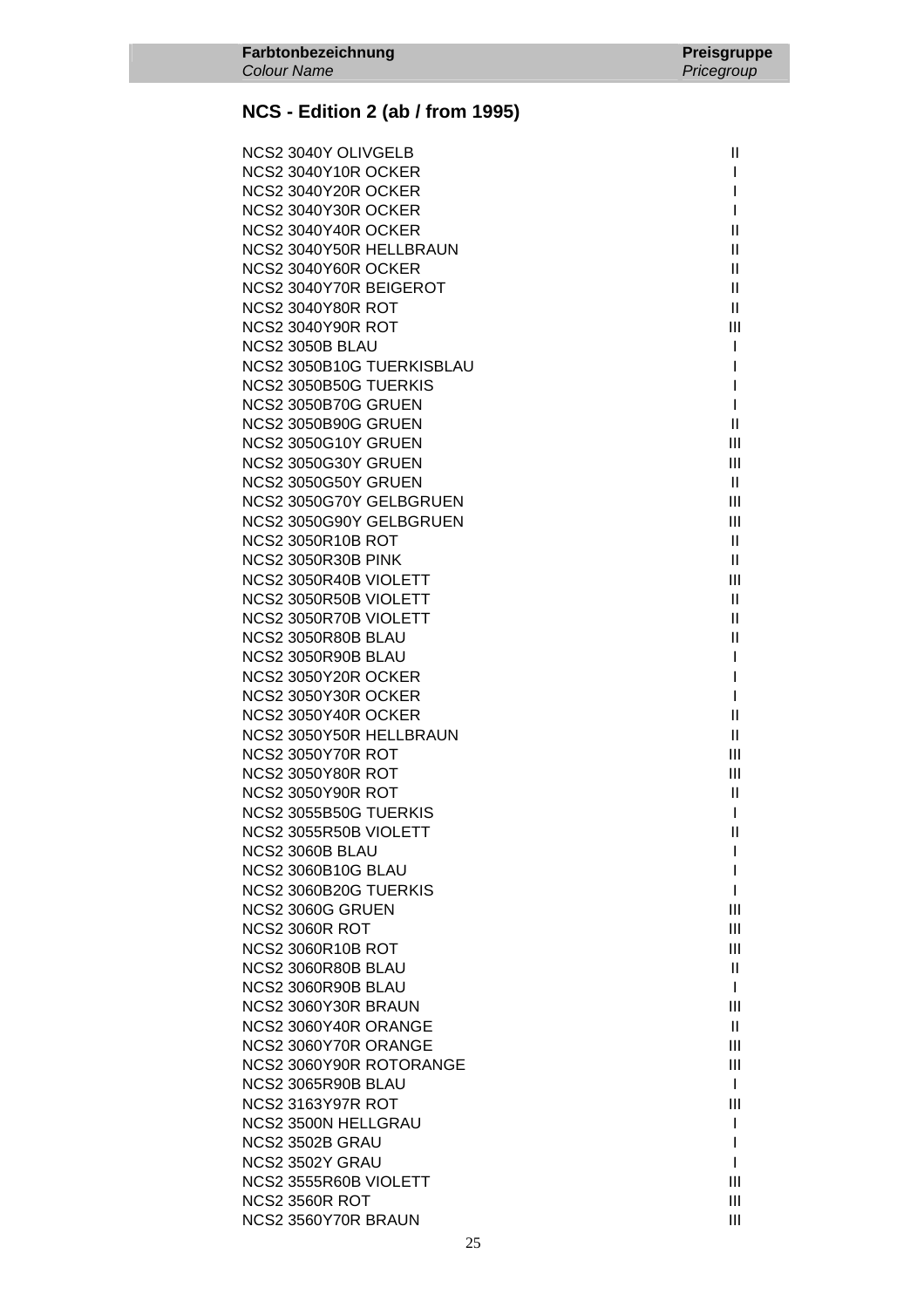| NCS2 3560Y80R BRAUN        | $\mathbf{II}$ |
|----------------------------|---------------|
| <b>NCS2 3560Y90R ROT</b>   | Ш             |
| NCS2 4000N GRAU            | L             |
| <b>NCS2 4005B20G GRAU</b>  | I             |
| <b>NCS2 4005G20Y GRAU</b>  |               |
| NCS2 4005G80Y GRAUGRUEN    |               |
| NCS2 4005R20B GRAUVIOLETT  |               |
| NCS2 4005Y20R GRAU         |               |
| NCS2 4005Y80R GRAU         |               |
| NCS2 4010G30Y GRUEN        |               |
| NCS2 4010G50Y HELLGRUEN    |               |
| <b>NCS2 4010G90Y OLIV</b>  |               |
| NCS2 4010Y10R BEIGE        |               |
| NCS2 4010Y30R BEIGE        | I             |
| NCS2 4010Y70R BEIGEROT     | I.            |
|                            | Ш             |
| <b>NCS2 4020B GRAUBLAU</b> |               |
| <b>NCS2 4020B10G BLAU</b>  | Ш             |
| NCS2 4020B30G TUERKIS      | L             |
| NCS2 4020B70G GRUEN        | L             |
| <b>NCS2 4020B80G GRUEN</b> | L             |
| NCS2 4020G GRUEN           | Ш             |
| <b>NCS2 4020G10Y GRUEN</b> | $\mathbf{I}$  |
| NCS2 4020G50Y GRUEN        | Ш             |
| <b>NCS2 4020G70Y OLIV</b>  | $\mathbf{I}$  |
| NCS2 4020G90Y GRAUGRUEN    | L             |
| NCS2 4020R10B ALTROSA      | Ш             |
| NCS2 4020R50B VIOLETT      | L             |
| NCS2 4020R70B VIOLETTBLAU  | L             |
| NCS2 4020R80B BLAU         | I             |
| NCS2 4020R90B BLAUGRAU     | L             |
| NCS2 4020Y HELLBRAUN       | $\mathbf{II}$ |
| NCS2 4020Y10R OCKER        | $\mathbf{I}$  |
| NCS2 4020Y20R BEIGE        | L             |
| NCS2 4020Y40R BRAUN        | L             |
| NCS2 4020Y50R BRAUN        | Ш             |
| NCS2 4020Y70R ROTBRAUN     | $\mathbf{L}$  |
| NCS2 4020Y80R BRAUN        | Ш             |
| NCS2 4020Y90R OXIDROT      |               |
| NCS2 4030B50G GRUENBLAU    |               |
| NCS2 4030B70G GRUEN        |               |
| NCS2 4030B90G TUERKIS      |               |
| <b>NCS2 4030G30Y GRUEN</b> |               |
| NCS2 4030G90Y GRUEN        | Ш             |
| NCS2 4030R10B WEINROT      | L             |
| NCS2 4030R50B VIOLETT      | Ш             |
| NCS2 4030R90B BLAU         |               |
| NCS2 4030Y10R OLIVE        |               |
| NCS2 4030Y20R OCKER        |               |
| NCS2 4030Y30R OCKER        | Ш             |
| NCS2 4040B BLAU            |               |
| NCS2 4040B10G TUERKIS      |               |
| <b>NCS2 4040B30G GRUEN</b> | Ш             |
| NCS2 4040B50G TUERKIS      |               |
| NCS2 4040B70G TUERKIS      |               |
| NCS2 4040B80G TUERKIS      |               |
| NCS2 4040B90G GRUEN        |               |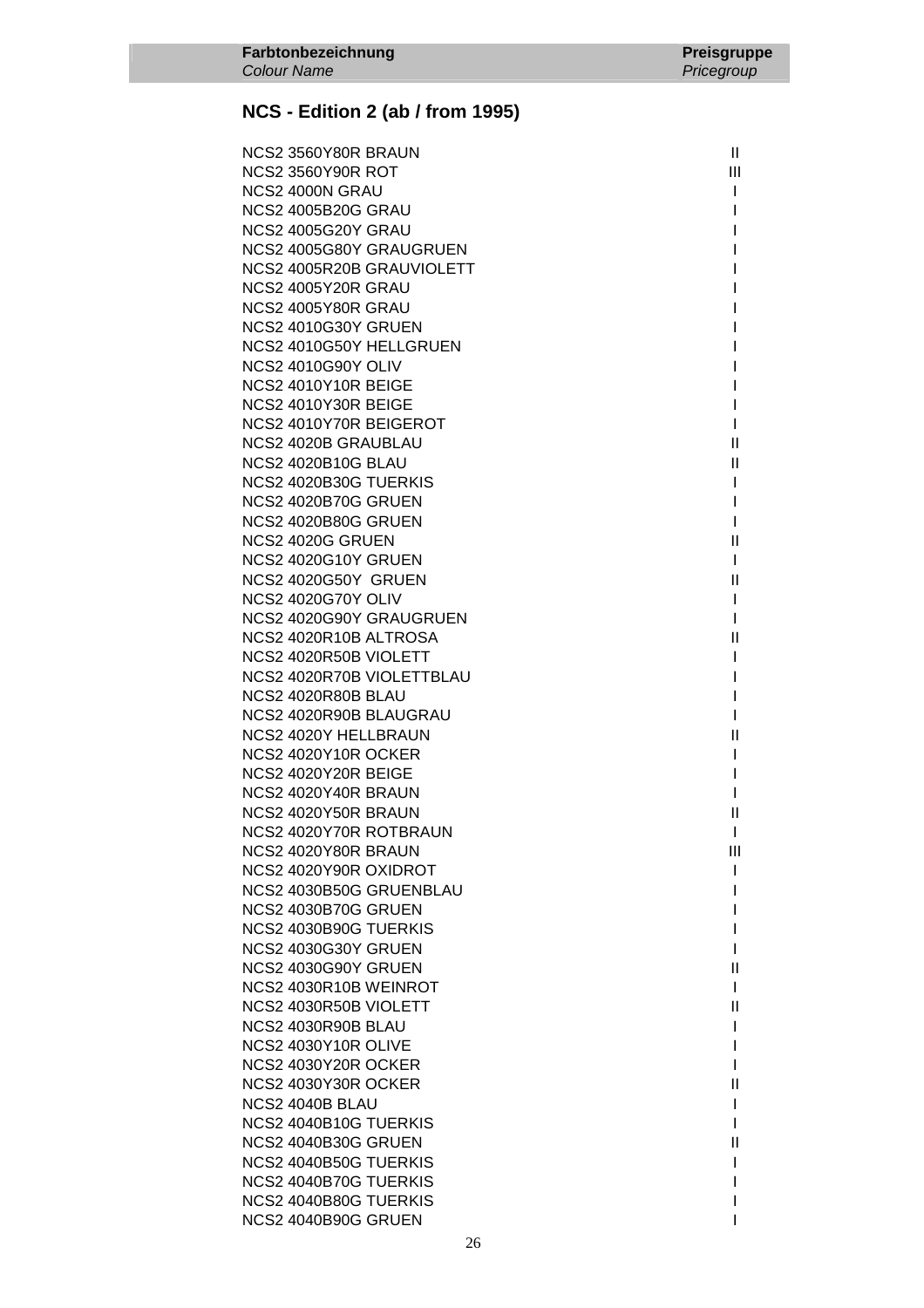| NCS2 4040G10Y GRUEN       |              |
|---------------------------|--------------|
| NCS2 4040G30Y GRUEN       | I            |
| NCS2 4040G50Y GRUEN       | $\mathbf{H}$ |
| NCS2 4040G70Y GRUEN       | Ш            |
| NCS2 4040G90Y GRUEN       | Ш            |
| <b>NCS2 4040R ROT</b>     | L            |
| <b>NCS2 4040R10B ROT</b>  | Ш            |
| NCS2 4040R30B WEINROT     | Ш            |
| NCS2 4040R50B LILA        | $\mathbf{H}$ |
| NCS2 4040R70B LILA        | Ш            |
| NCS2 4040R80B BLAU        | Ш            |
| NCS2 4040R90B BLAU        | Ш            |
| NCS2 4040Y OLIVE          | $\mathbf{H}$ |
| NCS2 4040Y10R OCKERBRAUN  | I            |
| NCS2 4040Y20R BRAUN       | I            |
| NCS2 4040Y30R OCKER       | L            |
| NCS2 4040Y40R OCKER       | Ш            |
| NCS2 4040Y50R BRAUN       | L            |
| NCS2 4040Y60R BRAUN       | Ш            |
| NCS2 4040Y70R ROTBRAUN    | L            |
| NCS2 4040Y80R BRAUN       | L            |
| <b>NCS2 4040Y90R ROT</b>  | $\mathbf{H}$ |
| NCS2 4050B BLAU           |              |
| <b>NCS2 4050B10G BLAU</b> |              |
| NCS2 4050B50G TUERKIS     | I            |
| NCS2 4050G10Y GRUEN       | L            |
| NCS2 4050G30Y GRUEN       | Ш            |
| NCS2 4050G50Y GRUEN       | Ш            |
| NCS2 4050G70Y GRUEN       | Ш            |
| <b>NCS2 4050R ROT</b>     | Ш            |
| <b>NCS2 4050R20B PINK</b> | III          |
| NCS2 4050R50B VIOLETT     | III          |
| NCS2 4050R60B VIOLETT     | Ш            |
| NCS2 4050R70B LILA        | $\mathbf{H}$ |
| NCS2 4050R80B BLAU        | Ш            |
| NCS2 4050R90B BLAU        | $\mathbf{H}$ |
| NCS2 4050Y30R OCKER       | $\mathbf{H}$ |
| NCS2 4050Y50R OCKERBRAUN  | Ш            |
| NCS2 4050Y60R BRAUN       | Ш            |
| NCS2 4050Y70R BRAUN       | Ш            |
| NCS2 4050Y80R BRAUN       | Ш            |
| NCS2 4050Y90R ROTBRAUN    | Ш            |
| NCS2 4055B BLAU           | L            |
| NCS2 4055R70B BLAU        | Ш            |
| NCS2 4500N GRAU           | L            |
| NCS2 4502B GRAU           | I            |
| <b>NCS2 4502G</b>         |              |
| NCS2 4502R GRAU           |              |
| NCS2 4502Y GRAU           |              |
| NCS2 4550G10Y GRUEN       | Ш            |
| NCS2 4550Y70R ROTBRAUN    | Ш            |
| NCS2 5000N GRAU           | L            |
| <b>NCS2 5005B20G GRAU</b> | L            |
| NCS2 5005G20Y GRAU        | $\mathbf{H}$ |
| NCS2 5005G80Y GRAUOLIVE   |              |
| NCS2 5005R20B GRAUVIOLETT | I            |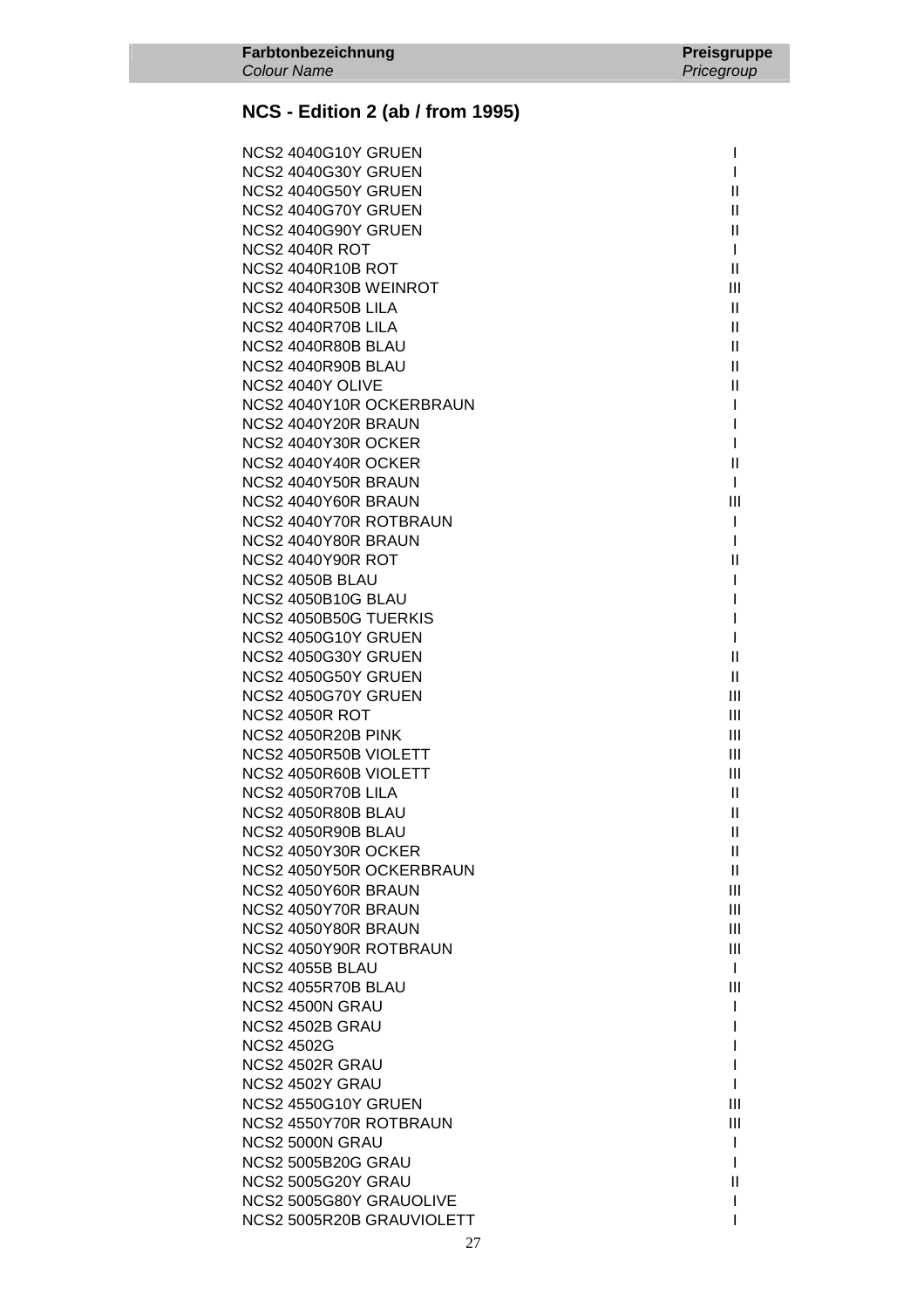| NCS2 5005R80B GRAU         |                                           |
|----------------------------|-------------------------------------------|
| <b>NCS2 5005Y20R GRAU</b>  |                                           |
| NCS2 5005Y80R GRAU         |                                           |
| NCS2 5010B30G GRAUBLAU     |                                           |
| NCS2 5010B70G GRUEN        |                                           |
| NCS2 5010G10Y GRAUGRUEN    |                                           |
| NCS2 5010G30Y GRUEN        |                                           |
| NCS2 5010G50Y GRUEN        | $\mathbf{H}$                              |
| NCS2 5010G90Y GRAUOLIVE    |                                           |
| NCS2 5010R10B GRAUVIOLETT  | I                                         |
| NCS2 5010R50B GRAUVIOLETT  | I                                         |
| NCS2 5010R70B GRAU         | I                                         |
| NCS2 5010R90B GRAU         | $\mathbf{I}$                              |
| NCS2 5010Y10R BEIGE        | L                                         |
| NCS2 5010Y30R BRAUN        | L                                         |
| NCS2 5010Y50R BEIGE        | Ш                                         |
| NCS2 5010Y90R BRAUN        | L                                         |
| <b>NCS2 5020B10G BLAU</b>  | I                                         |
| <b>NCS2 5020B70G GRUEN</b> | Ш                                         |
| NCS2 5020G10Y GRUEN        |                                           |
| NCS2 5020G30Y GRUEN        |                                           |
| NCS2 5020G90Y OLIVGRUEN    |                                           |
| NCS2 5020R10B OXIDROT      |                                           |
| NCS2 5020R50B VIOLETT      |                                           |
| NCS2 5020R70B VIOLETT      | I                                         |
| NCS2 5020R90B BLAU         | $\label{eq:1} \prod_{i=1}^n \mathbb{I}^i$ |
| NCS2 5020Y10R HELLBRAUN    | L                                         |
| NCS2 5020Y20R BRAUN        | L                                         |
| NCS2 5020Y30R BRAUN        | $\mathbf{H}$                              |
| NCS2 5020Y40R BRAUN        | Ш                                         |
| NCS2 5020Y70R BRAUN        | $\mathbf{I}$                              |
| <b>NCS2 5030B</b>          | III                                       |
| NCS2 5030B30G TUERKIS      | I.                                        |
| NCS2 5030B50G TUERKIS      | I                                         |
| NCS2 5030B70G GRUEN        | I                                         |
| NCS2 5030G GRUEN           | $\mathbf{H}$                              |
| NCS2 5030G10Y GRUEN        | $\mathbf{H}$                              |
| <b>NCS2 5030G50Y GRUEN</b> | $\mathbf{H}$                              |
| NCS2 5030R10B OXIDROT      | III                                       |
| NCS2 5030R50B VIOLETT      | III                                       |
| NCS2 5030R70B VIOLETTBLAU  | $\mathbf{H}$                              |
| NCS2 5030R80B BLAU         | Ш                                         |
| NCS2 5030R90B BLAU         | I                                         |
| NCS2 5030Y OLIV            | I                                         |
| NCS2 5030Y10R BRAUN        |                                           |
| <b>NCS2 5030Y20R OCKER</b> | I                                         |
| NCS2 5030Y30R BRAUN        | I                                         |
| NCS2 5030Y50R BRAUN        | $\mathbf{I}$                              |
| NCS2 5030Y70R BRAUN        | $\label{eq:1} \prod_{i=1}^n \mathbb{I}^i$ |
| NCS2 5030Y90R ROTBRAUN     | L                                         |
| NCS2 5040B BLAU            | L                                         |
| <b>NCS2 5040B50G GRUEN</b> | I                                         |
| NCS2 5040G40Y GRUEN        | III                                       |
| NCS2 5040G70Y GRUEN        | III                                       |
| NCS2 5040R ROT             | III                                       |
| <b>NCS2 5040R10B ROT</b>   | III                                       |
|                            |                                           |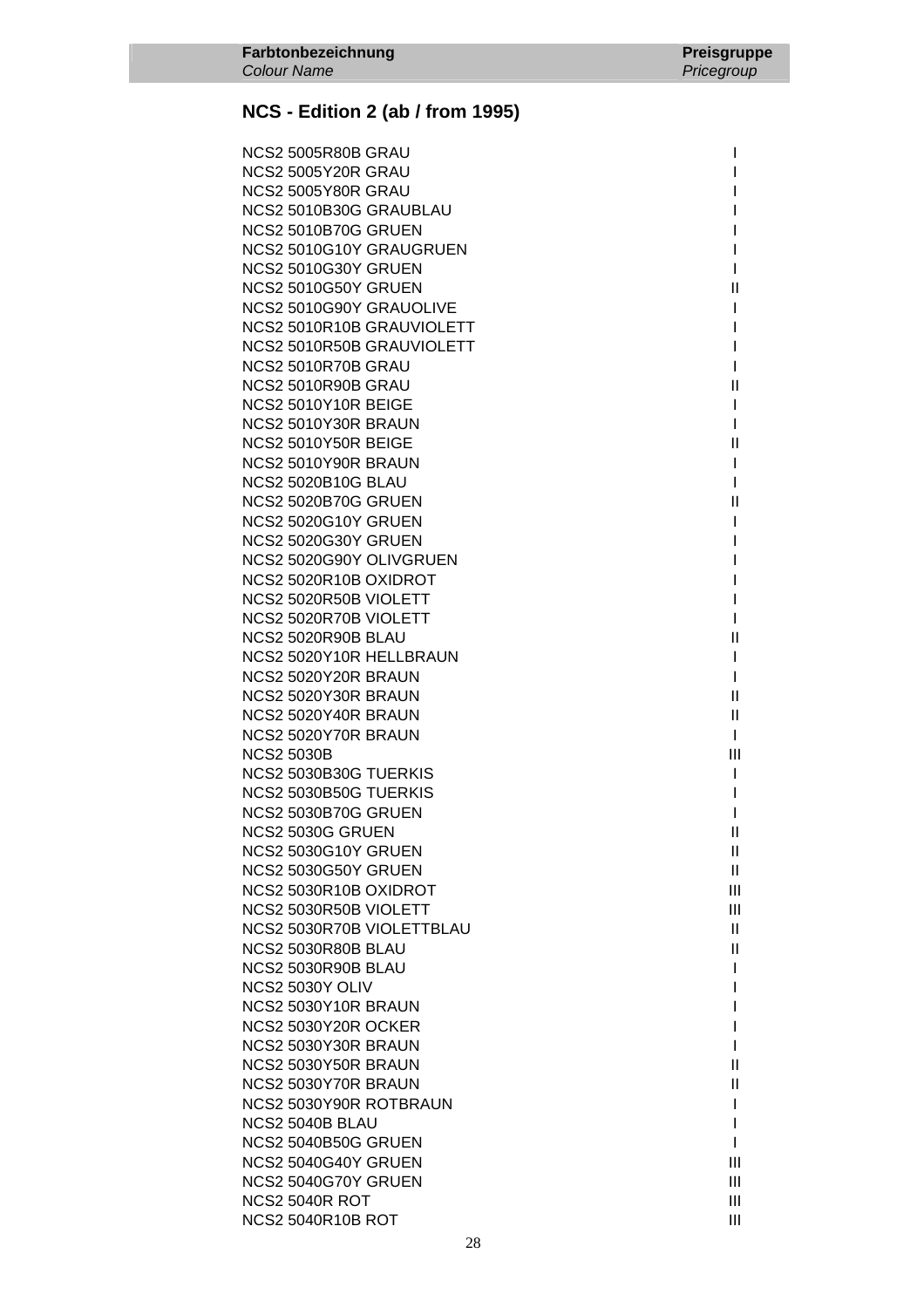| NCS2 5040R20B ERKIKA       | Ш              |
|----------------------------|----------------|
| NCS2 5040R70B VIOLETT      | Ш              |
| NCS2 5040R80B BLAU         | II.            |
| NCS2 5040Y80R ROTBRAUN     | L              |
| NCS2 5040Y90R ROTBRAUN     | $\mathbf{H}$   |
| NCS2 5045B10G TUERKIS      | $\mathbf{H}$   |
| NCS2 5500N GRAU            | L              |
| NCS2 5502B GRAU            |                |
| <b>NCS2 5502G GRAU</b>     |                |
| NCS2 5502Y GRAU            | L              |
| <b>NCS2 5540B30G GRUEN</b> | $\mathbf{H}$   |
| <b>NCS2 5540B90G GRUEN</b> | $\mathbf{III}$ |
| NCS2 5540R70B BLAU         | Ш              |
| NCS2 6000N GRAU            |                |
| <b>NCS2 6005B20G GRAU</b>  |                |
| NCS2 6005G20Y GRAUGRUEN    |                |
| NCS2 6005G80Y GRAU         |                |
| NCS2 6005R20B GRAU         |                |
| <b>NCS2 6005Y50R BRAU</b>  | Ш              |
| NCS2 6005Y20R GRAU         |                |
| NCS2 6005Y50R GRAU         | Ш              |
| NCS2 6005Y80R GRAU         |                |
| NCS2 6010B30G BLAUGRAU     |                |
| NCS2 6010B90G HELLGRUEN    |                |
| NCS2 6010G10Y GRAUGRUEN    |                |
| NCS2 6010G50Y GRUEN        | $\mathbf{H}$   |
| NCS2 6010G70Y GRUEN        | L              |
| NCS2 6010G90Y GRAU         | $\mathbf{H}$   |
| NCS2 6010R10B VIOLETTGRAU  | L              |
| NCS2 6010R50B GRAUVIOLETT  | $\mathbf{H}$   |
| NCS2 6010R90B GRAU         | L              |
| NCS2 6010Y10R BRAUN        |                |
| NCS2 6010Y30R BRAUN        | Ш              |
| NCS2 6010Y50R BRAUN        | Ш              |
| NCS2 6010Y70R BRAUN        |                |
| NCS2 6020B BLAU            |                |
| <b>NCS2 6020B30G GRUEN</b> | ı              |
| NCS2 6020B70G DUNKELGRUEN  | Ш              |
| <b>NCS2 6020B90G GRUEN</b> | Ш              |
| <b>NCS2 6020G10Y GRUEN</b> | Ш              |
| <b>NCS2 6020G30Y GRUEN</b> | Ш              |
| <b>NCS2 6020G50Y GRUEN</b> | Ш              |
| NCS2 6020G90Y OLIVEGRUEN   | $\mathbf{I}$   |
| NCS2 6020R10B MARRON       | $\mathbf{III}$ |
| NCS2 6020R50B VIOLETT      | Ш              |
| NCS2 6020R70B VIOLETT      | Ш              |
| NCS2 6020R80B BLAU         | Ш              |
| NCS2 6020R90B BLAU         | Ш              |
| NCS2 6020Y10R BRAUN        | $\mathbf{H}$   |
| NCS2 6020Y20R BRAUN        | Ш              |
| NCS2 6020Y30R BRAUN        | Ш              |
| NCS2 6020Y50R BRAUN        |                |
|                            |                |
| NCS2 6020Y70R ROTBRAUN     | ı              |
| NCS2 6020Y90R BRAUN        |                |
| NCS2 602Y10R BRAUN         |                |
| NCS2 6030B BLAU            | Ш              |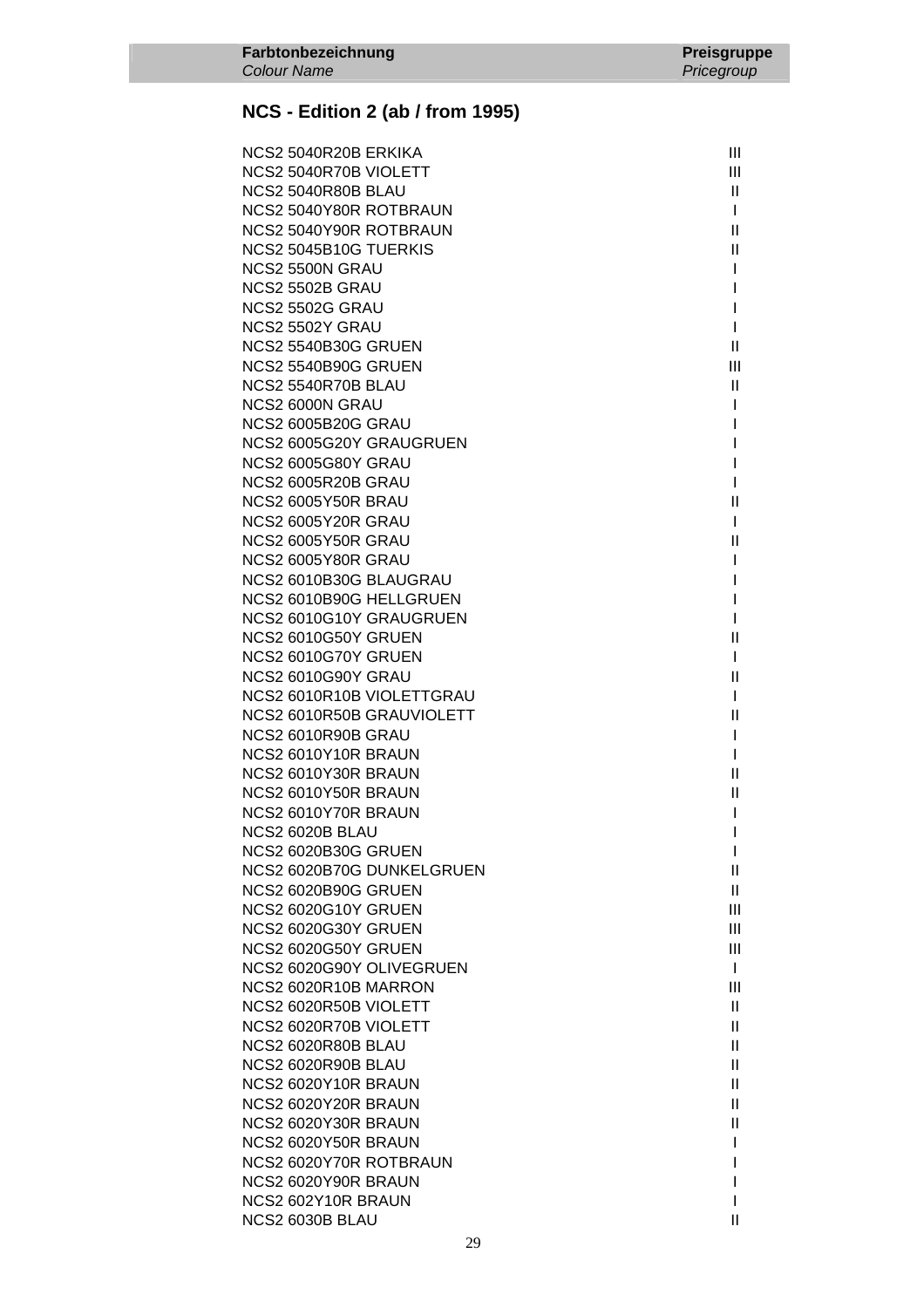| <b>NCS2 6030B10G BLAU</b>     | $\mathbf{I}$   |
|-------------------------------|----------------|
| <b>NCS2 6030B30G GRUEN</b>    | Ш              |
| NCS2 6030B50G GRUEN           | I              |
| NCS2 6030B70G GRUEN           | L              |
| NCS2 6030G GRUEN              | $\mathbf{H}$   |
| NCS2 6030G10Y GRUEN           | Ш              |
| NCS2 6030G30Y GRUEN           | $\mathbf{H}$   |
| NCS2 6030G50Y GRUEN           | Ш              |
| NCS2 6030R20B BORDEAUXVIOLETT | Ш              |
| NCS2 6030R50B VIOLETT         | Ш              |
| NCS2 6030R70B BLAU            | $\mathbf{III}$ |
| NCS2 6030R90B DUNKELBLAU      | $\mathbf{H}$   |
| NCS2 6030Y30R BRAUN           | Ш              |
| NCS2 6030Y50R BRAUN           | $\mathbf{II}$  |
| NCS2 6030Y60R BRAUN           | III            |
| NCS2 6030Y70R BRAUN           | Ш              |
| NCS2 6030Y90R BRAUN           | L              |
| NCS2 6500N GRAU               |                |
| NCS2 6502B GRAU               | I              |
| NCS2 6502R GRAU               | I              |
| NCS2 6502Y GRAU               | L              |
| NCS2 6530G10Y GRUEN           | Ш              |
| NCS2 6530G50Y OLIVGRUEN       | III            |
| NCS2 7000N GRAU               | $\mathbf{I}$   |
| <b>NCS2 7005B20G GRAU</b>     | Ш              |
| <b>NCS2 7005B80G GRAU</b>     | T              |
| <b>NCS2 7005G80Y GRAU</b>     | I.             |
| NCS2 7005Y20R GRAU            | $\mathsf{II}$  |
| NCS2 7005Y80R BRAUN           | L              |
| NCS2 7010B10G GRAUVIOLETT     | Ш              |
| <b>NCS2 7010B30G GRAU</b>     | L              |
| NCS2 7010B70G GRUEN           | L              |
| NCS2 7010B90G GRUEN           | Ш              |
| NCS2 7010G10Y GRUEN           | L              |
| NCS2 7010G30Y GRUEN           | I              |
| <b>NCS2 7010G50Y OLIV</b>     | Ш              |
| NCS2 7010G70Y DUNKELGRUEN     | $\mathbf{I}$   |
| NCS2 7010G90Y DUNKELOLIVGRUEN | I.             |
| NCS2 7010R50B DUNKELVIOLETT   | $\mathbf{I}$   |
| NCS2 7010R70B GRAU            | L              |
| NCS2 7010R90B GRAU            | L              |
| NCS2 7010Y10R BRAUN           | Ш              |
| NCS2 7010Y30R BRAUN           | Ш              |
| NCS2 7010Y50R BRAUN           | Ш              |
| NCS2 7010Y70R BRAUN           | L              |
| <b>NCS2 7020B10G BLAU</b>     | I              |
| <b>NCS2 7020B50G GRUEN</b>    | I              |
| <b>NCS2 7020B70G GRUEN</b>    | I              |
| NCS2 7020B90G DUNKELGRUEN     | T              |
| NCS2 7020G10Y GRUEN           | Ш              |
| <b>NCS2 7020G30Y GRUEN</b>    | Ш              |
| <b>NCS2 7020G50Y GRUEN</b>    | Ш              |
| NCS2 7020G70Y GRUEN           | Ш              |
| NCS2 7020G90Y BRAUNGRUEN      | Ш              |
| <b>NCS2 7020R</b>             | Ш              |
| <b>NCS2 7020R10B</b>          | III            |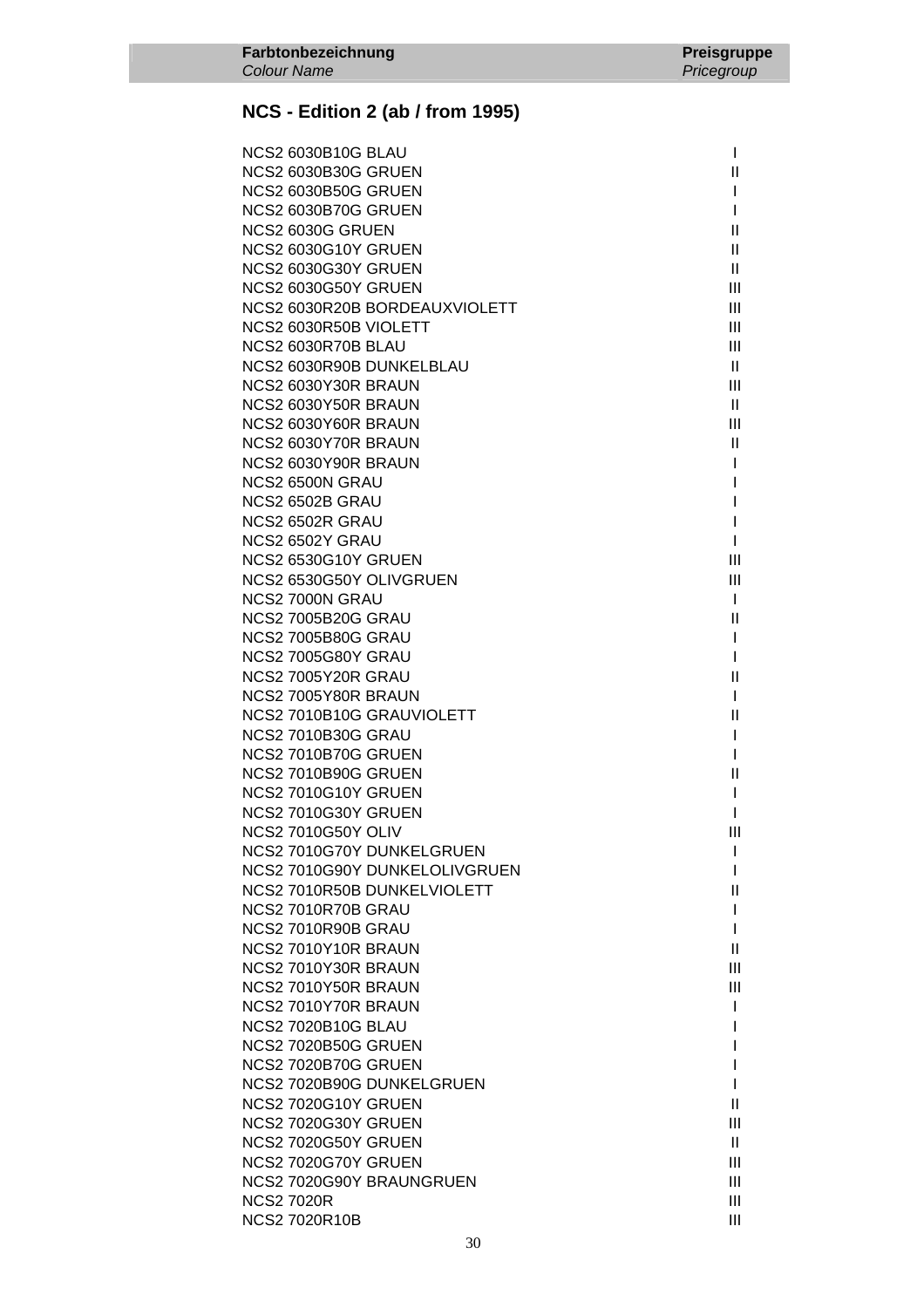| <b>NCS2 7020R30B</b>          | Ш            |
|-------------------------------|--------------|
| NCS2 7020R70B DUNKELBLAU      | Ш            |
| NCS2 7020R80B BLAU            | $\mathbf{H}$ |
| NCS2 7020R90B DUNKELBLAU      | $\mathbf{I}$ |
| NCS2 7020Y20R BRAUN           | Ш            |
| NCS2 7020Y50R BRAUN           | III          |
| NCS2 7020Y90R BRAUN           | Ш            |
| NCS2 7500N GRAU               | L            |
| NCS2 7502B GRAU               | L            |
| NCS2 7502Y GRAU               | L            |
| NCS2 8000N GRAU               |              |
| NCS2 8005G20Y DUNKELGRUEN     | L            |
| NCS2 8005G50Y GRUEN           | L            |
| NCS2 8005G80Y DUNKELGRUEN     | L            |
| NCS2 8005R20B DUNKELROTBRAUN  | Ш            |
| NCS2 8005Y20R DUNKELGRAU      | $\mathbf{I}$ |
| NCS2 8010B10G DUNKELGRUENBLAU | L            |
| NCS2 8010B30G DUNKELGRUEN     | $\mathbf{I}$ |
| NCS2 8010B50G DUNKELGRUEN     | Ш            |
| NCS2 8010B90G GRUEN           | $\mathbf{I}$ |
| NCS2 8010G10Y GRUEN           | $\mathbf{I}$ |
| NCS2 8010G50Y DUNKELGRUEN     | Ш            |
| NCS2 8010G90Y BRAUN           | Ш            |
| NCS2 8010R10B DUNKELVIOLETT   | Ш            |
| NCS2 8010R50B VIOLETT         | Ш            |
| NCS2 8010R70B DUNKELBLAU      | $\mathbf{H}$ |
| NCS2 8010R90B DUNKELBLAU      | III          |
| NCS2 8010Y10R BRAUN           | Ш            |
| NCS2 8010Y90R BRAUN           | $\mathbf{I}$ |
| NCS2 8500N SCHWARZ            | $\mathbf{I}$ |
| NCS2 8502B SCHWARZ            | III          |
| NCS2 8502Y DUNKELBRAUN        | $\mathbf{I}$ |
| NCS2 8505B20G DUNKELGRUEN     | $\mathbf{I}$ |
| NCS2 8505B80G DUNKELGRUEN     | $\mathbf{I}$ |
| NCS2 8505G20Y DUNKELGRUEN     | $\mathbf{I}$ |
| NCS2 8505R80B SCHWARZBLAU     | I.           |
| NCS2 8505Y80R BRAUN           | III          |
| NCS2 9000N SCHWARZ            | T            |

### **Opel**

| OP 0A4 REINWEISS       |  |
|------------------------|--|
| OP 474 CASABLANCAWEISS |  |
| OP 649 REINWEISS       |  |

#### **Pantone**

| PAN 021 ORANGE             | Ш |
|----------------------------|---|
| PAN 144 ORANGE             | Ш |
| PAN 1505 ORANGE            | Ш |
| <b>PAN 2C GRAU</b>         |   |
| PAN 234 PINK               | Ш |
| PAN 272 BLAU               |   |
| <b>PAN 273 BLAUVIOLETT</b> | Ш |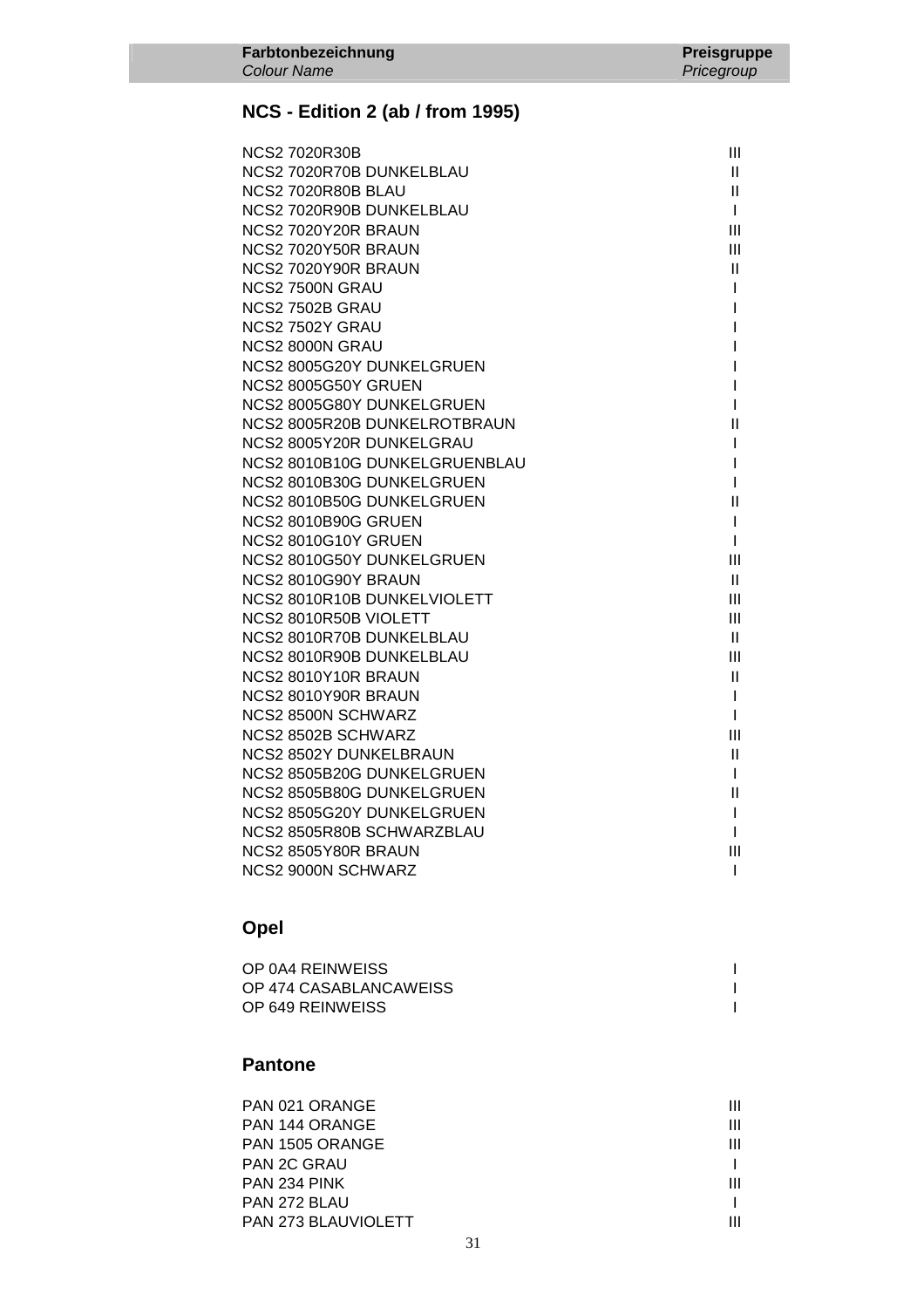#### **Pantone**

| PAN 281 BLAU              | $\mathbf{  }$ |
|---------------------------|---------------|
| PAN 282 BLAU              | $\mathbf{I}$  |
| PAN 284 BLAU              | I             |
| PAN 293 BLAU              | $\mathbf{I}$  |
| PAN 2708 FLIEDER          |               |
| PAN 2727 BLAU             |               |
| PAN 2728 BLAU             | $\mathsf{I}$  |
| PAN 2747 BLAU             | III           |
| PAN 300 BLAU              |               |
| PAN 301 BLAU              |               |
| <b>PAN 321 TUERKIS</b>    |               |
| PAN 340 GRUEN             | $\mathbf{I}$  |
| <b>PAN 368 GRUEN</b>      | III           |
| PAN 390 ZITRONENGELB      | Ш             |
| PAN 3292 GRUEN            | $\mathsf{II}$ |
| PAN 406 HELLGRAU          |               |
| PAN 408 GRAU              |               |
| PAN 430 GRAU              |               |
| PAN 431 GRAU              |               |
| <b>PAN 447 DUNKELGRAU</b> |               |
| PAN 485 ORANGE            | III           |
| PAN 4735 BEIGE            |               |
| PAN 4755 CREME            |               |
| PAN 541 GRAU              | $\mathsf{II}$ |
| <b>PAN 652 BLAUGRAU</b>   |               |
| PAN 654 BLAU              | $\mathsf{II}$ |
| <b>PAN 656</b>            |               |
| <b>PAN 7492 HELLGRUEN</b> |               |
| PAN 7492 HELLGRUEN        |               |
| <b>PAN C WARM RED</b>     | Ш             |

## **Peugeot**

| PE 210 BLANC          |  |
|-----------------------|--|
| PE 249 BLANC          |  |
| PE ECX BEIGE TIBESTI  |  |
| PE P3CX BEIGE TIBESTI |  |
|                       |  |

| RAL 1000 GRUENBEIGE       |    |
|---------------------------|----|
| RAL 1001 BEIGE            |    |
| RAL 1002 SANDGELB         |    |
| RAL 1003 PB SIGNALGELB    |    |
| RAL 1003 SIGNALGELB       |    |
| RAL 1004 GOLDGELB         | Ш  |
| RAL 1004 PB GOLDGELB      |    |
| RAL 1005 HONIGGELB        |    |
| RAL 1005 PB HONIGGELB     | Ш  |
| RAL 1006 MAISGELB         | Ш  |
| RAL 1006 PB MAISGELB      |    |
| RAL 1006 PB MAISGELB      | II |
| RAL 1007 NARZISSENGELB    |    |
| RAL 1007 PB NARZISSENGELB |    |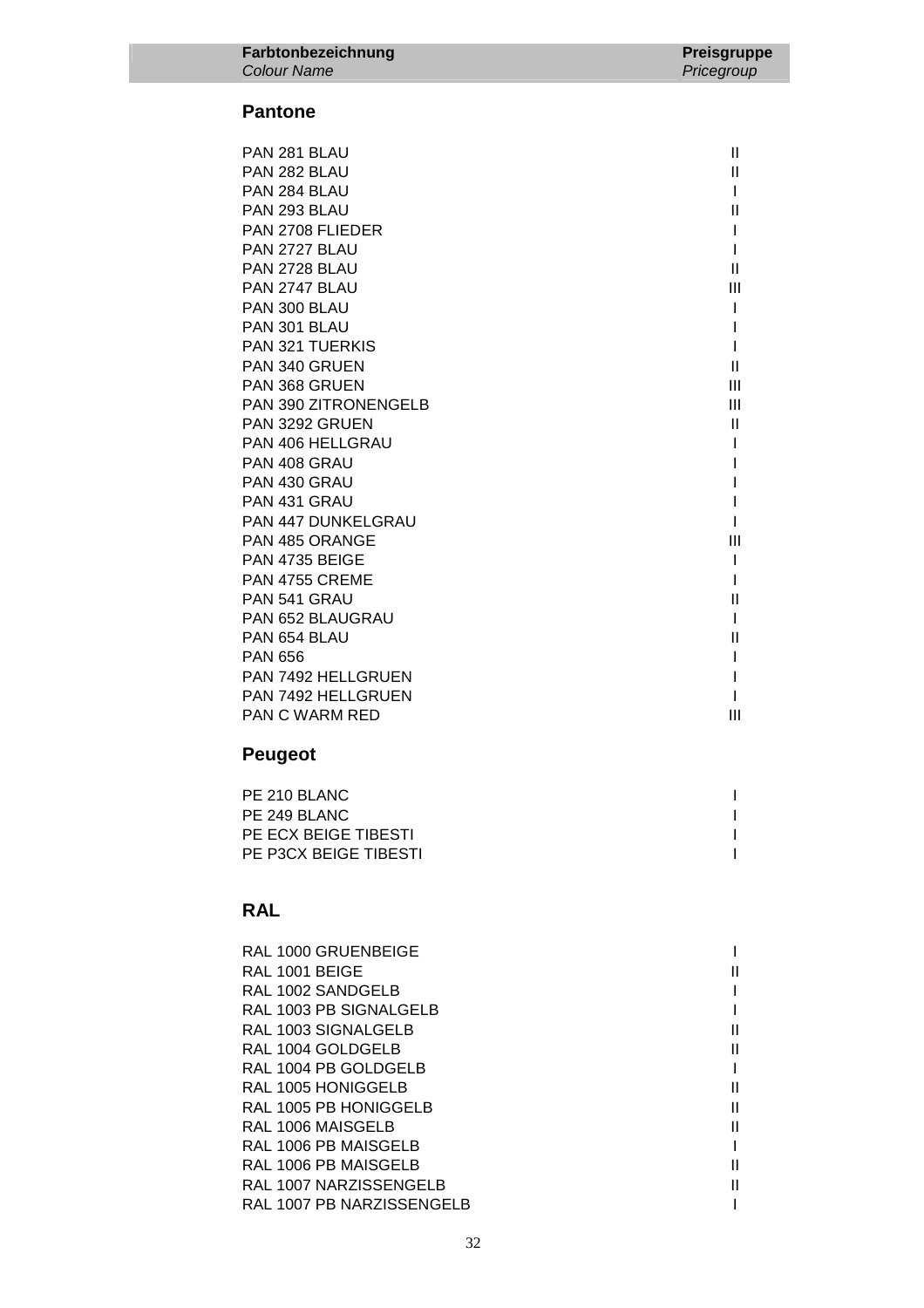| RAL 1011 BRAUNBEIGE                                         |                     |               |
|-------------------------------------------------------------|---------------------|---------------|
| RAL 1012 PB ZITRONENGELB                                    |                     |               |
| RAL 1012 ZITRONENGELB                                       |                     | Ш             |
| RAL 1013 PERLWEISS                                          |                     |               |
| RAL 1013 PB PERLWEISS                                       |                     |               |
| RAL 1014 ELFENBEIN                                          |                     |               |
| RAL 1015 HELLELFENBEIN                                      |                     |               |
| A 1016 SCHWEFENLGELB                                        | $(= ca. RAL 1016)$  | Ш             |
| RAL 1017 SAFRANGELB                                         |                     | H.            |
| RAL 1018 PB ZINKGELB                                        |                     | I             |
| RAL 1018 ZINKGELB                                           |                     | Ш             |
| RAL 1019 GRAUBEIGE                                          |                     | I             |
| RAL 1020 OLIVGELB                                           |                     | I             |
| RAL 1021 PB RAPSGELB                                        |                     | Ш             |
| RAL 1021 RAPSGELB                                           |                     | Ш             |
| RAL 1023 PB VERKEHRSGELB                                    |                     | I             |
| RAL 1023 VERKEHRSGELB                                       |                     | Ш             |
| RAL 1024 OCKERGELB                                          |                     | L             |
| RAL 1027 CURRYGELB                                          |                     | Ш             |
| A 1028 MELONENGELB                                          | $(= ca. RAL 1028)$  | $\mathbf{H}$  |
| A 1028 PB MELONENGELB                                       | (= ca. RAL 1028 Pb) | Ш             |
| RAL 1032 GINSTERGELB                                        |                     | Ш             |
| RAL 1032 PB GINSTERGELB                                     |                     | I             |
| RAL 1033 DAHLIENGELB                                        |                     | Ш             |
| RAL 1033 PB DAHLIENGELB                                     |                     | I             |
| RAL 1034 PASTELLGELB                                        |                     | $\mathbf{  }$ |
| RAL 1034 PB PASTELLGELB                                     |                     | L             |
| RAL 1034 HC PASTELLGELB (High Coverage)                     |                     | Ш             |
| A 1037 SONNENGELB                                           | $(= ca. RAL 1037)$  | $\mathbf{H}$  |
| RAL 1037 HC SONNENGELB (High Coverage)                      |                     | Ш             |
| RAL 2000 GELBORANGE                                         |                     | Ш             |
| RAL 2000 PB GELBORANGE                                      |                     | $\mathbf{II}$ |
| RAL 2001 PB ROTORANGE                                       |                     | L             |
| RAL 2001 ROTORANGE                                          |                     | Ш             |
| RAL 2002 BLUTORANGE                                         |                     | Ш             |
| RAL 2002 PB BLUTORANGE                                      |                     | Ш             |
| RAL 2003 PASTELLORANGE                                      |                     | $\mathbf{H}$  |
| RAL 2004 PB REINORANGE                                      |                     | Ш             |
| RAL 2004 REINORANGE                                         |                     | Ш             |
| RAL 2008 HELLROTORANGE                                      |                     | Ш             |
| RAL 2008 PB HELLROTORANGE                                   |                     | $\mathbf{H}$  |
| RAL 2009 PB VERKEHRSORANGE                                  |                     | H.            |
| RAL 2009 VERKEHRSORANGE                                     |                     | Ш             |
| RAL 2010 PB SIGNALORANGE                                    |                     | L             |
| RAL 2010 SIGNALORANGE                                       |                     | Ш             |
| RAL 2011 PB TIEFORANGE                                      |                     | $\mathbf{I}$  |
| RAL 2011 TIEFORANGE                                         |                     | Ш             |
| RAL 2011 HC TIEFORANGE (High Coverage)                      |                     | Ш             |
| RAL 2012 LACHSORANGE                                        |                     | Ш             |
| RAL 2012 PB LACHSORANGE                                     |                     | L             |
| RAL 3000 FEUERROT                                           |                     | Ш             |
| RAL 3000 HC FEUERROT (High Coverage)                        |                     | Ш             |
| RAL 3000 PB FEUERROT                                        |                     | $\mathbf{H}$  |
| RAL 3001 SIGNALROT                                          |                     | Ш             |
| RAL 3001 HC SIGNALROT (High Coverage)<br>RAL 3002 KARMINROT |                     | Ш<br>Ш        |
|                                                             |                     |               |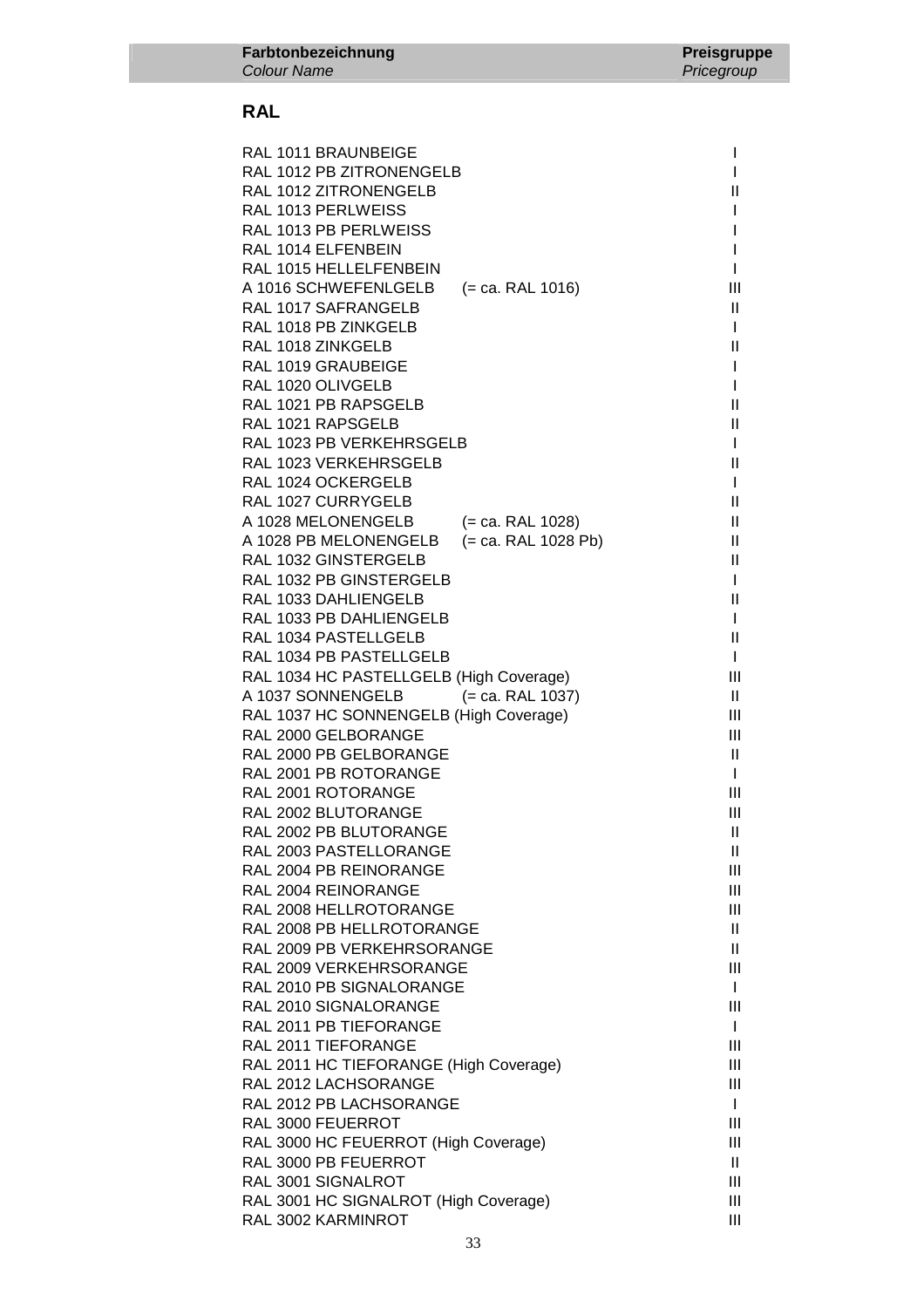| RAL 3002 PB KARMINROT                      | Ш                                         |
|--------------------------------------------|-------------------------------------------|
| RAL 3003 RUBINROT                          | $\mathbf{III}$                            |
| RAL 3004 PB PURPURROT                      | III                                       |
| RAL 3004 PURPURROT                         | III                                       |
| RAL 3005 PB WEINROT                        | III                                       |
| RAL 3005 WEINROT                           | III                                       |
|                                            |                                           |
| RAL 3007 SCHWARZROT                        | $\mathbf{II}$                             |
| RAL 3009 OXIDROT                           | $\mathbf{I}$                              |
| RAL 3011 BRAUNROT                          | III                                       |
| RAL 3011 PB BRAUNROT                       | Ш                                         |
| RAL 3012 BEIGEROT                          | $\mathbf{II}$                             |
| RAL 3013 PB TOAMTENROT                     | $\mathbf{II}$                             |
| RAL 3013 TOAMTENROT                        | $\mathbf{H}$                              |
| RAL 3014 ALTROSA                           | $\mathbf{II}$                             |
| RAL 3015 HELLROSA                          | $\mathbf{I}$                              |
| RAL 3016 KORALLENROT                       | III                                       |
| RAL 3016 PB KORALLENROT                    | $\mathbf{II}$                             |
| RAL 3017 PB ROSE                           | $\mathbf{II}$                             |
| RAL 3017 ROSE                              | $\mathbf{H}$                              |
| RAL 3018 ERDBEERROT                        | Ш                                         |
| RAL 3018 PB ERDBEERROT                     | Ш                                         |
| RAL 3020 VERKEHRSROT                       | Ш                                         |
| RAL 3020 PB VERKEHRSROT                    | III                                       |
| RAL 3022 LACHSROT                          | Ш                                         |
| RAL 3022 PB LACHSROT                       | $\mathbf{I}$                              |
| RAL 3027 HIMBEERROT                        | Ш                                         |
| RAL 3031 ORIENTROT                         | Ш                                         |
| RAL 3031 PB ORIENTROT                      | $\mathbf{II}$                             |
| RAL 4001 ROTLILA                           | $\mathbf{II}$                             |
| RAL 4002 ROTVIOLETT                        | $\mathbf{II}$                             |
| RAL 4003 ERIKAVIOLETT                      | $\mathbf{II}$                             |
| RAL 4004 BORDEAUXVIOLETT                   | Ш                                         |
| RAL 4005 BLAULILA                          | Ш                                         |
| RAL 4006 VERKEHRSPURPUR                    | Ш                                         |
| RAL 4007 PURPURVIOLETT                     | III                                       |
| RAL 4008 SIGNALVIOLETT                     | $\mathbf{II}$                             |
| RAL 4009 PASTELLVIOLETT                    | L                                         |
| A 4010 TELEKOMMAGENTA                      | Ш                                         |
|                                            |                                           |
| RAL 5000 VIOLETTBLAU<br>RAL 5001 GRUENBLAU | Ш                                         |
|                                            | $\mathbf{I}$                              |
| RAL 5002 ULTRAMARINBLAU                    | Ш                                         |
| RAL 5003 SAPHIRBLAU                        | $\label{eq:1} \prod_{i=1}^n \mathbb{I}^i$ |
| RAL 5004 SCHWARZBLAU                       | L                                         |
| RAL 5005 SIGNALBLAU                        | L                                         |
| RAL 5007 BRILLANTBLAU                      | Ш                                         |
| RAL 5008 GRAUBLAU                          |                                           |
| RAL 5009 AZURBLAU                          |                                           |
| RAL 5009 PB AZURBLAU                       |                                           |
| RAL 5010 ENZIANBLAU                        |                                           |
| RAL 5011 STAHLBLAU                         |                                           |
| RAL 5012 LICHTBLAU                         |                                           |
| RAL 5013 KOBALTBLAU                        | Ш                                         |
| RAL 5014 TAUBENBLAU                        |                                           |
| RAL 5015 HIMMELBLAU                        |                                           |
| RAL 5017 VERKEHRSBLAU                      |                                           |
| RAL 5018 TUERKISBLAU                       |                                           |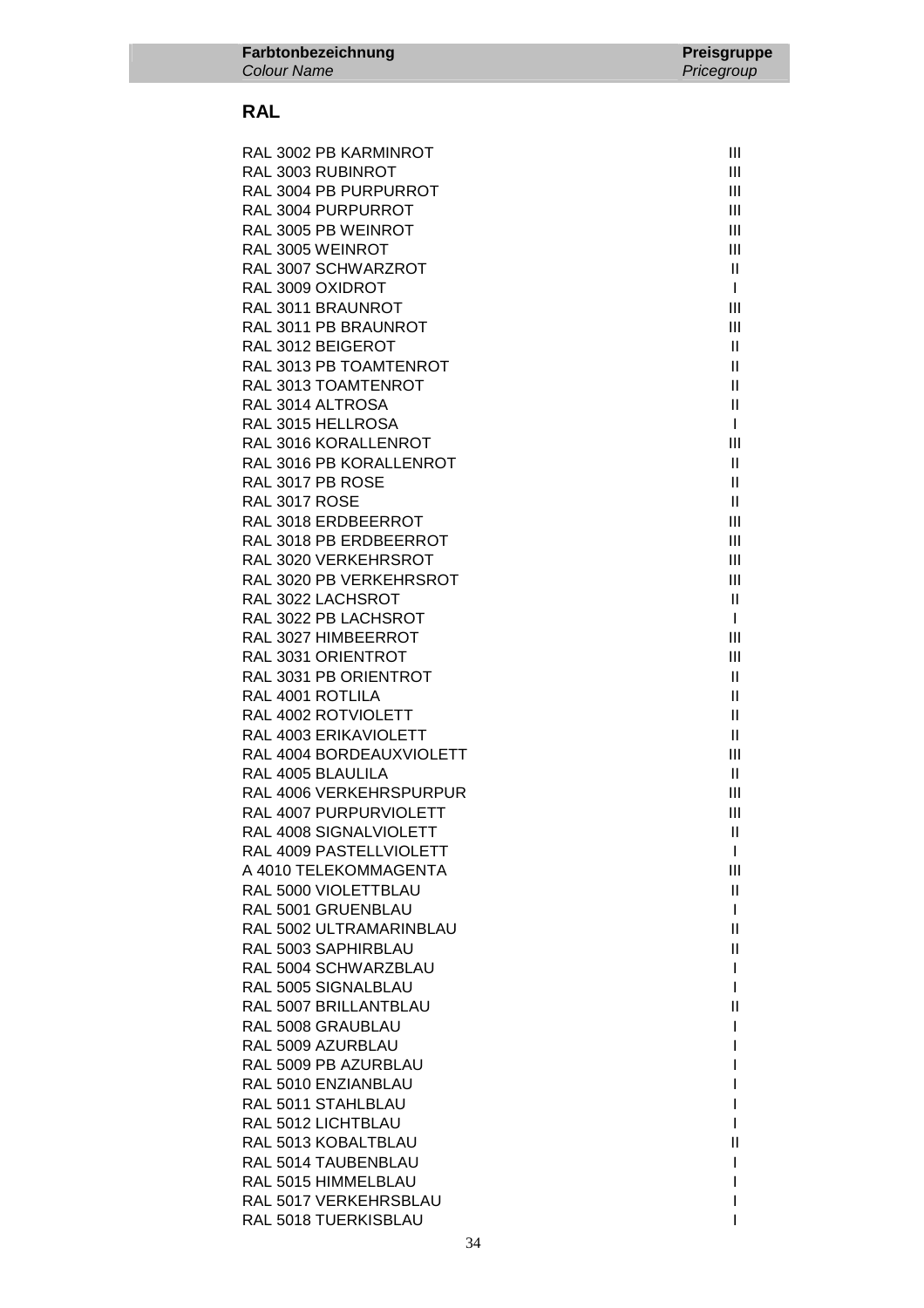| RAL 5019 CAPRIBLAU                        | $\mathbf{II}$                                             |
|-------------------------------------------|-----------------------------------------------------------|
| RAL 5020 OZEANBLAU                        | $\mathbf{I}$                                              |
| RAL 5021 WASSERBLAU                       | $\mathbf{I}$                                              |
| RAL 5022 NACHTBLAU                        | Ш                                                         |
| RAL 5023 FERNBLAU                         | $\mathbf{I}$                                              |
| RAL 5024 PASTELLBLAU                      | I                                                         |
| RAL 6000 PATINAGRUEN                      | L                                                         |
| RAL 6001 PB SMARAGDGRUEN                  | $\mathbf{I}$                                              |
| RAL 6001 SMARAGDGRUEN                     | $\mathbf{I}$                                              |
| RAL 6002 LAUBGRUEN                        | $\mathbf{II}$                                             |
| RAL 6002 PB LAUBGRUEN                     | $\mathbf{I}$                                              |
| RAL 6003 OLIVGRUEN                        | $\mathbf{I}$                                              |
| RAL 6004 BLAUGRUEN                        | $\mathbf{II}$                                             |
| RAL 6005 MOOSGRUEN                        | $\mathbf{I}$                                              |
| RAL 6006 GRAUOLIV                         | $\mathbf{I}$                                              |
| RAL 6007 FLASCHENGRUEN                    | $\mathbf{  }$                                             |
| RAL 6007 PB FLASCHENGRUEN                 | $\mathbf{I}$                                              |
| RAL 6008 BRAUNGRUEN                       | $\label{eq:1} \prod_{i=1}^n \mathbb{I}^i$                 |
| RAL 6008 PB BRAUNGRUEN                    | $\mathbf{I}$                                              |
| RAL 6009 TANNENGRUEN                      | $\mathbf{I}$                                              |
| RAL 6010 GRASGRUEN                        | $\mathbf{I}$                                              |
| RAL 6010 PB GRASGRUEN                     | $\mathbf{I}$                                              |
| RAL 6011 PB RESEDAGRUEN                   |                                                           |
| RAL 6011 RESEDAGRUEN                      | I<br>I                                                    |
| RAL 6012 SCHWARZGRUEN                     | Т                                                         |
|                                           |                                                           |
| RAL 6013 SCHILFGRUEN                      | L                                                         |
| RAL 6014 GELBOLIV<br>RAL 6015 SCHWARZOLIV | $\mathbf{III}$                                            |
|                                           | $\mathbf{I}$                                              |
| RAL 6016 TUERKISGRUEN                     | $\mathbf{I}$<br>$\label{eq:1} \prod_{i=1}^n \mathbb{I}^i$ |
| RAL 6017 MAIGRUEN                         |                                                           |
| RAL 6017 PB MAIGRUEN                      | $\mathbf{I}$                                              |
| RAL 6018 GELBGRUEN                        | Ш                                                         |
| RAL 6018 PB GELBGRUEN                     | $\mathbf{I}$                                              |
| RAL 6019 PB WEISSGRUEN                    | I                                                         |
| RAL 6019 WEISSGRUEN                       | I                                                         |
| RAL 6020 CHROMOXIDGRUEN                   | L                                                         |
| RAL 6021 BLASSGRUEN                       | I                                                         |
| RAL 6022 BRAUNOLIV                        | Ш                                                         |
| RAL 6024 PB VERKEHRSGRUEN                 | L                                                         |
| RAL 6024 VERKEHRSGRUEN                    | Ш                                                         |
| RAL 6025 FARNGRUEN                        |                                                           |
| RAL 6026 OPALGRUEN                        |                                                           |
| RAL 6027 LICHTGRUEN                       |                                                           |
| RAL 6028 KIEFERNGRUEN                     |                                                           |
| RAL 6028 PB KIEFERNGRUEN                  |                                                           |
| RAL 6029 MINZGRUEN                        | Ш                                                         |
| RAL 6029 PB MINZGRUEN                     |                                                           |
| RAL 6032 PB SIGNALGRUEN                   | I                                                         |
| RAL 6032 SIGNALGRUEN                      | $\mathbf{II}$                                             |
| RAL 6033 MINTTUERKIS                      |                                                           |
| RAL 6034 PASTELLTUERKIS                   |                                                           |
| RAL 7000 FEHGRAU                          |                                                           |
| RAL 7001 SILBERGRAU                       |                                                           |
| RAL 7002 OLIVEGRAU                        | Ш                                                         |
| RAL 7003 MOOSGRAU                         |                                                           |
| RAL 7004 SIGNALGRAU                       |                                                           |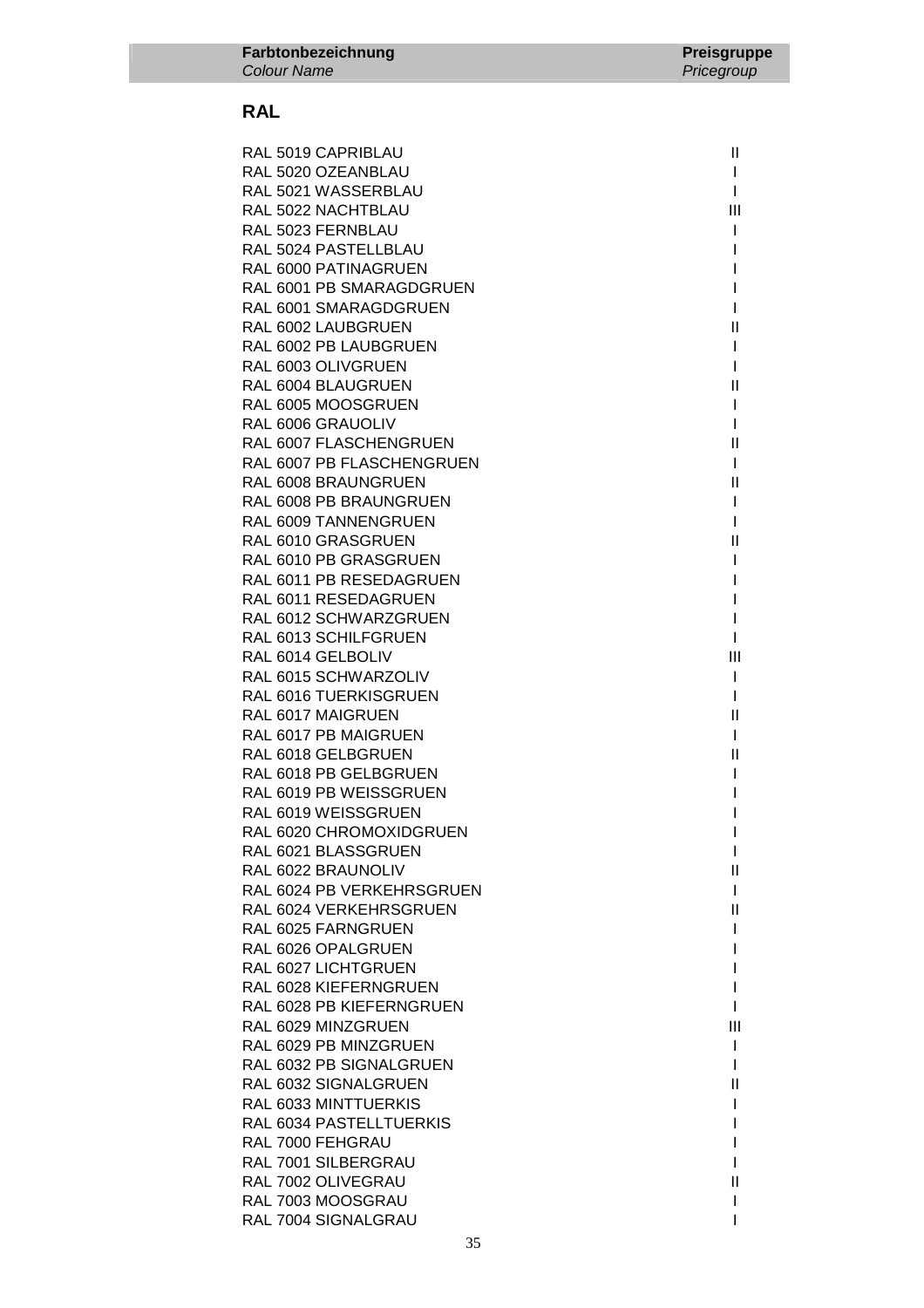RAL 7005 MAUSGRAU **International Studies and Australia** International International International International RAL 7006 BEIGEGRAU AND THE STATE OF THE STATE OF THE STATE OF THE STATE OF THE STATE OF THE STATE OF THE STATE OF THE STATE OF THE STATE OF THE STATE OF THE STATE OF THE STATE OF THE STATE OF THE STATE OF THE STATE OF THE RAL 7008 KHAKIGRAU NAMA ING KALIMBAT NAMA ING KALIMBA NAMA ING KALIMBA NAMA ING KALIMBA NAMA ING KALIMBA NAMA RAL 7009 GRUENGRAU I RAL 7010 ZELTGRAU **International Security Contract Contract Contract Contract Contract Contract Contract Contract Contract Contract Contract Contract Contract Contract Contract Contract Contract Contract Contract Contract** RAL 7011 EISENGRAU **International Studies and Technical Contract Contract Contract Contract Contract Contract Contract Contract Contract Contract Contract Contract Contract Contract Contract Contract Contract Contract Cont** RAL 7012 BASALTGRAU RAL 7013 BRAUNGRAU RAL 7015 SCHIEFERGRAU RAL 7016 ANTHRAZITGRAU **International International International International I** RAL 7021 SCHWARZGRAU **International International International International International International International International International International International International International International Inte** RAL 7022 UMBRAGRAU RAL 7023 BETONGRAU RAL 7024 GRAPHITGRAU RAL 7026 GRANITGRAU **International International International International International International International International International International International International International International Inter** RAL 7030 STEINGRAU RAL 7031 BLAUGRAU I RAL 7032 KIESELGRAU VAN DIE VERSIEWE VAN DIE VAN DIE VAN DIE VAN DIE VAN DIE VAN DIE VAN DIE VAN DIE VAN DIE V RAL 7033 ZEMENTGRAU 1999 - 1999 - 1999 - 1999 - 1999 - 1999 - 1999 - 1999 - 1999 - 1999 - 1999 - 1999 - 1999 -RAL 7034 GELBGRAU **III III III III III III III III II** III III III III III III III III III III III III III III II RAL 7035 LICHTGRAU **International International International International International International International International International International International International International International Intern** RAL 7036 PLATINGRAU **International International International International International International International International International International International International International International Inter** RAL 7037 STAUBGRAU **International State Control Control** RAL 7038 ACHATGRAU **International Activity of Activity Activity** International International International International International International International International International International International Int RAL 7039 QUARZGRAU RAL 7040 FENSTERGRAU NEWSTEAD AND THE RAL 7040 FENSTERGRAU RAL 7042 VERKEHRSGRAU A RAL 7043 VERKEHRSBRAU B I RAL 7044 SEIDENGRAU RAL 7045 TELEGRAU 1 International and the state of the state of the state of the state of the state of the state of the state of the state of the state of the state of the state of the state of the state of the state of th RAL 7046 TELEGRAU 2 RAL 7047 TELEGRAU 4 International state of the United States of the United States of the United States of the U RAL 8000 GRUENBRAUN I RAL 8001 OCKERBRAUN II RAL 8001 PB OCKERBRAUN II RAL 8002 SIGNALBRAUN I RAL 8003 PB LEHMBRAUN I I RAL 8003 PLEHMBRAUN II CHARL AND THE HISTORIC STATES OF THE HISTORIC STATES OF THE HISTORIC STATES OF THE HISTORIC STATES OF THE STATES OF THE STATES OF THE STATES OF THE STATES OF THE STATES OF THE STATES OF THE STATES OF RAL 8004 KUPFERBRAUN I RAL 8007 PB REHBRAUN I RAL 8007 REHBRAUN I RAL 8008 OLIVBRAUN **IN A SERVICE SERVICE SERVICE SERVICE SERVICE SERVICE SERVICE SERVICE SERVICE SERVICE SERVICE SERVICE SERVICE SERVICE SERVICE SERVICE SERVICE SERVICE SERVICE SERVICE SERVICE SERVICE SERVICE SERVICE SERVI** RAL 8011 NUSSBRAUN **INVESTIGATION** RAL 8011 PB NUSSBRAUN I RAL 8012 ROTBRAUN RAL 8014 SEPIABRAUN **INSTEAD AND SEPIA** RAL 8015 KASTANIENBRAUN IN 1999 EN 1999 EN 1999 EN 1999 EN 1999 EN 1999 EN 1999 EN 1999 EN 1999 EN 1999 EN 199 RAL 8016 MAHAGONIBRAUN **INVESTIGATION** RAL 8017 SCHOKOLADENBRAUN II RAL 8019 GRAUBRAUB **I** RAL 8022 SCHWARZBRAUN II CHARGE II CHARGE II CHARGE II CHARGE II CHARGE II CHARGE II RAL 8023 ORANGEBRAUN III AND ANN AN III AN III AN III AN III AN III AN III AN III AN III AN III AN III AN III A RAL 8023 PB ORANGEBRAUN I RAL 8024 BEIGEBRAUN NEUTRAL AND THE RAL SOLUTION OF THE RAIL SOLUTION OF THE RAIL SOLUTION OF THE RAIL OF THE RAIL OF THE RAIL OF THE RAIL OF THE RAIL OF THE RAIL OF THE RAIL OF THE RAIL OF THE RAIL OF THE RAIL OF THE RAIL RAL 8025 BLASSBRAUN **I** RAL 8027 LEDERBRAUN F9 INVESTIGATION OF THE INTERNATIONAL SERVICE OF THE INTERNATIONAL INTERNATIONAL INTERNATIONAL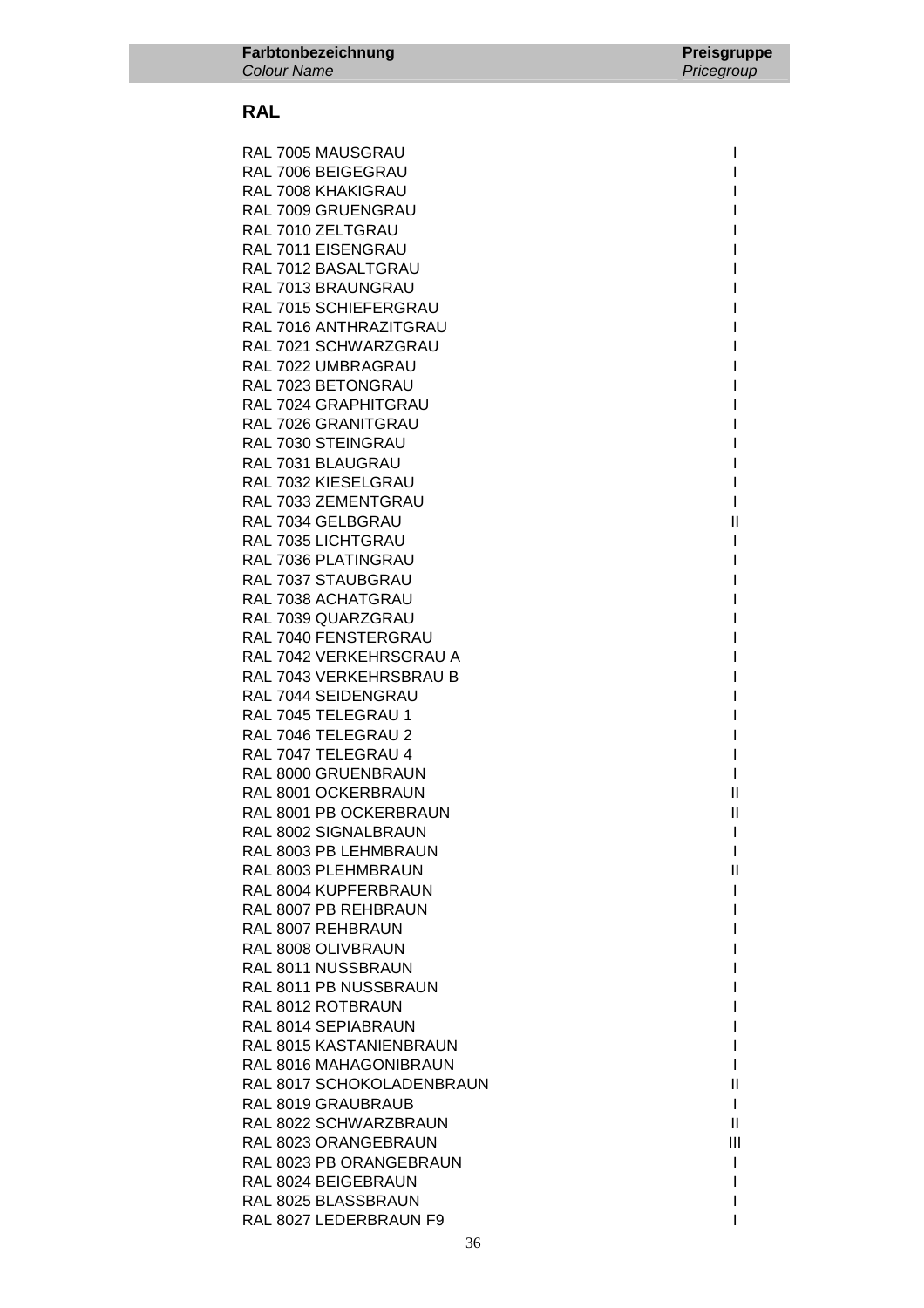| RAL 8028 TERRABRAUN      |  |
|--------------------------|--|
| RAL 9001 CREMEWEISS      |  |
| RAL 9002 GRAUWEISS       |  |
| RAL 9003 SIGNALWEISS     |  |
| RAL 9004 SIGNALSCHWARZ   |  |
| RAL 9005 TIEFSCHWARZ     |  |
| RAL 9006 AULMINIUM       |  |
| RAL 9007 GRAUALUMINIUM   |  |
| RAL 9010 REINWEISS       |  |
| RAL 9011 GRAPHITSCHWARZ  |  |
| RAL 9016 VERKEHRSWEISS   |  |
| RAL 9017 VERKEHRSSCHWARZ |  |
| RAL 9018 PAPYRUSWEISS    |  |

# **RAL Design System**

| RDS 010 40 53 ROT           | Ш            |
|-----------------------------|--------------|
| RDS 020 20 20 DUNKELROT     | Ш            |
| RDS 020 30 48 DUNKELROT     | Ш            |
| RDS 040 30 40 ROTBRAUN      | Ш            |
| RDS 040 50 70 ROT           | Ш            |
| RDS 050 50 20 HELLBRAUN     | Ш            |
| RDS 050 70 40 HELLORANGE    | Ш            |
| RDS 050 60 80 ORANGE        | Ш            |
| RDS 060 60 10 HELLBRAUN     | $\mathbf{H}$ |
| RDS 060 60 80 ORANGE        | III          |
| RDS 060 80 30 PASTELLORANGE | I            |
| RDS 075 80 20 BEIGE         | I            |
| RDS 075 80 30 BEIGE         | I            |
| RDS 080 80 30 BEIGE         | I            |
| RDS 090 60 20 OLIVGELB      | I            |
| RDS 095 50 10 GRAU          | Ш            |
| RDS 095 70 10 BEIGE         | I            |
| RDS 095 90 20 GELB          | I            |
| RDS 100 90 05 BEIGE         | I            |
| RDS 110 50 50 GRUEN         | Ш            |
| RDS 130 80 50 HELLGRUEN     | Ш            |
| RDS 140 80 05 HELLGRUEN     | I            |
| RDS 140 90 05 HELLGRUEN     | I            |
| RDS 160 80 30 GRUEN HC      | I            |
| RDS 160 30 20 GRUEN         | III          |
| RDS 160 60 05 GRAU          | $\mathbf{I}$ |
| RDS 170 30 30 GRUEN         | Ш            |
| RDS 170 50 50 GRUEN         | Ш            |
| RDS 240 70 30 HELLBLAU      | I            |
| RDS 240 80 15 HELLBLAU      | I            |
| RDS 240 70 20 HELLBLAU      | I            |
| RDS 240 90 05 WEISS         | I            |
| RDS 250 30 30 BLAU          | Ш            |
| RDS 250 60 25 HELLBLAU      | I            |
| RDS 260 30 35 BLAU          | $\mathsf{I}$ |
| RDS 260 70 10 HELLBLAU      | I<br>I       |
| RDS 260 80 10 HELLBLAU      | $\mathbf{I}$ |
| RDS 270 30 40 BLAU          | Ш            |
| RDS 270 40 40 BLAU          |              |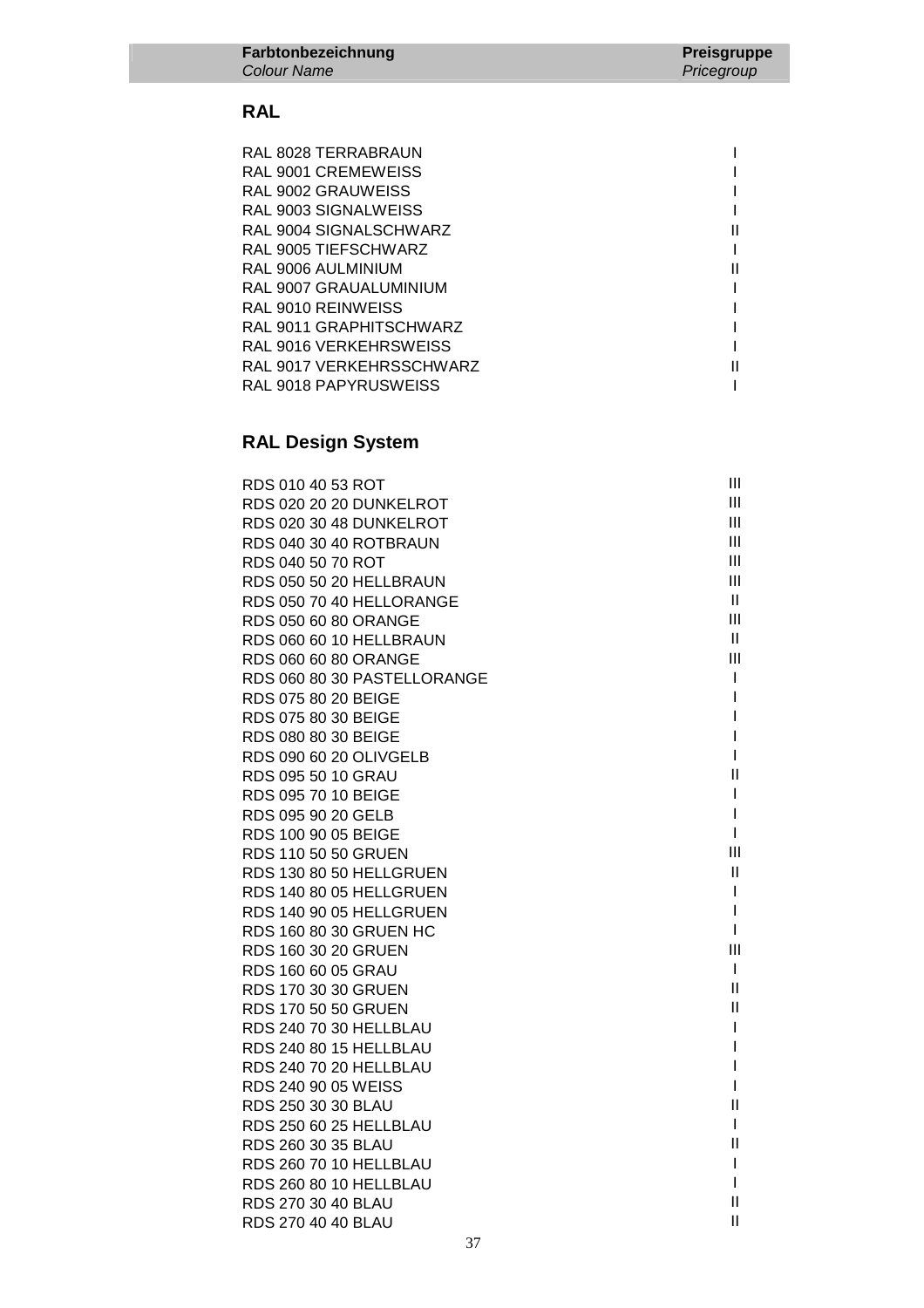### **RAL Design System**

| RDS 270 50 40 BLAU       |   |
|--------------------------|---|
| RDS 280 60 20 VIOLETT    |   |
| RDS 290 20 30 VIOLETT    | Ш |
| RDS 310 20 30 VIOLETT    | Ш |
| RDS 340 80 15 ROSE       |   |
| RDS 35 00 DUNKELGRAU     |   |
| RDS 350 40 35 ROTVIOLETT | Ш |
| <b>RDS 65 00 GRAU</b>    |   |
| <b>RDS 75 00 GRAU</b>    |   |
| <b>RDS 80 00 GRAU</b>    |   |
| <b>RDS 85 00 GRAU</b>    |   |

### **Rautaruukki**

| 01 BEIGE                   | Ш              |
|----------------------------|----------------|
| 02 BEIGE                   | Ш              |
| 03 BEIGE                   |                |
| 04 BROWN                   |                |
| 05 BROWN                   |                |
| 06 LIGHT BROWN             | Ш              |
| 07 RED                     | $\mathbf{III}$ |
| 08 DARK RED                | Ш              |
| 09 GREEN                   | I              |
| 10 GREEN                   | ı              |
| <b>11 HAVUNVIHRAE</b>      | Ш              |
| 13 GREY                    | I              |
| <b>14 DARK GREY</b>        | I              |
| 15 BLUE                    | $\mathbf{II}$  |
| <b>16 DARK BLUE</b>        | Ш              |
| 17 WHITE                   |                |
| <b>20 VALKOINEN</b>        |                |
| 21 VAALEA HARMAA           |                |
| 22 HARMAA                  |                |
| <b>23 TUMMA HARMAA</b>     |                |
| <b>24 VAALEA KELTAINEN</b> | $\mathbf{I}$   |
| <b>25 KELTAINEN</b>        | Ш              |
| <b>26 KELTAINEN</b>        | Ш              |
| 27 PUNAINEN                | III            |
| <b>28 TUMMA PUNAINEN</b>   | III            |
| <b>29 PUNAINEN</b>         | I              |
| <b>30 VAALEA RUSKEA</b>    |                |
| <b>31 RUSKEA</b>           |                |
| <b>32 TUMMA RUSKEA</b>     |                |
| 33 MUSTA                   |                |
| <b>34 VAALEA SININEN</b>   |                |
| <b>35 SININEN</b>          |                |
| <b>36 VAALEA VIHREAE</b>   | Ш              |
| 37 VIHREAE                 | I              |
| 38 VIHREAE                 | $\mathbf{I}$   |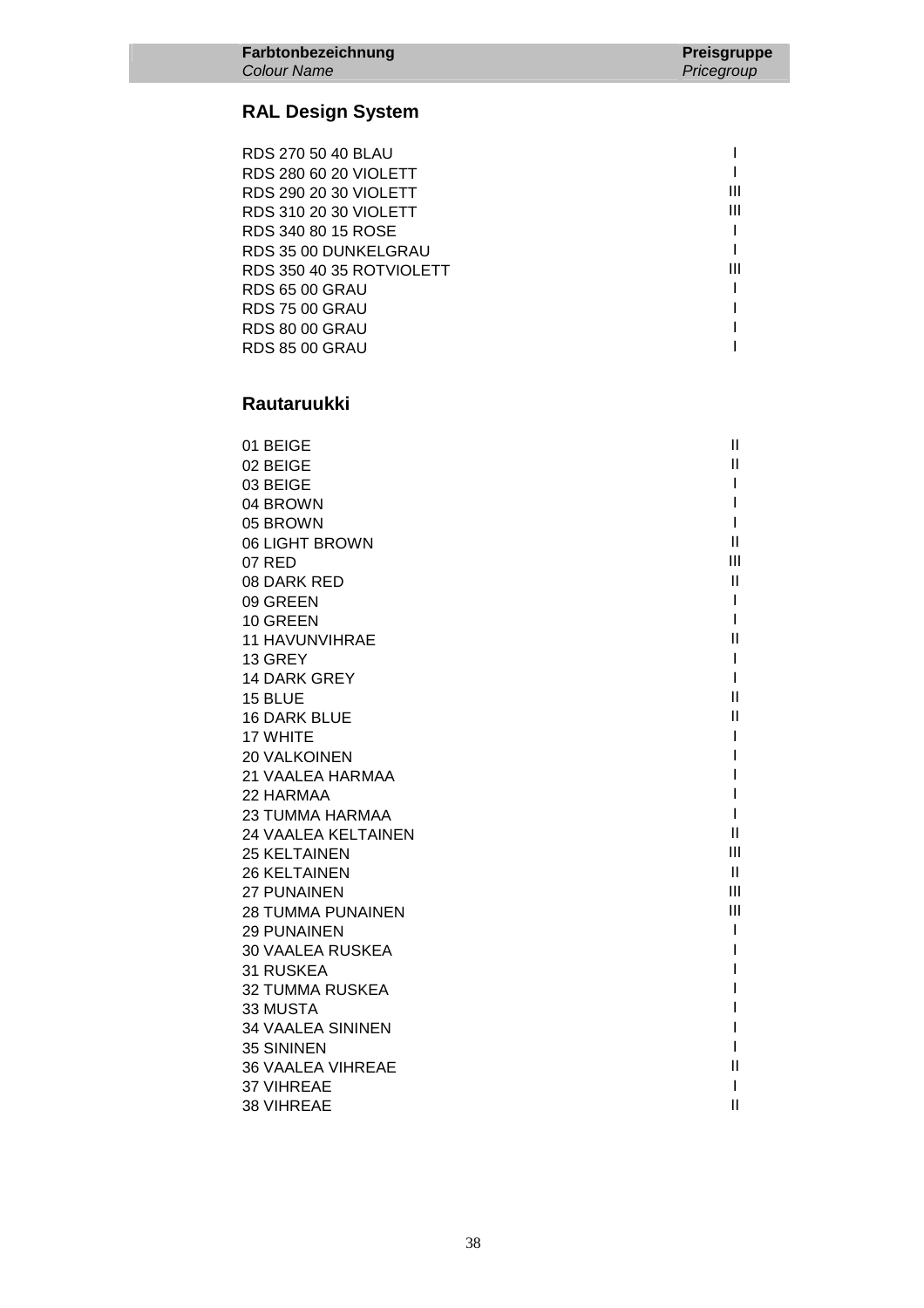### **Renault**

| RE 232 Jaune Postgelb | Ш |
|-----------------------|---|
| RE 389 Blanc          |   |
| RE 738 Rouge          | Ш |
| <b>RE 993 Vert</b>    |   |
|                       |   |

### **Sadolin**

| 0006 GELB                                 |   |
|-------------------------------------------|---|
| 00105A BLAU                               |   |
| 0013 POST RED                             | Ш |
| 0019 TIVOLI BLUE                          |   |
| 0022 HC CHROM YELLOW DARK (High Coverage) | Ш |
| 0040 GRAU                                 |   |
| 0105 BLAU                                 |   |
| <b>1402 GRAU</b>                          |   |
| 6590 BLAU                                 |   |
|                                           |   |

| SCANIA 1000 BEIGE           | Ш              |
|-----------------------------|----------------|
| SCANIA 1000 VIT             | L              |
| SCANIA 1003 SAFRANGELB      | Ш              |
| SCANIA 1004 CADMIUMGEEL     | Ш              |
| SCANIA 1006 ZINKGEEL        | Ш              |
| <b>SCANIA 1007 ZANDGEEL</b> |                |
| SCANIA 1008PB MAISGEEL      | $\mathbf{H}$   |
| SV 1346692 CHASSISGRAU      | L              |
| <b>SV 1366386 WHITE</b>     |                |
| SV 1366556 BLUE             |                |
| SV 1366605 GREEN            | Ш              |
| <b>SV 1366606 WHITE</b>     | L              |
| SV 1366615 BLUE             | $\mathbf{II}$  |
| SV 1366621 RED              | $\mathbf{III}$ |
| SV 1366622 GREEN            | L              |
| SV 1366637 GREEN            |                |
| <b>SV 1366639 YELLOW</b>    | $\mathbf{II}$  |
| <b>SV 1366640 YELLOW</b>    | III            |
| SV 1366642 BLUE             | L              |
| SV 1366643 GREEN            | Ш              |
| SV 1366652 BLUE             | L              |
| SV 1366654 RED              | III            |
| <b>SV 1366669 BLUE</b>      | L              |
| SV 1366677 GREEN            | L              |
| <b>SV 1366682 YELLOW</b>    | Ш              |
| SV 1366688 GREEN            | $\mathbf{H}$   |
| SV 1366696 GREEN            | Ш              |
| SV 1366957 RED              | III            |
| SV 1366962 BROWN            | I              |
| SV 1366971 GREY             |                |
| SV 1366981 RED              | III            |
| SV 1366986 BEIGE            | L              |
| <b>SV 1366988 WHITE</b>     |                |
| <b>SV 1366991 VIOLET</b>    | Ш              |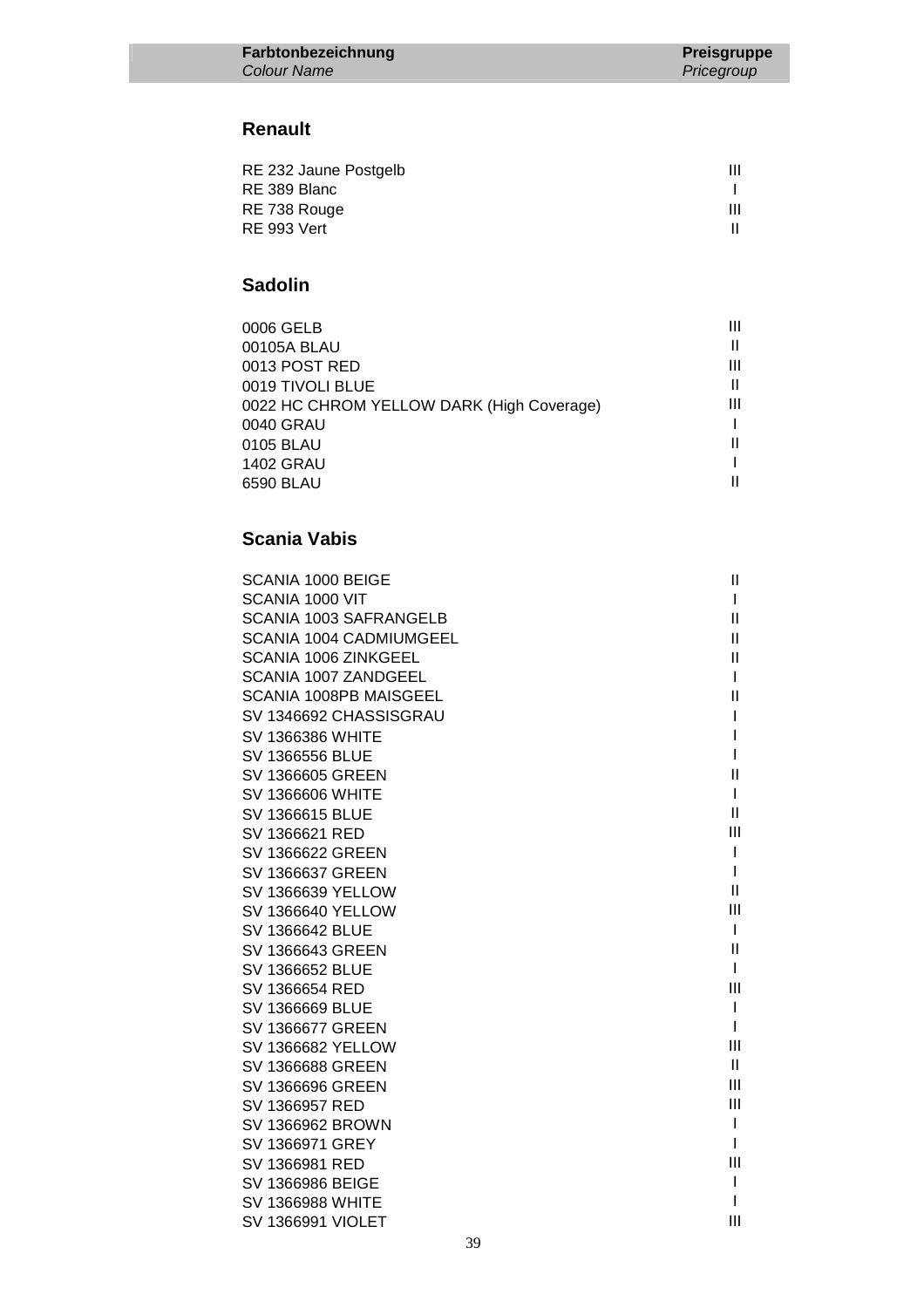| SV 1366997 GREEN         | I              |
|--------------------------|----------------|
| <b>SV 1396012 VIOLET</b> | I              |
| SV 1396013 GREY          | I              |
| SV 1396025 GREEN         | I              |
| <b>SV 1396050 VIOLET</b> | Ш              |
| SV 1396066 GREEN         | L              |
| SV 1396078 GREY          | I              |
| SV 1396083 GREEN         | L              |
| SV 1396086 ORANGE        | Ш              |
| SV 1396105 GREY          | Ш              |
| SV 1396114 BLACK         | $\mathbf{I}$   |
| SV 1396123 BLUE          | $\mathsf{I}$   |
| SV 1396131 BROWN         | $\mathsf{I}$   |
| SV 1396134 YELLOW        | $\mathsf{I}$   |
| SV 1396141 GREY          | I              |
| SV 1396143 YELLOW        | $\mathsf{I}$   |
| SV 1396166 GREY          | I              |
| SV 1396235 GREEN         | I              |
| SV 1396241 GREY          | I              |
| SV 1396260 BROWN         | $\mathsf{I}$   |
| SV 1396276 BROWN         | L              |
| SV 1396277 YELLOW        | Ш              |
| SV 1396278 ORANGE        | Ш              |
| SV 1396290 GREEN         | Ш              |
| SV 1396299 GREY          | I              |
| SV 1396306 GREY          | I              |
| SV 1396308 YELLOW        | I              |
| SV 1396348 GREY          | I              |
| SV 1396367 RED           | Ш              |
| SV 1396381 GREY          | T              |
| SV 1396393 BROWN         | I              |
| SV 1396414 BROWN         | L              |
| SV 1396438 BROWN         | Ш              |
| SV 1396455 BROWN         | $\mathbf{I}$   |
| SV 1396480 BLACK         | Ш              |
| SV 1396494 RED           | Ш              |
| SV 1406057 RED           | I              |
| SV 1406065 RED           | Ш              |
| SV 1406070 GREEN         | I              |
| SV1406087 GREY           | I              |
| SV 1406149 GREY          | ı              |
| SV 1406175 YELLOW        | I              |
| SV 1406185 GREY          | I              |
| SV 1406770 VIOLET        | I              |
| SV 1406796 BROWN         | I              |
| SV 1406798 YELLOW        | Ш              |
| SV 1406930 GREY          | Ш              |
| SV 1406954 GREEN         | $\mathsf{I}$   |
| SV 1406967 BEIGE         | I              |
| SV 1406987 BROWN         | $\mathbf{I}$   |
| SV 1425128 WHITE         | I              |
| SV 1426350 BLUE          | $\mathbf{I}$   |
| SV 1426504 GREEN         | Ш              |
| SV 1426505 YELLOW        | Ш              |
| SV 1426506 ORANGE        | Ш              |
| SV 1426510 BLACK         | $\overline{1}$ |
|                          |                |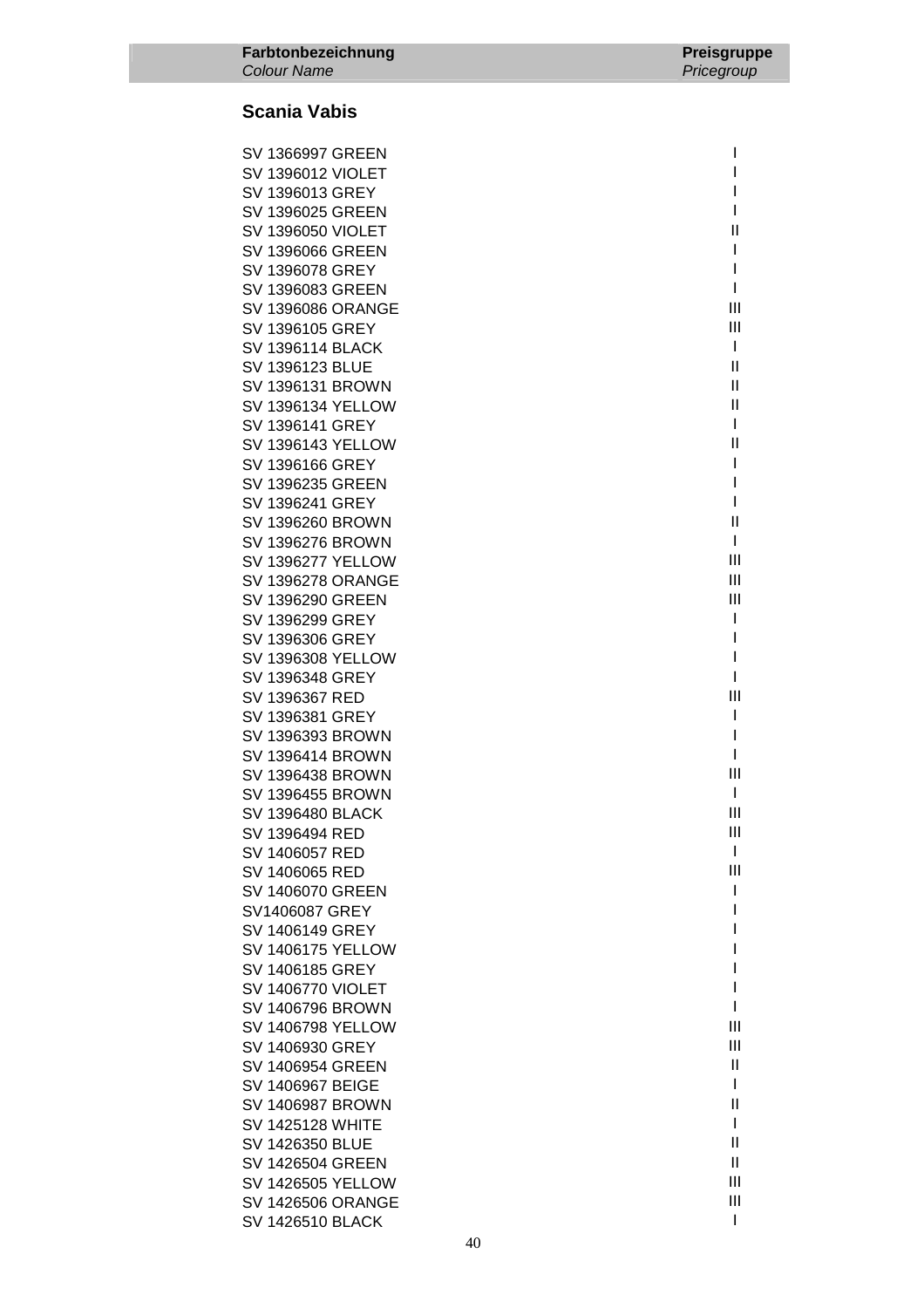| <b>SV 1426858 ORANGE</b> | Ш             |
|--------------------------|---------------|
| <b>SV 1426859 GREEN</b>  | Ш             |
| SV 1426861 BLUE          | $\mathbf{H}$  |
| <b>SV 1426863 WHITE</b>  | T             |
| SV 1426864 RED           | Ш             |
| SV 1427290 BLUE          | $\mathbf{H}$  |
| SV 1427294 RED           | Ш             |
| <b>SV 1427486 GREEN</b>  | Ш             |
| SV 1427487 GREY          | $\mathsf{l}$  |
| <b>SV 1427490 ORANGE</b> | Ш             |
| <b>SV 1427491 BLUE</b>   | Ш             |
| <b>SV 1427612 VIOLET</b> | Ш             |
| SV 1427613 BLUE          | Ш             |
| SV 1427999 BROWN         | T             |
| <b>SV 1428002 WHITE</b>  | I             |
| <b>SV 1428005 PURPLE</b> | Ш             |
| SV 1428079 GREEN         | Ш             |
| <b>SV 1428261 WHITE</b>  | I             |
| SV 1428264 GREY          | I             |
| <b>SV 1428265 BLACK</b>  | $\mathsf{I}$  |
| <b>SV 1428712 YELLOW</b> | I             |
| SV 1430633 BROWN         | I             |
| SV 1430977 RED           | Ш             |
| SV 1431908 GREY          | T             |
| SV 1431910 RED           | Ш             |
| SV 1431912 GREEN         | $\mathbf{H}$  |
| <b>SV 1432356 YELLOW</b> | $\mathsf{I}$  |
| SV 1432998 GREY          | I             |
| SV 1434654 BLUE          | Ш             |
| SV 1435814 BROWN         | $\mathsf{I}$  |
| SV 1437414 GREY          | T             |
| <b>SV 1441706 BLUE</b>   | $\mathsf{II}$ |
| SV 1443674 GREY          | I             |
| <b>SV 1444677 BROWN</b>  | I             |
| <b>SV 1447655 BROWN</b>  |               |
| SV 1449317 RED           | Ш             |
| SV 1449319 BROWN         | Ш             |
| SV 1449323 GREY          | Ш             |
| <b>SV 1462309 YELLOW</b> | Ш             |
| <b>SV 1478704 GREEN</b>  | I             |
| SV 1502AL GREEN          | I             |
| <b>SV 1502AS RED</b>     | Ш             |
| SV 1502AT GREEN          | $\mathbf{H}$  |
| <b>SV 1502AV RED</b>     | Ш             |
| <b>SV 1502BA RED</b>     | Ш             |
| SV 1502BC YELLOW         | Ш             |
| SV 1502BH BLUE           | Ш             |
| SV 1502BS GREEN          | I             |
| SV 1502BU GREY           | I             |
| <b>SV 1502C RED</b>      | Ш             |
| SV 1502CB BROWN          | I             |
| SV 1502CF BROWN          | Ш             |
| SV 1502CH BLUE           | Ш             |
| SV 1502CJ GREY           | I             |
| SV 1502CM GREEN          | I             |
| SV 1502CP YELLOW         | $\mathsf{II}$ |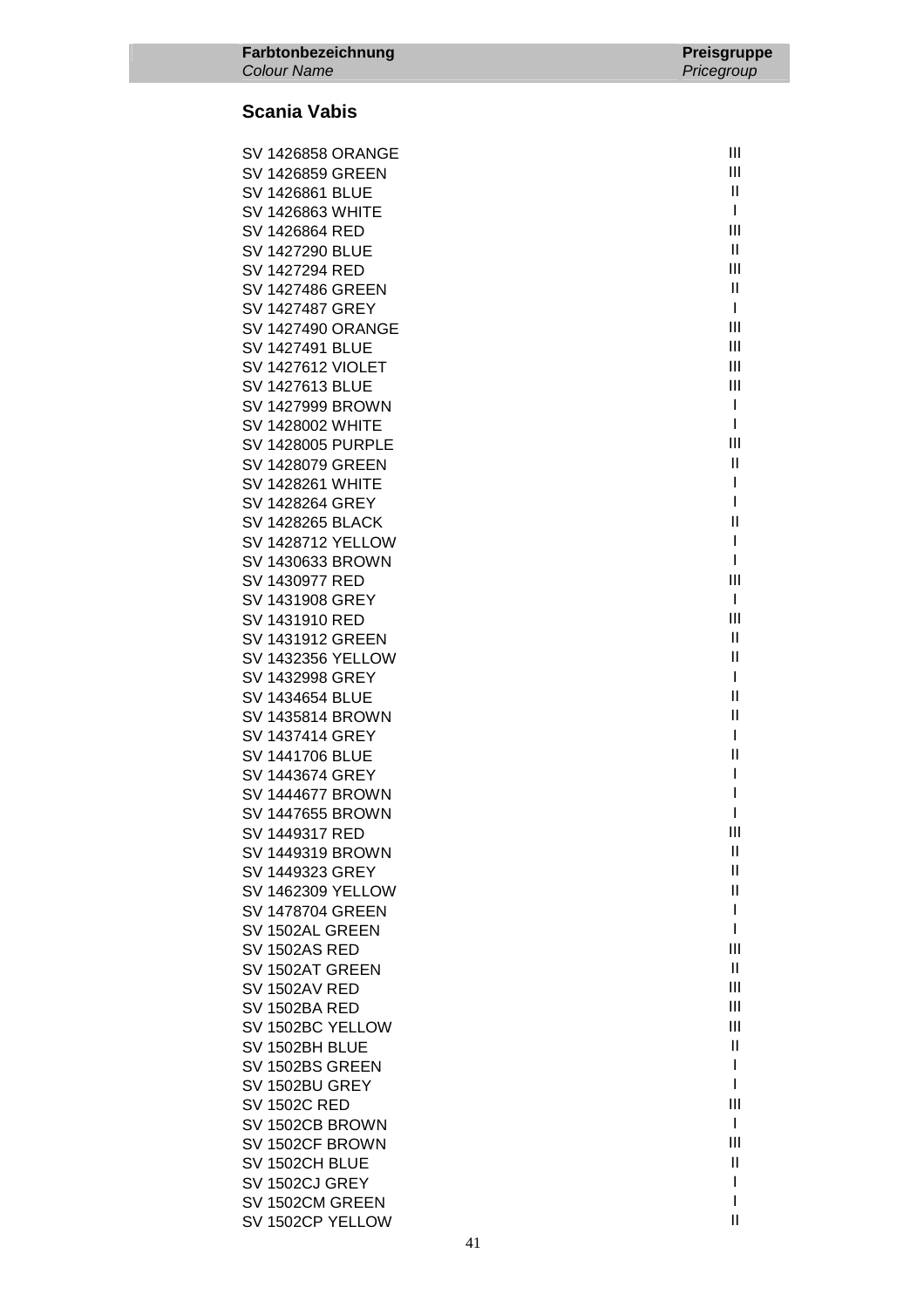| SV 1502CR GREY                    | I             |
|-----------------------------------|---------------|
| SV 1502DJ GREY                    | I             |
| SV 1502DM GREEN                   | Ш             |
| SV 1502DS BLUE                    | L             |
| SV 1502DU BLUE                    | $\mathsf{II}$ |
| SV 1502DV GREY                    | Ш             |
| <b>SV 1502E BLUE</b>              | Ш             |
| SV 1502ED GREY                    | I             |
| SV 1502EE BLUE                    | I             |
| SV 1502EF BROWN                   | I             |
| SV 1502EM GREY                    | I             |
| SV 1502EU BROWN                   | I             |
| SV 1502F BLUE                     | I             |
| SV 1502FG BLUE                    | Ш             |
| SV 1502FH BROWN                   | Ш             |
| SV 1502FM BEIGE                   | I             |
| SV 1502FT GREY                    | I             |
| SV 1502FX YELLOW                  | Ш             |
| SV 1502GC GREY                    | I             |
| SV 1502GL GREEN                   | I             |
| SV 1502GM BLUE                    | I             |
| SV 1502GP BROWN                   | I<br>I        |
| SV 1502HH WHITE                   | Ш             |
| SV 1502HQ BLUE                    | I             |
| SV 1502HR BLACK<br>SV 1502HS BLUE | I             |
| SV 1502HT GREEN                   | Ш             |
| SV 1502HU ORANGE                  | Ш             |
| SV 1502HV GREY                    | L             |
| SV 1502HX BLUE                    | Ш             |
| SV 1502HY RED                     | Ш             |
| SV 1502JA WHITE                   | T             |
| SV 1502JB GREY                    | L             |
| SV 1502JD ORANGE                  | Ш             |
| <b>SV 1502JF RED</b>              | Ш             |
| SV 1502JG GREY                    | I             |
| SV 1502JJ GREEN                   | Ш             |
| SV 1502JK GREY                    | L             |
| SV 1502JN VIOLET                  | Ш             |
| <b>SV 1502JP RED</b>              | Ш             |
| SV 1502JR BEIGE                   | I             |
| SV 1502JS WHITE                   | I             |
| SV 1502JT BLUE                    | Ш             |
| SV 1502JU BROWN                   | I             |
| SV 1502JX PURPLE                  | Ш             |
| <b>SV 1502JY RED</b>              | L             |
| SV 1502KA GREEN                   | Ш             |
| SV 1502KB WHITE                   | I             |
| SV 1502KC GREY                    |               |
| SV 1502KE GREY                    |               |
| SV 1502KG BLACK                   |               |
| SV 1502KH BLACK                   | Ш             |
| SV 1502KJ GREY                    | I             |
| SV 1502KL WHITE                   | I             |
| SV 1502KN VIOLET                  | Ш             |
| SV 1502KP BLUE                    | $\mathbf{I}$  |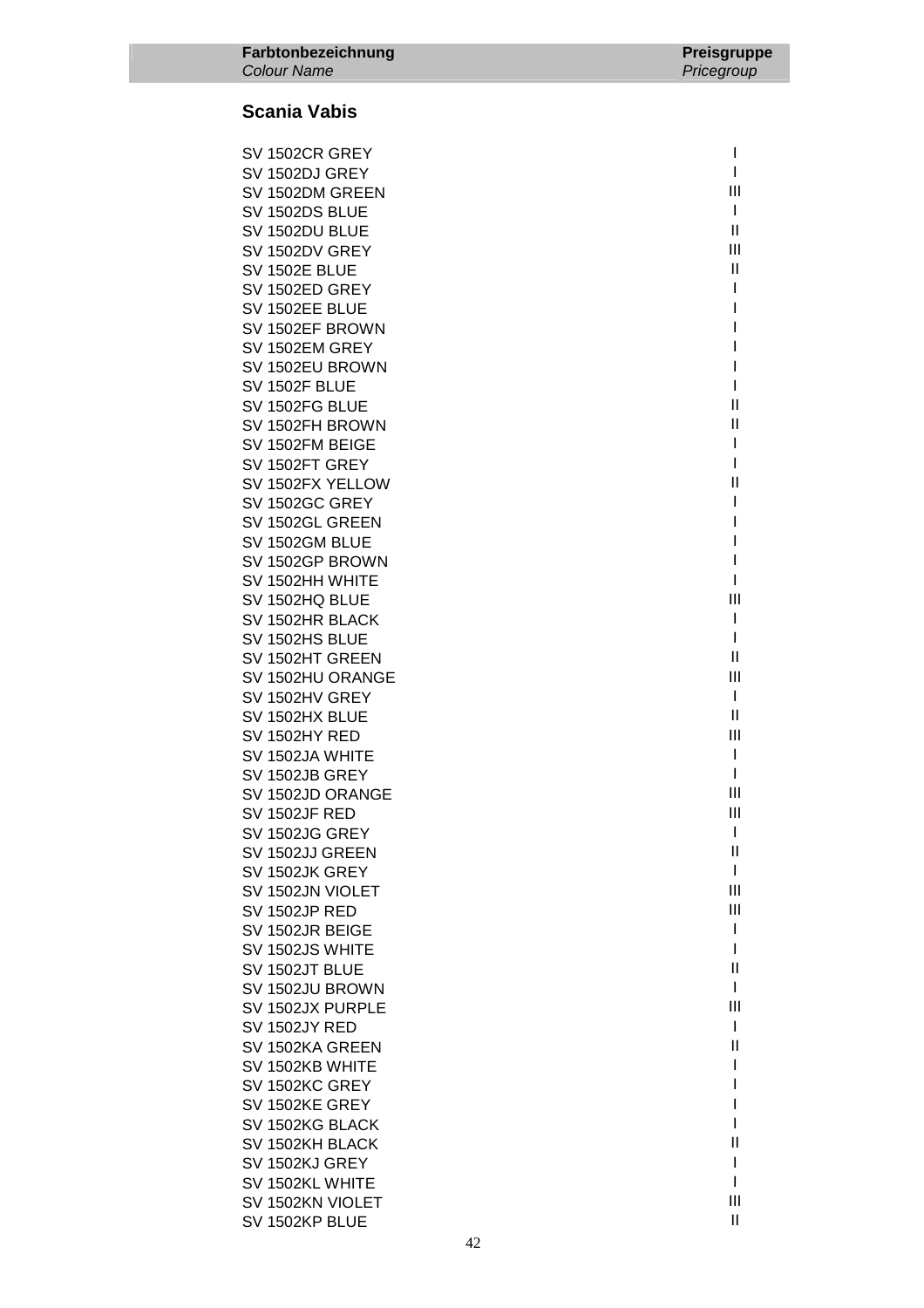| SV 1502KR YELLOW                     | I      |
|--------------------------------------|--------|
| SV 1502KY BLUE                       | Ш      |
| SV 1502LA BROWN                      | L      |
| SV 1502LC ORANGE                     | Ш      |
| <b>SV 1502LD RED</b>                 | Ш      |
| SV 1502LE GREEN                      | I      |
| SV 1502LH GREY                       | I      |
| SV 1502LK GREEN                      | Ш      |
| <b>SV 1502LL RED</b>                 | Ш      |
| SV 1502LM BLUE                       | Ш      |
| SV 1502LQ GREY                       | T      |
| SV 1502LV GREY                       | I      |
| SV 1502LX BLUE                       | Ш      |
| SV 1502LY BROWN                      | I      |
| SV 1502MD GREY                       | I<br>Ш |
| SV 1502MP GREEN                      | Ш      |
| SV 1502MU BLUE<br>SV 1502MX GREEN    | Ш      |
| SV 1502NF GREEN                      | I      |
| SV 1502NT GREEN                      | Ш      |
| SV 1502NV BLUE                       | Ш      |
| SV 1502PE YELLOW                     | Ш      |
| SV 1502PF BROWN                      | T      |
| SV 1502PH GREY                       | I      |
| SV 1502PM ORANGE                     | Ш      |
| SV 1502PV ORANGE                     | Ш      |
| SV1502QE GREEN                       | Ш      |
| SV 1502QH RED                        | Ш      |
| SV 1502RA GREEN                      | L      |
| SV 1502RD GREY                       | Ш      |
| SV 1502RH VIOLET                     | Ш      |
| SV 1502RP YELLOW                     | Ш      |
| SV 1502SC GREEN                      | Ш      |
| SV 1502SE WHITE                      | I      |
| SV 1502SF GREEN                      | I      |
| SV 1502SN GREY                       | I      |
| SV 1502SQ GREEN                      | I      |
| SV 1502SR BLUE                       |        |
| SV 1502SS GREY                       | I<br>Ш |
| SV 1502TA YELLOW<br>SV 1502TP VIOLET | Ш      |
| <b>SV 1503AD RED</b>                 | Ш      |
| SV 1503AK GREEN                      | Ιi.    |
| SV 1503AN BLUE                       | li     |
| SV 1503AP GREEN                      | I      |
| SV 1503AS BLUE                       | I      |
| SV 1503AT VIOLET                     | Ш      |
| SV 1503B YELLOW                      | Ш      |
| SV 1503BA BLUE                       | I      |
| <b>SV 1503BL RED</b>                 | Ш      |
| SV 1503BS BLUE                       | I      |
| SV 1503BY GREEN                      | I      |
| SV 1503CC YELLOW                     | Ш      |
| SV 1503CF BLUE                       | I      |
| SV 1503CH GREEN                      | Ш      |
| SV 1503CP GREEN                      | Ш      |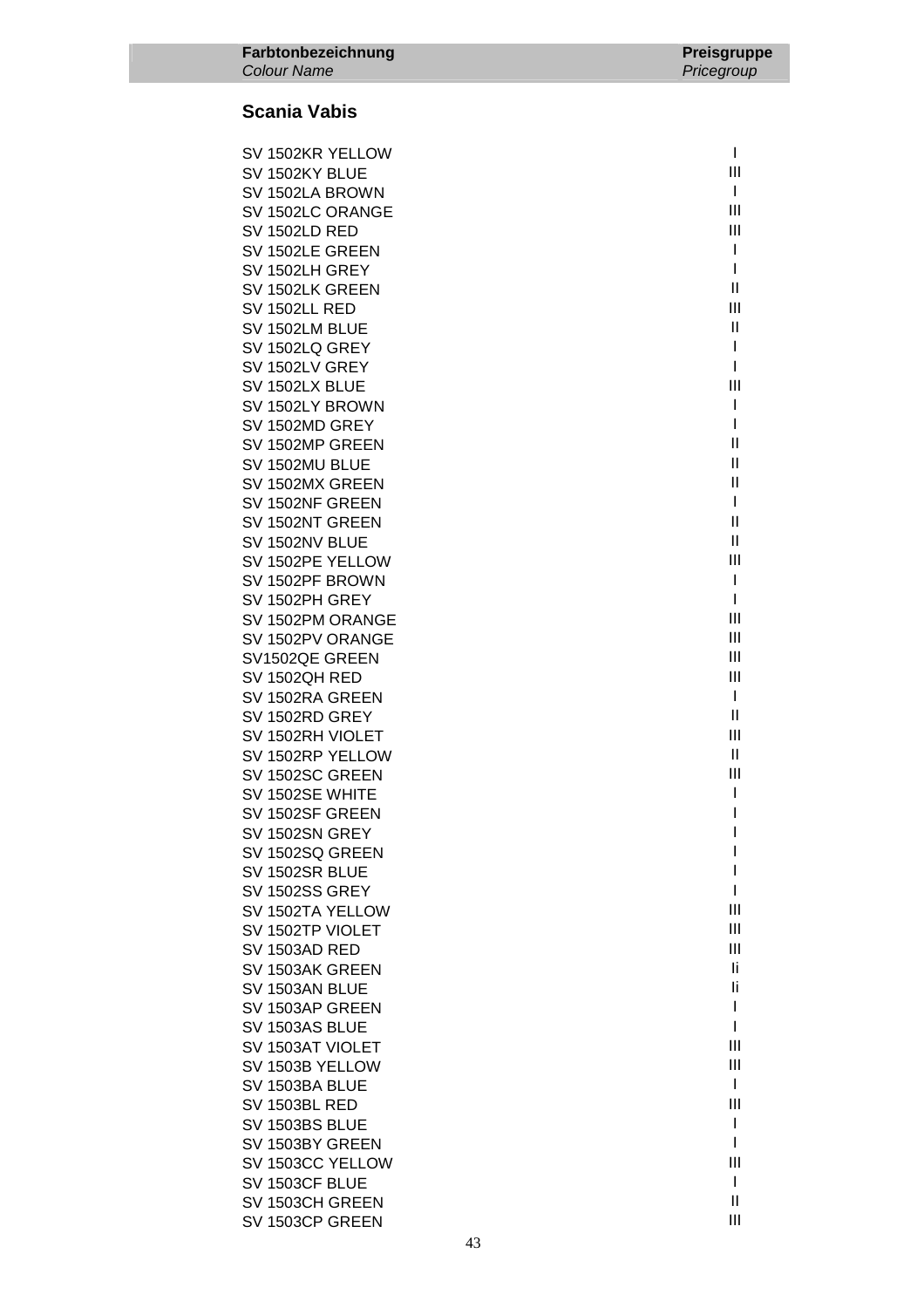| SV 1503CZ GREEN      | L             |
|----------------------|---------------|
| <b>SV 1503DB RED</b> | Ш             |
|                      | L             |
| SV 1503DF BROWN      | Ш             |
| SV 1503DL BLUE       | T             |
| SV 1503DQ GREY       |               |
| SV 1503ED BEIGE      | I             |
| SV 1503EF WHITE      | L             |
| SV 1503EJ VIOLET     | Ш             |
| SV 1503ER GREEN      | $\mathbf{H}$  |
| SV 1503ET RED        | Ш             |
| SV 1503F GREEN       | Ш             |
| SV 1503FA ORANGE     | Ш             |
| SV 1503FD GREEN      | T             |
| SV 1503FG GREEN      | I             |
| SV 1503FT VIOLET     | $\mathbf{  }$ |
| SV 1503FU GREY       | I             |
| SV 1503GG GREEN      | $\mathbf{I}$  |
| SV 1503HH VIOLET     | Ш             |
| SV 1503JM GREY       | I             |
| SV 1503JS GREEN      | I             |
| SV 1503KF GREEN      | L             |
| SV 1503KL GREY       | Ш             |
| SV 1503KT BLUE       | Ш             |
| SV 1503KX BLACK      | L             |
| SV 1503L YELLOW      | Ш             |
| SV 1503LT BROWN      | Ш             |
| SV 1503LX YELLOW     | Ш             |
| SV 1503M BLUE        | $\mathbf{H}$  |
| SV 1503MA GREY       | $\mathbf{I}$  |
|                      | Ш             |
| SV 1503MC YELLOW     | I             |
| SV 1503MD GREY       |               |
| SV 1503MZ GREY       | I             |
| SV 1503P BLUE        | I             |
| SV 1503PZ GREEN      | I             |
| SV 1503QF GREY       | I             |
| SV 1503RA BROWN      | $\mathsf{II}$ |
| SV 1503RM GREY       |               |
| SV 1503RR BLUE       |               |
| SV 1503RT BROWN      | I             |
| SV1503RU YELLOW      | Ш             |
| SV 1503RV ORANGE     | Ш             |
| <b>SV 1503S BLUE</b> | $\mathbf{H}$  |
| SV 1503SJ GREEN      | Ш             |
| SV 1503SQ BEIGE      | I             |
| SV 1503ST GREY       | I             |
| SV 1503SZ GREY       |               |
| <b>SV 1503T GREY</b> |               |
| SV 1503TA GREEN      |               |
| SV 1503TB YELLOW     |               |
| SV 1503UQ GREEN      |               |
| SV 1503UU GREY       | ı             |
| <b>SV 1503VJ RED</b> | Ш             |
| SV 1503VY GREY       | L             |
| SV 1503XH BROWN      | I             |
| SV 1503Y GREEN       | I             |
| SV 1503ZB BROWN      | Ш             |
|                      |               |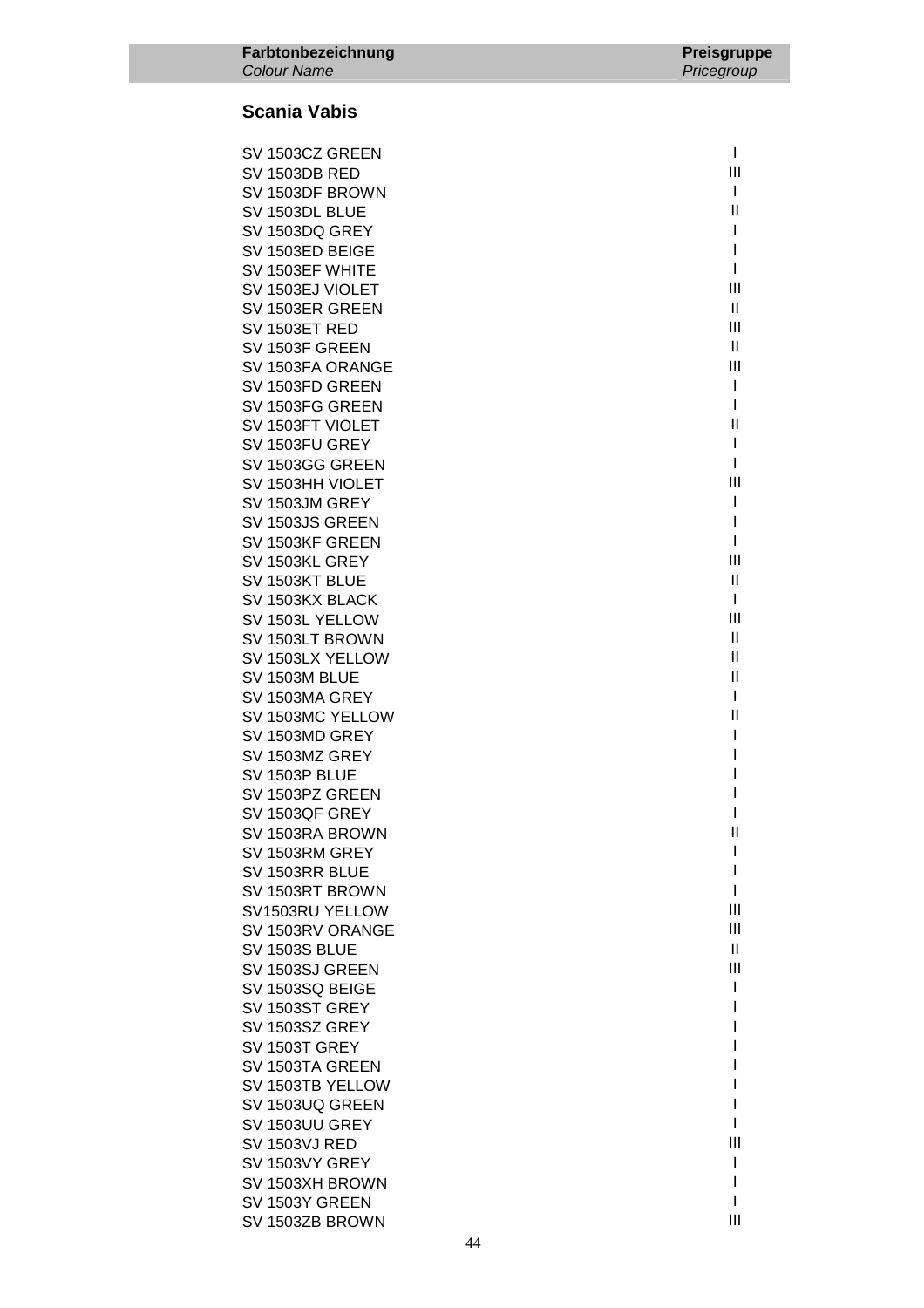| SV 1503ZV BROWN          | $\mathbf{I}$ |
|--------------------------|--------------|
| SV 1700064 ORANGE        | Ш            |
| SV 1700226 GREY          | T            |
| SV 1700290 GREY          | I            |
| SV 1700308 GREEN         | I            |
| SV 1700322 GREY          | I            |
| SV 1700500 GREY          | L            |
| SV 1700574 BLUE          | $\mathsf{I}$ |
| SV 1700594 BLUE          | Ш            |
| SV 1700608 GREEN         | Ш            |
| SV 1700612 GREY          | L            |
| SV 1700624 GREEN         | $\mathbf{I}$ |
| <b>SV 1700626 YELLOW</b> | Ш            |
| SV 1700648 GREY          | $\mathbf{I}$ |
| SV 1700650 GREEN         | $\mathbf{I}$ |
| <b>SV 1700662 YELLOW</b> | Ш            |
| SV 1700692 RED           | T            |
| SV 1700694 BLUE          | I            |
| SV 1700784 BEIGE         | L            |
| <b>SV 1700810 BLUE</b>   | $\mathbf{I}$ |
| SV 1700864 BLUE          | $\mathbf{I}$ |
| SV 1700874 BROWN         | Ш            |
| SV 1700876 GREEN         | Ш            |
| SV 1700896 RED           | Ш            |
| SV 1700900 GREY          | Ш            |
| SV 1700918 GREY          | $\mathbf{I}$ |
| SV 1700920 GREY          | $\mathbf{I}$ |
| SV 1700930 RED           | Ш            |
| SV 1700946 BROWN         | $\mathbf{I}$ |
| SV 1700964 RED           | Ш            |
| SV 1702002 YELLOW        | Ш            |
| SV 1870AQ RED            | $\mathbf{I}$ |
| SV 1870AZ BROWN          | $\mathbf{I}$ |
| <b>SV 1870B RED</b>      | Ш            |
| SV 1870BJ BLACK          | Ш            |
| SV 1870BS RED            | Ш            |
| SV 1970BZ GREEN          |              |
| SV 1870CQ GREY           |              |
| SV 1870EJ GREY           |              |
| SV 1870EM GREY           |              |
| SV 1870FN YELLOW         |              |
| SV 1870FY GREY           | I            |
| SV 1870HZ GREY           | Ш            |
| SV 1870JX GREEN          | Ш            |
| SV 1870KK BEIGE          | I            |
| SV 1870PB VIOLET         | I            |
| SV 1870QE YELLOW         | Ш            |
| SV 1870SK WHITE          | $\mathbf{I}$ |
| SV 1870TH BLUE           | Ш            |
| SV 1870TM BLUE           | T            |
| SV 1870TN GREEN          | $\mathbf{I}$ |
| SV 1870TP YELLOW         | Ш            |
| SV 1870TQ ORANGE         | Ш            |
| SV 1870TT WHITE          | I            |
| SV 1870TU BLACK          | L            |
| SV 1870TV ORANGE         | Ш            |
|                          |              |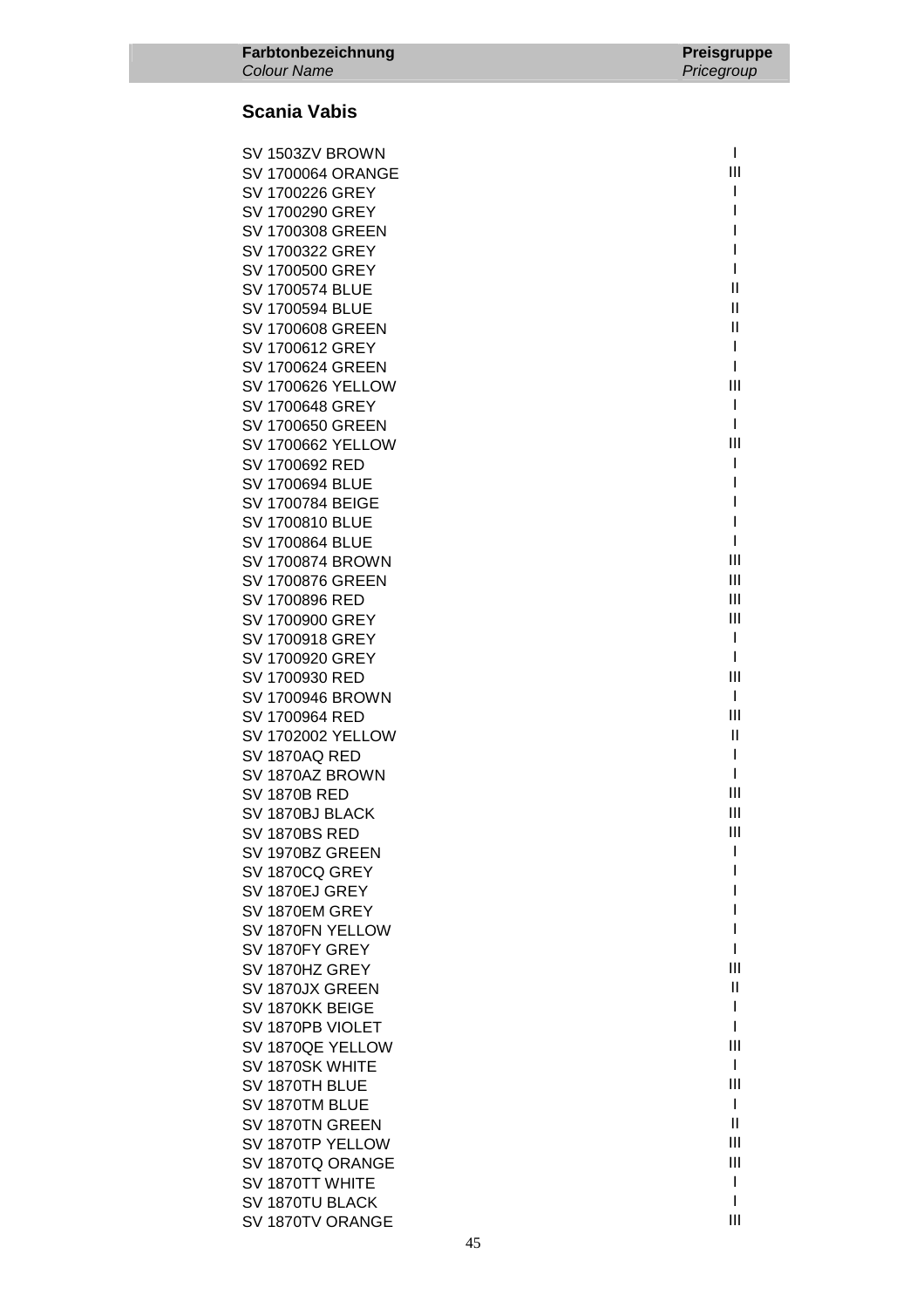| Farbtonbezeichnung<br><b>Colour Name</b> | <b>Preisgruppe</b><br>Pricegroup |
|------------------------------------------|----------------------------------|
| <b>Scania Vabis</b>                      |                                  |
|                                          |                                  |
| SV 1870TX ORANGE                         | $\mathbf{III}$                   |
| SV 1870TY GREEN                          | $\mathbf{III}$                   |
| SV 1870TZ GREY                           | $\mathbf{I}$                     |
| SV 1870U BLUE                            | $\mathbf{I}$                     |
| SV 1870UA RED                            | $\mathbf{III}$<br>$\mathbf{III}$ |
| SV 1870UB RED<br>SV 1870UH BLUE          | Ш                                |
| SV 1870UK BLUE                           | Ш                                |
| SV 1870UL RED                            | $\mathbf{III}$                   |
| SV 1870UM GREEN                          | Ш                                |
| SV 1870UN BEIGE                          | Ш                                |
| SV 1870UP GREEN                          | T                                |
| SV 1870UQ BLACK                          | $\mathsf{II}$                    |
| SV 1870UR GREEN                          | $\mathbf{H}$                     |
| SV 1870UU ORANGE<br>SV 1870UV BLUE       | $\mathbf{III}$<br>$\mathbf{III}$ |
| SV 1870UX GREEN                          | $\mathbf{I}$                     |
| SV 1870UZ WHITE                          | $\mathbf{I}$                     |
| SV 1870VD VIOLET                         | $\mathbf{III}$                   |
| SV 1870VE BLUE                           | $\mathbf{III}$                   |
| SV 1870VF RED                            | $\mathbf{III}$                   |
| SV 1870VH BEIGE                          | $\mathbf{I}$                     |
| SV 1870VJ BLUE                           | $\mathsf{II}$                    |
| SV 1870VK BROWN                          | I<br>I                           |
| SV 1870VL GREY<br>SV 1870VM WHITE        | I                                |
| SV 1870VN PURPLE                         | III                              |
| SV 1870VU GREY                           | ı                                |
| SV 1870VV GREEN                          | $\mathbf{I}$                     |
| SV 1870VX WHITE                          |                                  |
| SV 1870XA GREY                           | I                                |
| SV 1870XC BLACK                          | $\mathsf{II}$                    |
| SV 1870XH WHITE                          | L                                |
| SV 1870XK GREY<br>SV 1870XV YELLOW       | L<br>I                           |
| SV 1870YP BROWN                          | I                                |
| SV 1870YY RED                            | Ш                                |
| SV 1870ZN GREEN                          | $\mathbf{H}$                     |
| SV 1870ZP RED                            | III                              |
| SV 1870ZR BLUE                           | Ш                                |
| SV 1870ZV YELLOW                         | Ш                                |
| SV 1882AE GREY                           | $\mathbf{I}$                     |
| SV 1882BH BLUE                           | Ш<br>$\mathbf{III}$              |
| SV 1882BY BROWN<br>SV 1882CR GREY        | L                                |
| SV 1882E BLUE                            | $\mathsf{II}$                    |
| SV 1882FA GREY                           | I                                |
| SV 1882FB BROWN                          |                                  |
| SV 1882FM GREY                           |                                  |

SV 1882FM GREY<br>SV 1882GB BROWN I SV 1882GB BROWN I

SV 1882GM BROWN II SV 1882HE GREY<br>SV 1882HP YELLOW II SV 1882HP YELLOW II<br>SV 1882JE BLUE III SV 1882JE BLUE<br>SV 1978AB YFI I OW

SV 1882GL RED

SV 1978AB YELLOW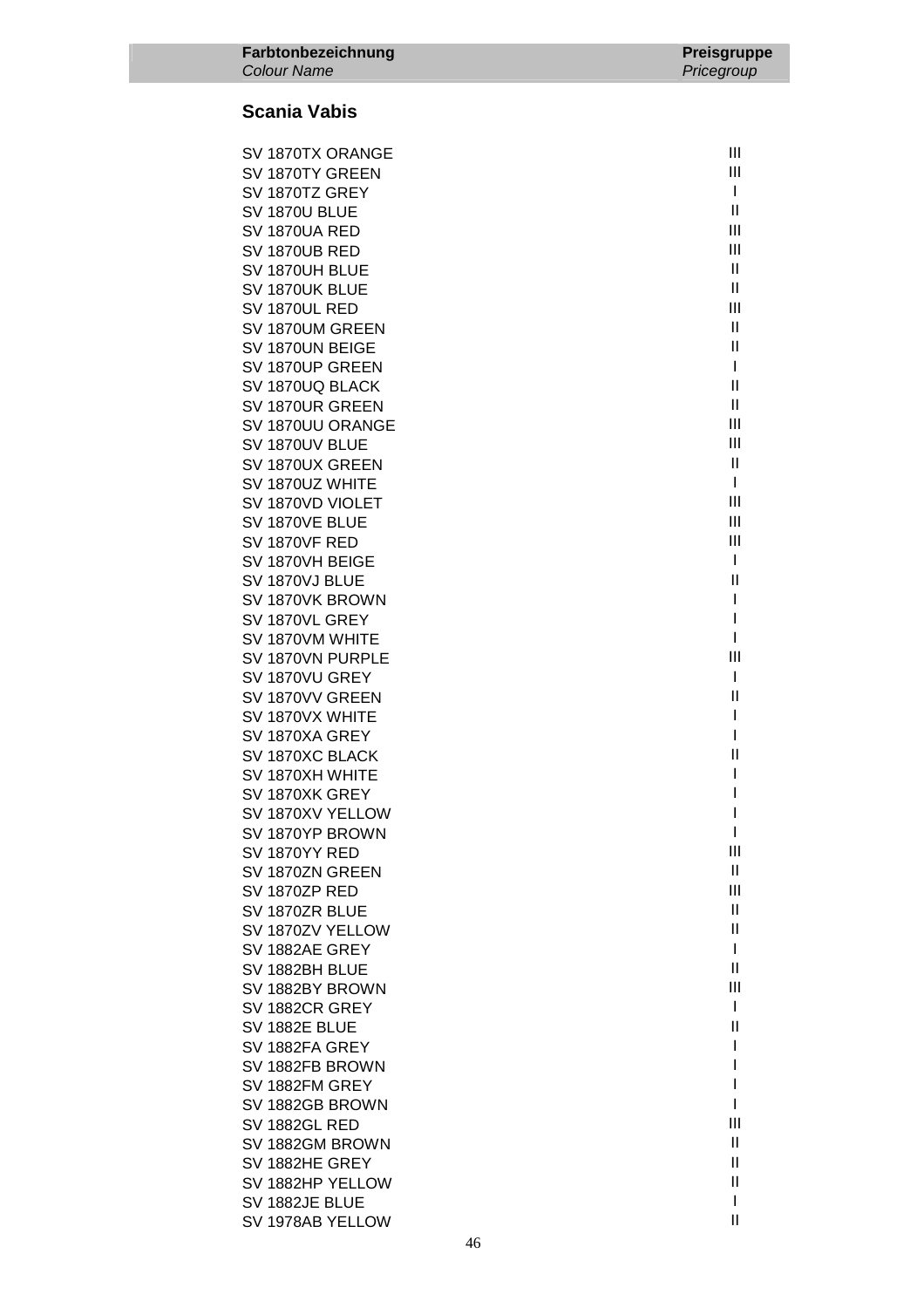| SV 1978AG YELLOW | III           |
|------------------|---------------|
| SV 1978BL YELLOW | Ш             |
| SV 1978BM YELLOW | Ш             |
| SV 1978BN YELLOW | $\mathbf{H}$  |
| SV 1978CK YELLOW | Ш             |
| SV 1978CP YELLOW | $\mathbf{I}$  |
| SV 1978DX YELLOW | $\mathbf{I}$  |
| SV 1978FD YELLOW | Ш             |
|                  | Ш             |
| SV 1978FQ YELLOW | $\mathbf{I}$  |
| SV 1978FX YELLOW |               |
| SV 1978GC YELLOW | Ш             |
| SV 1978GP YELLOW | Ш             |
| SV 1979BN BLUE   | Ш             |
| SV 1979BY BLUE   | I             |
| SV 1979BZ BLUE   | I             |
| SV 1979CB BLUE   | Ш             |
| SV 1979DK BLUE   | Ш             |
| SV 1979DU BLUE   | Ш             |
| SV 1979EL BLUE   | T             |
| SV 1979FA BLUE   | I             |
| SV 1979FB BLUE   | Ш             |
| SV 1979JE BLUE   | $\mathbf{I}$  |
| SV 1979LX BLUE   | Ш             |
| SV 1979LY BLUE   | $\mathbf{I}$  |
| SV 1979M BLUE    | Ш             |
| SV 1979MB BLUE   | Ш             |
| SV 1979MC BLUE   | Ш             |
| SV 1979MF BLUE   | Ш             |
| SV 1979MG BLUE   | Ш             |
| SV 1979MH BLUE   | Ш             |
| SV 1979ND BLUE   | Ш             |
| SV 1979NN BLUE   | Ш             |
| SV 1979PQ BLUE   | $\mathbf{I}$  |
| SV 1979SR BLUE   | T             |
| SV 19800X BEIGE  | Ш             |
| SV 1980AA GREEN  | $\mathsf{II}$ |
| SV 1980AB GREEN  | I             |
| SV 1980AF GREEN  | I             |
| SV 1980AL GREEN  | $\mathbf{I}$  |
| SV 1980AO GREEN  | Ш             |
| SV 1980AQ GREEN  | I             |
| SV 1980AX GREEN  | Ш             |
| SV 1980AY GREEN  | Ш             |
| SV 1980AZ GREEN  | I             |
| SV 1980B GREEN   | ı             |
| SV 1980BF GREEN  |               |
| SV 1980BX GREEN  |               |
| SV 1980BZ GREEN  |               |
| SV 1980DB GREEN  |               |
| SV 1980DP GREEN  |               |
|                  |               |
| SV 1980E GREEN   |               |
| SV 1980EN GREEN  | I             |
| SV 1980FF GREEN  |               |
| SV 1980HG GREEN  | $\mathsf{I}$  |
| SV 1980KU GREEN  | Ш             |
| SV 1980KV GREEN  | Ш             |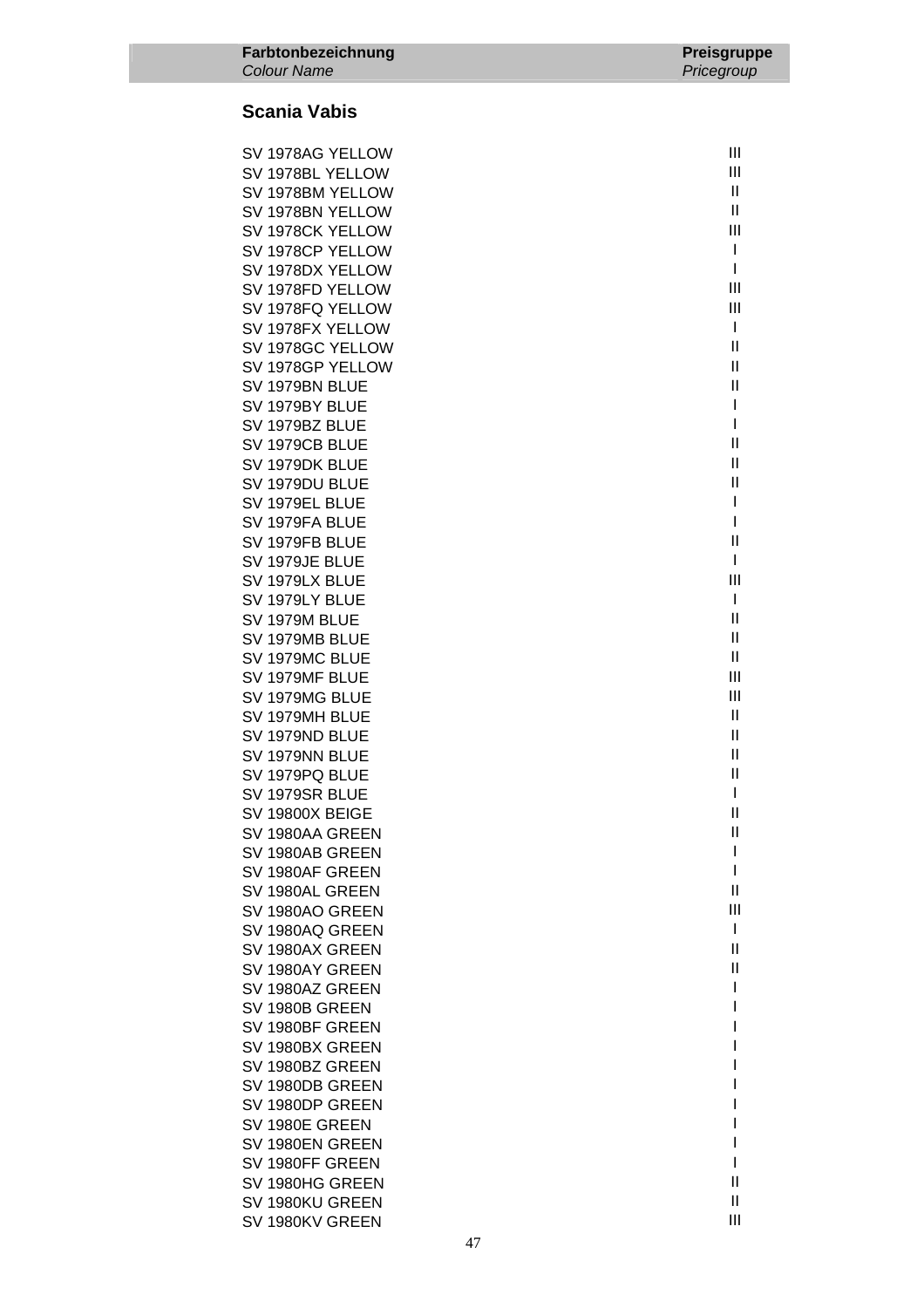| SV 1980KX GREEN        | $\mathbf{H}$   |
|------------------------|----------------|
| SV 1980KY GREEN        | $\mathbf{I}$   |
|                        | Ш              |
| SV 1980KZ GREEN        |                |
| SV 1980L GREEN         | $\mathbf{H}$   |
| SV 1980LJ GREEN        | $\mathbf{H}$   |
| SV 1980MF GREEN        | Ш              |
| SV 1980PD GREEN        | Ш              |
| SV 1981AV RED          | $\mathbf{III}$ |
| <b>SV 1981AY RED</b>   | Ш              |
| <b>SV 1981BA RED</b>   | Ш              |
| <b>SV 1981BC RED</b>   | Ш              |
| <b>SV 1981DJ RED</b>   | $\mathbf{I}$   |
| <b>SV 1981DK RED</b>   | Ш              |
|                        | III            |
| <b>SV 1981DO RED</b>   |                |
| <b>SV 1981ED RED</b>   | Ш              |
| SV 1981FH RED          | Ш              |
| SV 1981FJ RED          | Ш              |
| SV 1981FK RED          | Ш              |
| SV 1981FL RED          | Ш              |
| <b>SV 1981FR RED</b>   | III            |
| <b>SV 1981FS RED</b>   | III            |
| <b>SV 1981GC RED</b>   | Ш              |
| <b>SV 198200 BROWN</b> | $\mathbf{H}$   |
| SV 1982AC VIOLET       | Ш              |
| SV 1982AV BROWN        | T              |
| SV 1982AX GREY         | I              |
| SV 1982B BEIGE         | I              |
| SV 1982BA WHITE        | $\mathsf{I}$   |
| SV 1982BC VIOLET       | Ш              |
|                        | Ш              |
| SV 1982BL ORANGE       |                |
| SV 1982BS VIOLET       | $\mathbf{III}$ |
| SV 1982BV VIOLET       | Ш              |
| SV 1982CH GREY         | $\mathbf{I}$   |
| SV 1982CL GREY         | Ш              |
| SV 1982CQ BROWN        | $\mathbf{II}$  |
| SV 1982CS GREY         | L              |
| SV 1982CY GREY         | I              |
| SV 1982DP BROWN        | L              |
| SV 1982DQ ORANGE       | Ш              |
| SV 1982DX BEIGE        | I              |
| SV 1982DY GREY         | I              |
| SV 1982E GREY          | I              |
| SV 1982EC GREY         |                |
| SV 1982EM GREY         | I              |
| SV 1982EQ BROWN        | I              |
| SV 1982EY BROWN        | Ш              |
|                        | I              |
| SV 1982FB BROWN        | I              |
| SV 1982FJ BROWN        |                |
| SV 1982FL BLACK        | Ш              |
| SV 1982FQ GREY         | I              |
| <b>SV 1982G GREY</b>   | L              |
| SV 1982GA GREY         | I              |
| SV 1982GL GREY         |                |
| SV 1982GZ BLACK        |                |
| SV 1982HA GREY         |                |
| SV 1982HC GREY         |                |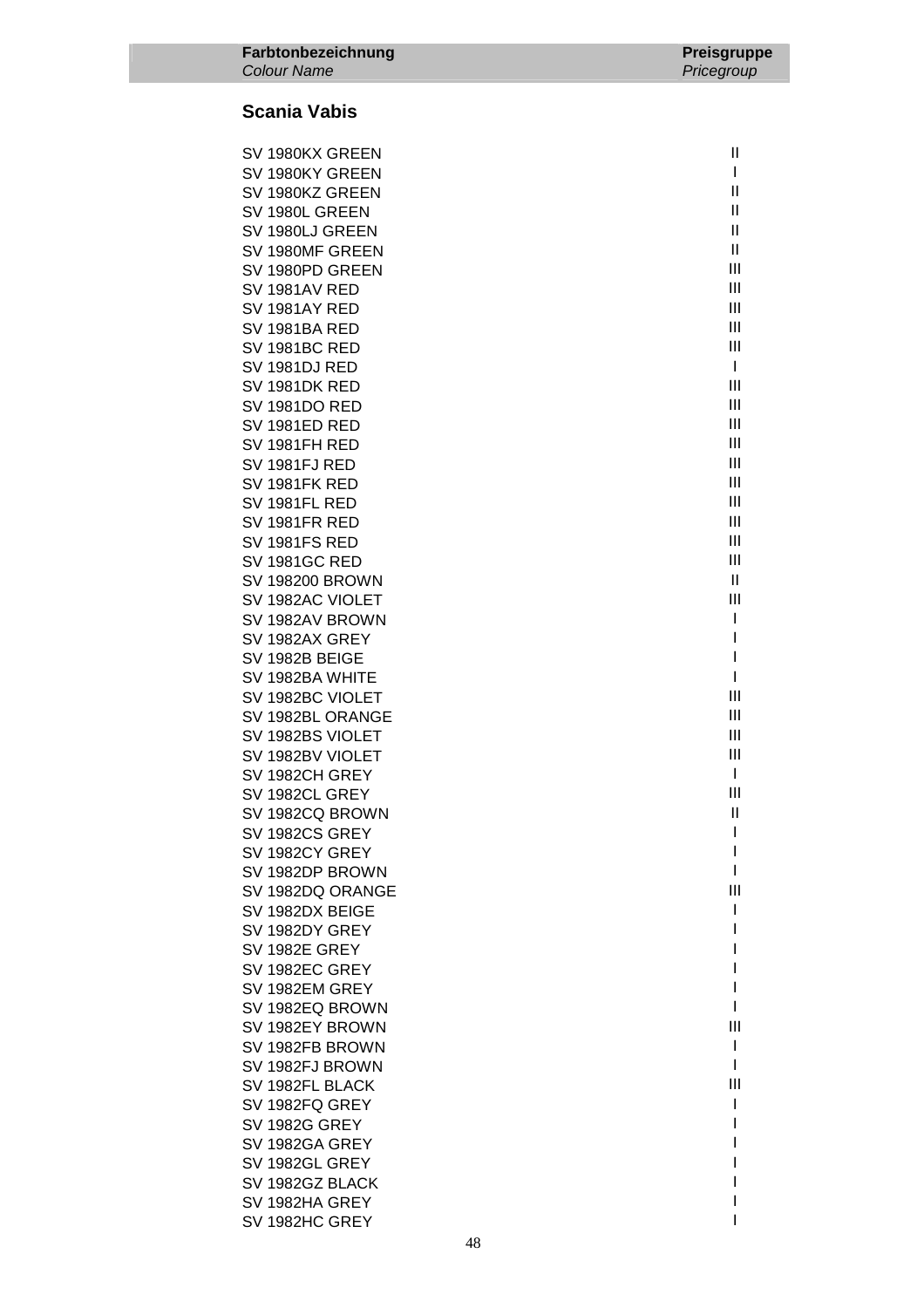| SV 1982HG GREY                                                 | L                               |
|----------------------------------------------------------------|---------------------------------|
| SV 1982HP GREY                                                 | III                             |
| SV 1982 HX BEIGE                                               | L                               |
| SV 1982JN VIOLET                                               | I                               |
| SV 1982KE WHITE                                                | I.                              |
| SV 1982KM ORANGE                                               | Ш                               |
| SV 1982KN BLACK                                                | $\mathbf{I}$                    |
| SV 1982KP ORANGE                                               | III                             |
| SV 1982KQ ORANGE                                               | $\mathbf{III}$                  |
| SV 1982KR GREY                                                 | $\mathbf{I}$                    |
| SV 1982KY BLACK                                                | Ш                               |
| SV 1982KZ ORANGE                                               | III                             |
| SV 1982L WHITE                                                 | L                               |
| SV 1982LA VIOLET                                               | Ш                               |
| SV 1982LB BEIGE                                                | L                               |
| SV 1982LC BROWN                                                | I                               |
| SV 1982LD GREY                                                 | I                               |
| SV 1982LE WHITE                                                | I                               |
| SV 1982LF PURPLE                                               | III                             |
| SV 1982LG GREY                                                 |                                 |
| SV 1982LH WHITE                                                |                                 |
| SV 1982LJ GREY                                                 |                                 |
| SV 1982LL BLACK                                                | $\mathsf{I}$                    |
| SV 1982LM GREY                                                 |                                 |
| SV 1982LP WHITE                                                |                                 |
| SV 1982LR GREY                                                 |                                 |
| SV 1982LV BROWN                                                |                                 |
| SV 1982ML BROWN                                                | Ш                               |
| SV 1982MT GREY                                                 |                                 |
| SV 1982ND GREY                                                 |                                 |
| SV 1982NE BROWN                                                |                                 |
| SV 1982NG GREY                                                 |                                 |
| SV 1982NN BROWN                                                |                                 |
| SV 1982NR BROWN                                                | $\mathbf{  }$                   |
| SV 1982NY GREY                                                 | $\mathbf{  }$                   |
| SV 1982OM GREY                                                 |                                 |
| <b>SCANIA 2001 PASTELORANJE</b>                                | Ш                               |
| <b>SCANIA 3002 PURPERROOD</b>                                  | III                             |
| SCANIA 3003 WIJNROOD                                           | III                             |
| <b>SCANIA 3004 BRUINROOD</b>                                   | III                             |
| <b>SCANIA 3005 PURPERROOD</b>                                  | III                             |
| SCANIA 4001 VERKEERSZWART                                      | Ш                               |
| <b>SCANIA 4003 PAPYRUSWIT</b>                                  | L                               |
| <b>SCANIA 4004 VERKEERSWIT</b>                                 | I                               |
| SCANIA 4005 DIEPZWART                                          |                                 |
| SCANIA 4273 CHASSISGRAU                                        |                                 |
| <b>SCANIA 5008 ZWARTBLAUW</b>                                  |                                 |
| SCANIA 5009 AZUURBLAUW                                         |                                 |
| <b>SCANIA 5010 MINTGREEN</b>                                   |                                 |
| SCANIA 5011 SIGNAALBLAUW                                       | L                               |
| <b>SCANIA 5013 CORNATBLAUW</b>                                 | L<br>$\ensuremath{\mathsf{II}}$ |
| <b>SCANIA 6004 VERKEERSGROEN</b>                               |                                 |
| <b>SCANIA 6005 PB MINTGROEN</b><br><b>SCANIA 6006 MAIGRUEN</b> | Ш<br>Ш                          |
| SCANIA 6007 SMARAGDGROEN                                       | L                               |
| SCANIA 6008 ZWARTGROEN                                         | ı                               |
|                                                                |                                 |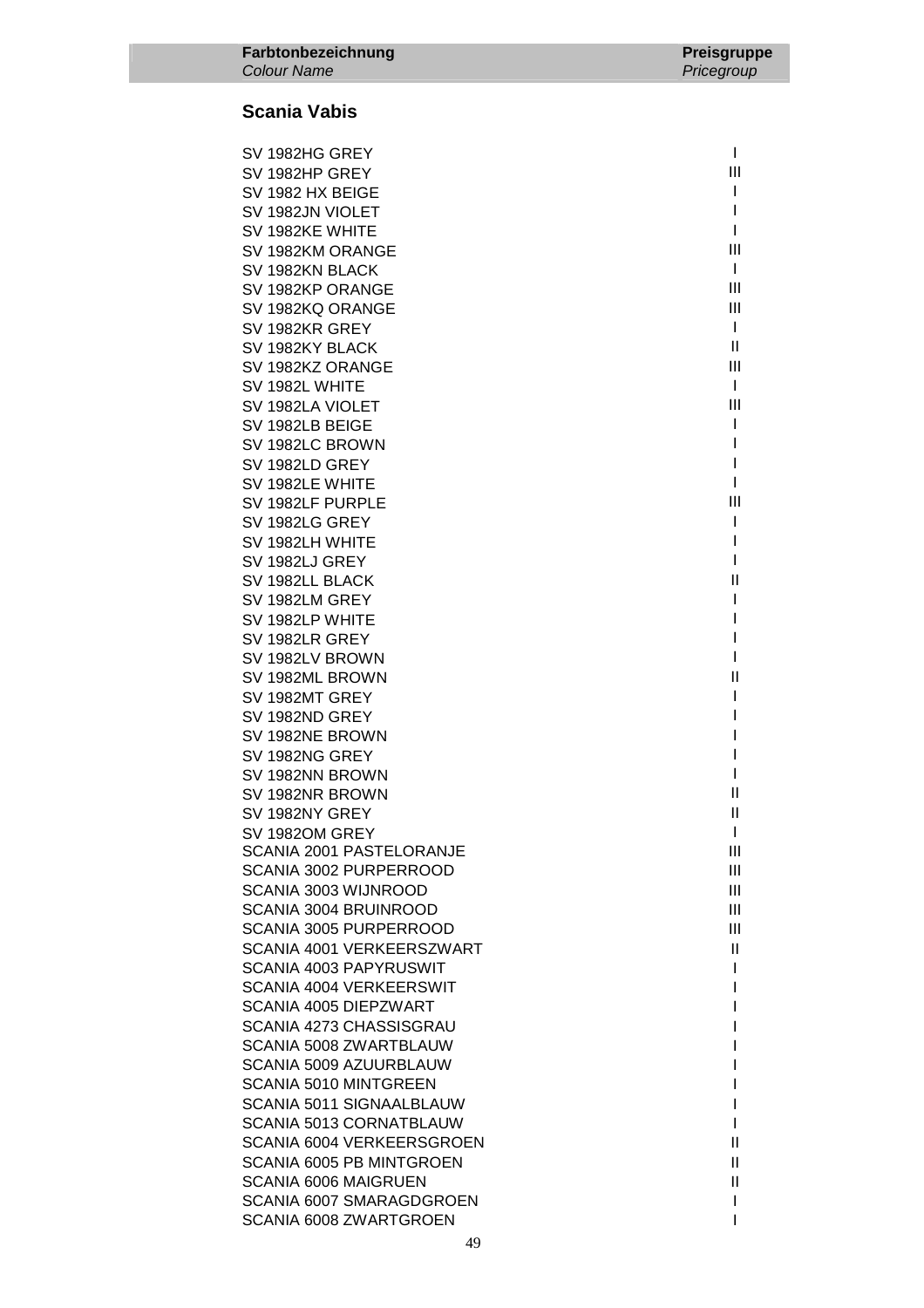| SCANIA 6009 BLAUWGROEN         |  |
|--------------------------------|--|
| SCANIA 6010 DENNEGROEN         |  |
| SCANIA 6012 SPARRENGROEN       |  |
| SCANIA 7000 OLIJFGRIJS         |  |
| <b>SCANIA 7001 FEHGRIJS</b>    |  |
| SCANIA 7002 GRIJSBEIGE         |  |
| SCANIA 7003 GRAFIETGRIJS       |  |
| <b>SCANIA 7004 STEENGRIJS</b>  |  |
| SCANIA 7005 MUISGRIJS          |  |
| <b>SCANIA 7006 AGAATHGRIJS</b> |  |
| SCANIA 8000 LEEMBRUIN          |  |
| SCANIA 8001 GROENBRUIN         |  |

### **Sikkens Bau / Decorative**

| SIK A00545 GRAUVIOLETT             | $\mathbf{I}$                 |
|------------------------------------|------------------------------|
| SIK A00555 ROSE                    | Ш                            |
| <b>SIK A063540 PINK</b>            | III                          |
| <b>SIK B063060 ROSE</b>            | II.                          |
| SIK C00515 BRAUN                   | Ш                            |
| <b>SIK C04020 ROT</b>              | Ш                            |
| SIK C04 60 30 ROT                  | Ш                            |
| SIK C085040 ROTORANGE              | Ш                            |
| SIK C08 60 30 ROT                  | Ш                            |
| SIK D025050 ORANGE                 | Ш                            |
| SIK D060585 HELLROSA               | L                            |
| SIK D061012 BRAUN                  | Ш                            |
| SIK D064030 HELLBRAUN              | Ш                            |
| SIK D064040 BRAUN                  | Ш                            |
| SIK E00575 BEIGE                   | $\mathbf{I}$                 |
| SIK E02070 APRIKOT                 | $\mathbf{I}$                 |
| SIK E04040 HELLBRAUN               | Ш                            |
| SIK E06050 ORANGE                  | Ш                            |
| <b>SIK E083555 OCKER</b>           | Ш                            |
| <b>SIK E081555 BEIGE</b>           | $\mathbf{I}$                 |
| SIK E082060 BRAUN                  | $\mathbf{I}$                 |
| <b>SIK F20535 GRAU</b>             | $\mathbf{I}$                 |
| SIK F21030 BRAUN                   | Ш                            |
| SIK F21575 BEIGE                   | $\mathbf{I}$                 |
| SIK F22080 BEIGE                   | Т                            |
| SIK F60560 GRAU                    | L                            |
| SIK F60777 BEIGE                   |                              |
| SIK F60986 CREME                   | L                            |
| SIK F61060 BEIGE                   | L                            |
| <b>SIK F83080 GELB</b>             | Ш                            |
| SIK FN0288 WEISS MIND 1            | $\mathbf{I}$                 |
| SIK FO2080 CREME                   | $\mathbf{I}$<br>$\mathbf{I}$ |
| SIK G42070 BEIGE                   | Ш                            |
| SIK G44050 GRUEN                   | Ш                            |
| SIK H21585 HELLGELB                | Ш                            |
| SIK H25060 GRUEN                   | Ш                            |
| SIK H25565 GRUEN                   | $\mathbf{I}$                 |
| SIK J00565 GRAU<br>SIK J00555 GRAU | I.                           |
|                                    | T                            |
| SIK J05060 PB GRUEN                |                              |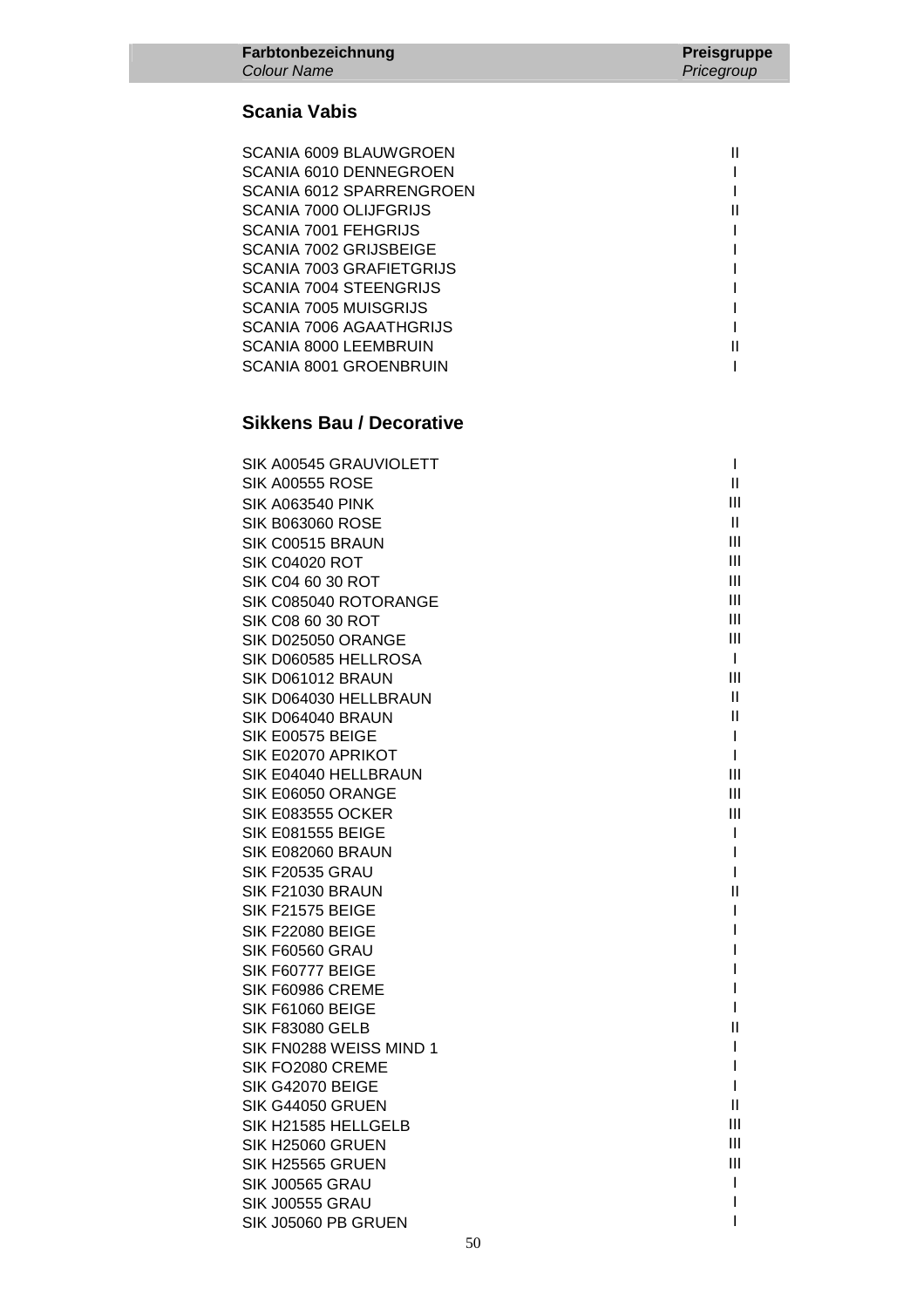### **Sikkens Bau / Decorative**

| SIK JN0282 WEISS       |   |
|------------------------|---|
| SIK K21080 HELLGRUEN   |   |
| SIK K22030 GRUEN       | Ш |
| SIK L06540 GRUEN       | Ш |
| SIK L85040 GRUEN       | Ш |
| SIK N03060 GRUEN       |   |
| SIK ON0036 GRAU        |   |
| SIK ON0081HELLGRAU     |   |
| SIK ON0040 GRAU        |   |
| SIK ON0055 GRAU        |   |
| SIK ON0064 HELLGRAU    |   |
| SIK P01070 HELLBLAU    |   |
| SIK Q02030 BLAUGRUN    | Ш |
| SIK Q03030 GRÜN        | Ш |
| SIK R01060 GRAUBLAU    |   |
| SIK R02015 DUNKELGRUEN | Ш |
| SIK R03060 HELLBLAU    |   |
| SIK S00585 PASTELLBLAU |   |
| <b>SIK S02010 GRÜN</b> |   |
| SIK S04060 HELLBLAU    |   |
| <b>SIK S05050 BLAU</b> |   |
| SIK SN0277 GRAUBLAU    |   |
| SIK SO1555 BLAU        |   |
| SIK V02525 VIOLETT     | Ш |
| SIK U03020 BLAU        | Ш |
|                        |   |

## **Teknos**

| 101 WEISS             |   |
|-----------------------|---|
| 102 SCHWARZ           |   |
| 104 BEIGE             |   |
| 114 GRAU              |   |
| <b>291 GELB</b>       | Ш |
| 292 ROT               | Ш |
| 293 GRUEN             | Ш |
| 294 HELLBRAUN         |   |
| <b>297 BLAU</b>       | Ш |
| <b>301 DUNKELGRAU</b> |   |
| 302 GRUEN             |   |
| 303 BRAUN             | Ш |
| <b>304 GRAU</b>       |   |
| 305 HELLBLAU          |   |
| 306 DUNKELGRAU        |   |
| 307 BEIGE             |   |
| <b>308 GRAU</b>       |   |
| 309 GRUEN             |   |
| 310 GRUEN             |   |
| 311 GRAUBLAU          |   |
| 312 HELLGRAU          |   |
| 320 OCKER             |   |
| 321 GRUEN             | Ш |
| 322 GRUEN             | Ш |
| 323 GRUEN             |   |
| 324 TUERKIS           |   |
| <b>325 BLAU</b>       |   |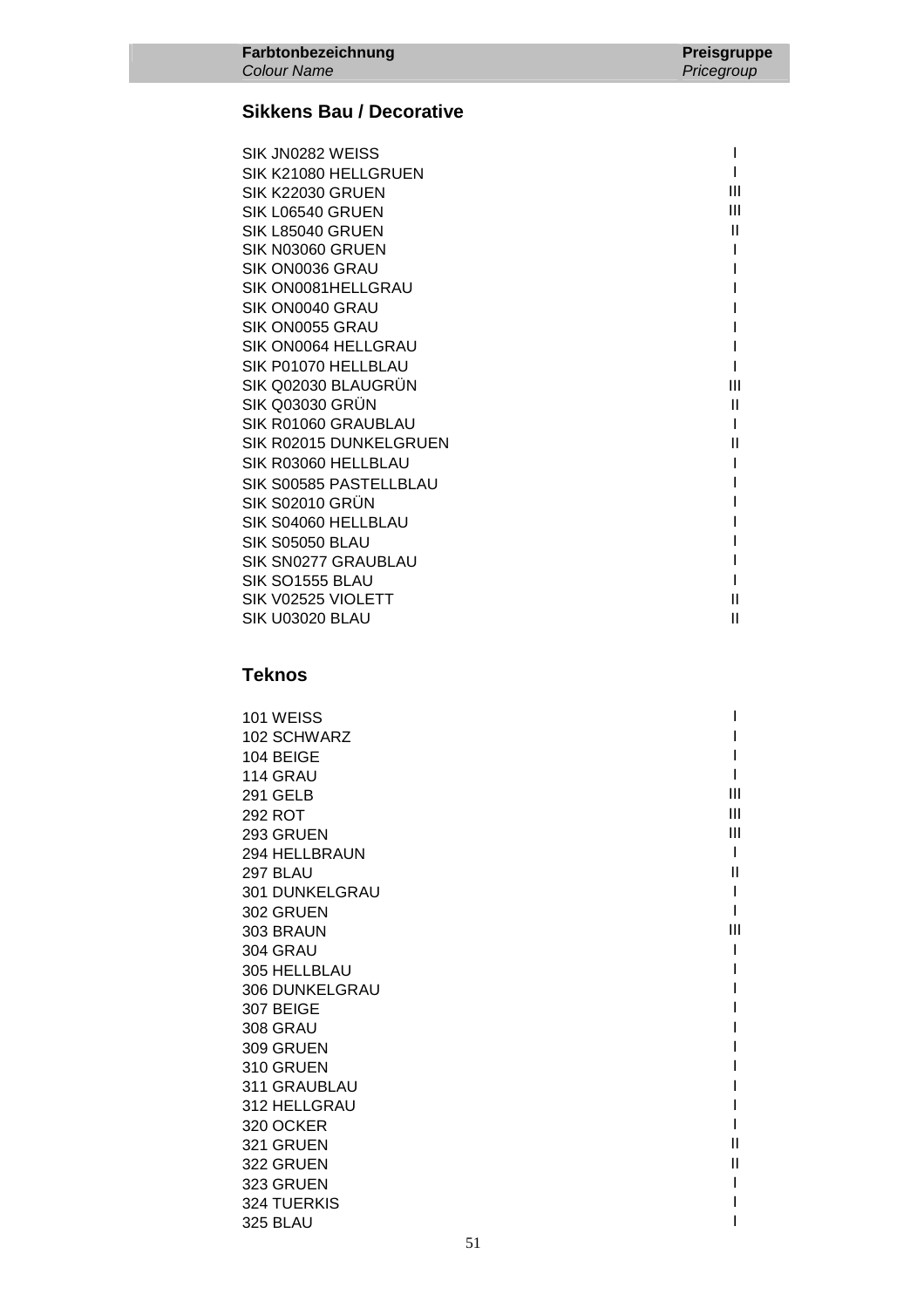### **Teknos**

| <b>326 BLAU</b> |   |
|-----------------|---|
| 327 GRAU        |   |
| 328 HELLGRAU    |   |
| 329 GRAU        |   |
| 337 OCKER       |   |
| 343 ORANGE      | Ш |
| 344 BRAUN       |   |
| 350 BRAUN       | Ш |

### **Valetta**

| 1-0477 BLAU          | Ш              |
|----------------------|----------------|
| 1-0489 DUNKELGRUEN   |                |
| 1-0523 HELLGRAU      |                |
| 1-0572 HELLBLAU      |                |
| 1-0578 BLAUGRAU      |                |
| 1-0609 WEISS         |                |
| 1-0610 WEISS         |                |
| 1-0611 HELLGRAU      |                |
| 1-0617 HELLGRAU      |                |
| 1-0621 HELLGRAU      |                |
| 1-0623 HELLGRAU      |                |
| 1-0624 BEIGE         | Ш              |
| 1-0630 BEIGE         | Ш              |
| 1-0632 BEIGE         |                |
| 1-0634 BRAUN         |                |
| 1-0644 GELB          | Ш              |
| 1-0645 GELB          | Ш              |
| 1-0655 OCKER         | Ш              |
| 1-0656 ORANGE        | Ш              |
| 1-0666 ROTBRAUN      | Ш              |
| 1-0667 ROT           | $\mathbf{III}$ |
| 1-0668 GRUEN         | Ш              |
| 1-0674 HELLBLAU      |                |
| 1-0680 HELLGRAUGRUEN |                |
| 1-0681 PASTELLGELB   |                |
| 1-0685 HELLGRUEN     | Ш              |
| 1-0686 HELLGRUEN     | Ш              |

### **Volvo**

| VOL 1029 GRAPHITGRAU    |   |
|-------------------------|---|
| VOL 1710 GRAHNITGRAU    |   |
| VOL 1710 GRAPHITGRAU    |   |
| VOLVO 1019 USA WEISS    |   |
| VOLVO 1022 KARMINROT    | Ш |
| VOLVO 1030 GRAPHITGRAU  |   |
| VOLVO 1101 REINWEISS    |   |
| VOLVO 1103 WINTERVIT    |   |
| VOLVO 1109 CREMEWEISS   |   |
| VOLVO 1110 SIGNAL WHITE |   |
| VOLVO 112 HELLELFENBEIN |   |